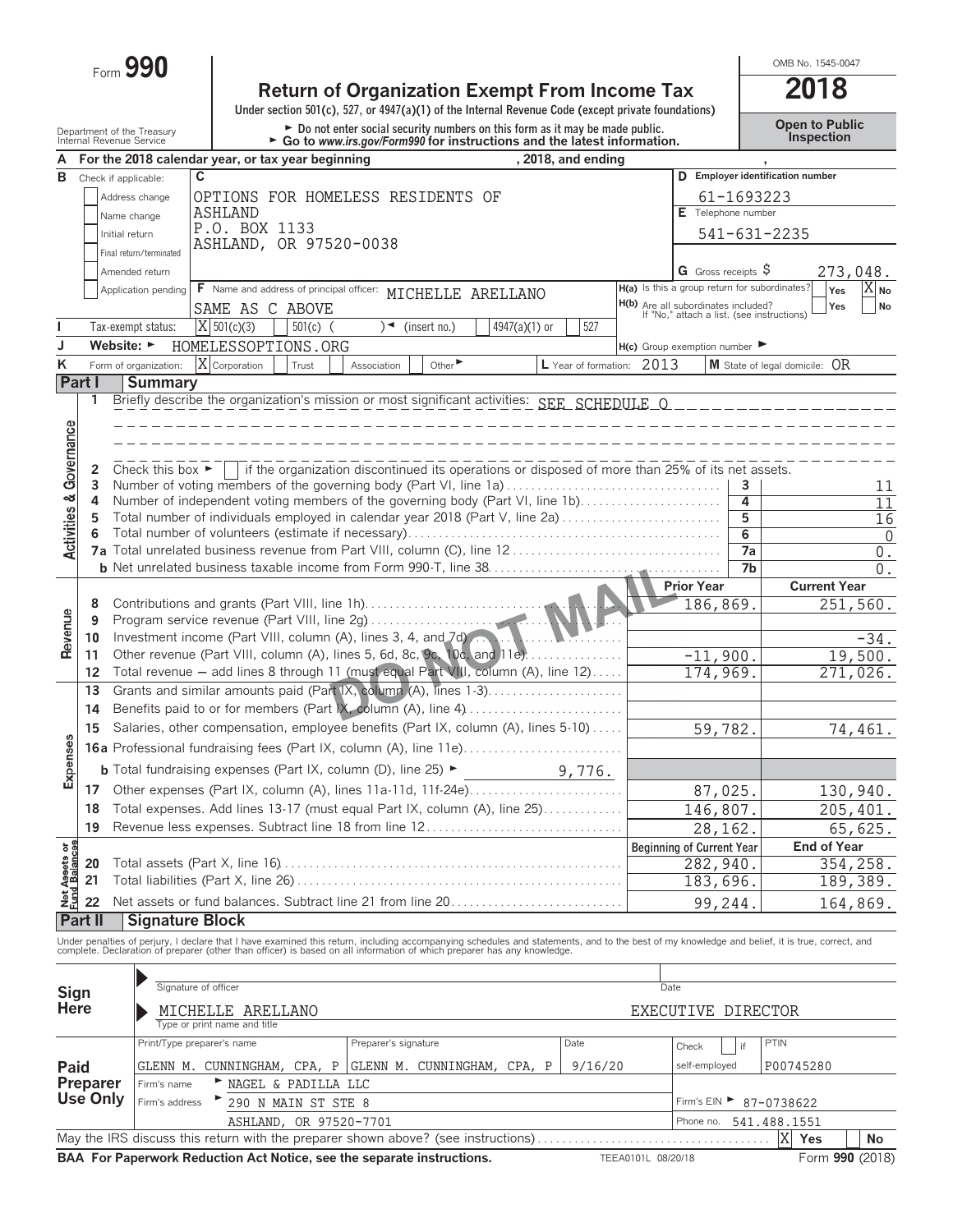|                 | Form 990 (2018)<br>OPTIONS FOR HOMELESS RESIDENTS OF                                                                                                                                                                                                                             | 61-1693223               | Page 2          |
|-----------------|----------------------------------------------------------------------------------------------------------------------------------------------------------------------------------------------------------------------------------------------------------------------------------|--------------------------|-----------------|
| <b>Part III</b> | <b>Statement of Program Service Accomplishments</b>                                                                                                                                                                                                                              |                          |                 |
|                 | Check if Schedule O contains a response or note to any line in this Part III                                                                                                                                                                                                     |                          | X               |
| 1.              | Briefly describe the organization's mission:                                                                                                                                                                                                                                     |                          |                 |
|                 | SEE SCHEDULE O                                                                                                                                                                                                                                                                   |                          |                 |
|                 |                                                                                                                                                                                                                                                                                  |                          |                 |
|                 |                                                                                                                                                                                                                                                                                  |                          |                 |
|                 | 2 Did the organization undertake any significant program services during the year which were not listed on the prior                                                                                                                                                             |                          |                 |
|                 |                                                                                                                                                                                                                                                                                  | Yes                      | ΙX<br>No        |
|                 | If "Yes," describe these new services on Schedule O.                                                                                                                                                                                                                             |                          |                 |
|                 | 3 Did the organization cease conducting, or make significant changes in how it conducts, any program services?                                                                                                                                                                   | Yes                      | ΙX<br>No        |
|                 | If "Yes," describe these changes on Schedule O.                                                                                                                                                                                                                                  |                          |                 |
| 4               | Describe the organization's program service accomplishments for each of its three largest program services, as measured by expenses.<br>Section 501(c)(3) and 501(c)(4) organizations are required to report the amount of grants and allocations to others, the total expenses, |                          |                 |
|                 | and revenue, if any, for each program service reported.                                                                                                                                                                                                                          |                          |                 |
|                 |                                                                                                                                                                                                                                                                                  |                          |                 |
|                 | ) (Expenses $\sqrt{5}$<br>117, 922. including grants of \$<br>4a (Code:                                                                                                                                                                                                          | \$<br>) (Revenue         |                 |
|                 | COMMUNITY RESOURCE CENTER: THE OHRA COMMUNITY RESOURCE CENTER IS THE PRIMARY PROJECT                                                                                                                                                                                             |                          |                 |
|                 | OF OHRA AND ASSISTS THOSE IN NEED WITH SERVICES INCLUDING: JOB MATCH, HOUSING,                                                                                                                                                                                                   |                          |                 |
|                 | ESSENTIAL SERVICES (OBTAINING OR ID, BIRTH CERTIFICATES, AND/OR SOCIAL SECURITY                                                                                                                                                                                                  |                          |                 |
|                 | CARDS, INTERNET ACCESS, AND MAIL DROP), MENTAL HEALTH ASSISTANCE, FILING APPLICATIONS                                                                                                                                                                                            |                          |                 |
|                 | FOR HEALTH INSURANCE, AND LEGAL ADVOCACY.                                                                                                                                                                                                                                        |                          |                 |
|                 |                                                                                                                                                                                                                                                                                  |                          |                 |
|                 |                                                                                                                                                                                                                                                                                  |                          |                 |
|                 |                                                                                                                                                                                                                                                                                  |                          |                 |
|                 |                                                                                                                                                                                                                                                                                  |                          |                 |
|                 |                                                                                                                                                                                                                                                                                  |                          |                 |
|                 |                                                                                                                                                                                                                                                                                  |                          |                 |
|                 | ) (Expenses \$<br>41,082. including grants of \$<br>4b (Code:                                                                                                                                                                                                                    | ) (Revenue $\frac{1}{2}$ |                 |
|                 | WINTER SHELTER - OHRA OPERATES A SHELTER FOR THOSE IN NEED FROM NOVEMBER THROUGH                                                                                                                                                                                                 |                          |                 |
|                 | MARCH                                                                                                                                                                                                                                                                            |                          |                 |
|                 |                                                                                                                                                                                                                                                                                  |                          |                 |
|                 |                                                                                                                                                                                                                                                                                  |                          |                 |
|                 |                                                                                                                                                                                                                                                                                  |                          |                 |
|                 |                                                                                                                                                                                                                                                                                  |                          |                 |
|                 |                                                                                                                                                                                                                                                                                  |                          |                 |
|                 |                                                                                                                                                                                                                                                                                  |                          |                 |
|                 |                                                                                                                                                                                                                                                                                  |                          |                 |
|                 |                                                                                                                                                                                                                                                                                  |                          |                 |
|                 |                                                                                                                                                                                                                                                                                  |                          |                 |
|                 |                                                                                                                                                                                                                                                                                  |                          |                 |
|                 | 9,893. including grants of \$<br>4c (Code:<br>) (Expenses $\frac{1}{2}$                                                                                                                                                                                                          | ) (Revenue $\frac{1}{2}$ |                 |
|                 | SHOWER/LAUNDRY CENTER: OHRA OPERATES A MOBILE SHOWER/LAUNDRY CENTER.                                                                                                                                                                                                             |                          |                 |
|                 |                                                                                                                                                                                                                                                                                  |                          |                 |
|                 |                                                                                                                                                                                                                                                                                  |                          |                 |
|                 |                                                                                                                                                                                                                                                                                  |                          |                 |
|                 |                                                                                                                                                                                                                                                                                  |                          |                 |
|                 |                                                                                                                                                                                                                                                                                  |                          |                 |
|                 |                                                                                                                                                                                                                                                                                  |                          |                 |
|                 |                                                                                                                                                                                                                                                                                  |                          |                 |
|                 |                                                                                                                                                                                                                                                                                  |                          |                 |
|                 |                                                                                                                                                                                                                                                                                  |                          |                 |
|                 |                                                                                                                                                                                                                                                                                  |                          |                 |
|                 | 4d Other program services (Describe in Schedule O.)                                                                                                                                                                                                                              |                          |                 |
|                 | (Expenses<br>\$<br>including grants of<br>) (Revenue $\frac{1}{2}$<br>.Ş                                                                                                                                                                                                         |                          |                 |
|                 | 4e Total program service expenses<br>168,897.                                                                                                                                                                                                                                    |                          | Form 990 (2018) |
| <b>BAA</b>      | TEEA0102L 08/03/18                                                                                                                                                                                                                                                               |                          |                 |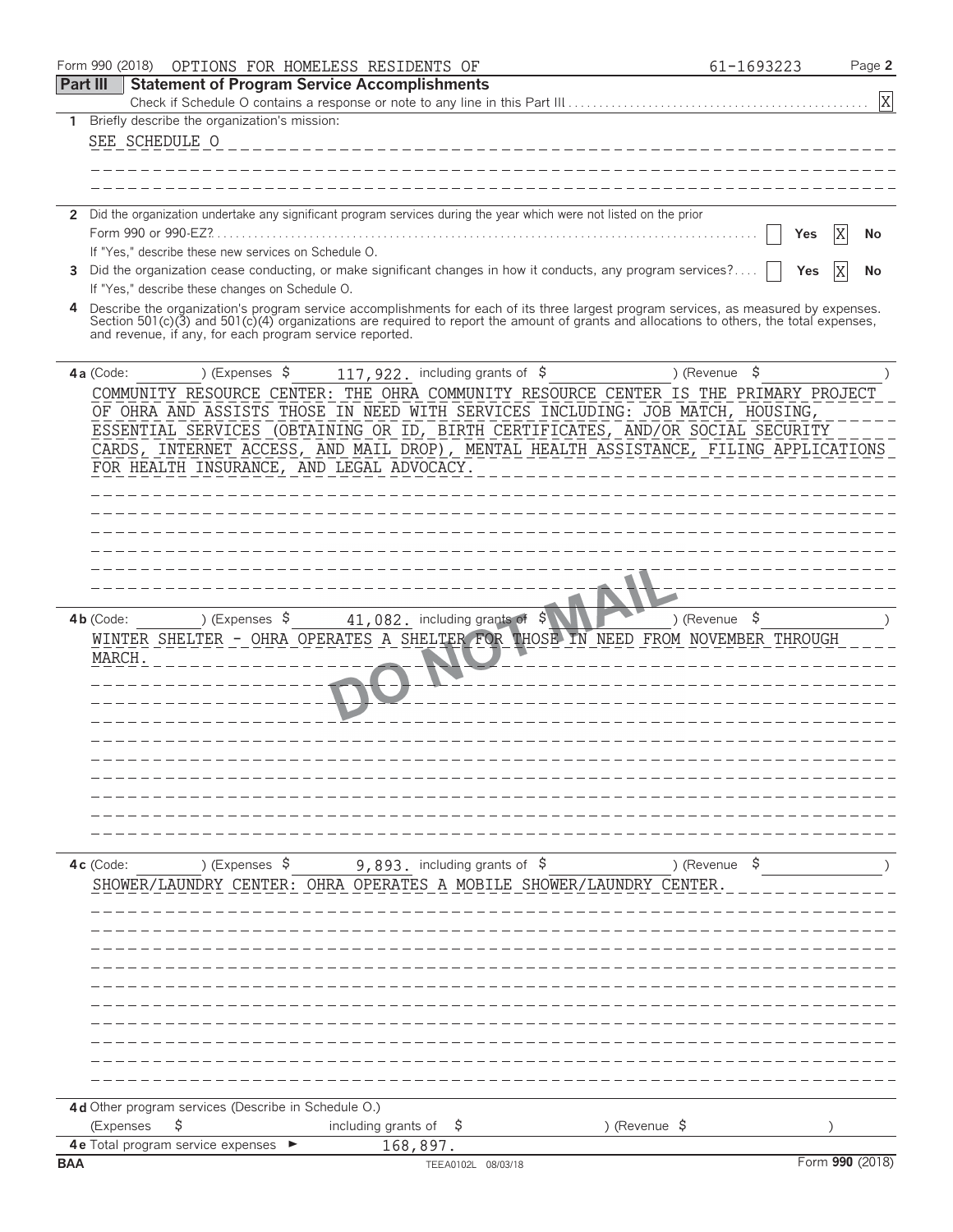Form 990 (2018) OPTIONS FOR HOMELESS RESIDENTS OF 61-1693223 Page **3** 

|                | <b>Part IV</b><br><b>Checklist of Required Schedules</b>                                                                                                                                                                                            |                 |             |                 |
|----------------|-----------------------------------------------------------------------------------------------------------------------------------------------------------------------------------------------------------------------------------------------------|-----------------|-------------|-----------------|
| 1.             | Is the organization described in section 501(c)(3) or 4947(a)(1) (other than a private foundation)? If 'Yes,' complete                                                                                                                              |                 | <b>Yes</b>  | No              |
|                |                                                                                                                                                                                                                                                     | 1               | X           |                 |
| 2<br>3         | Is the organization required to complete Schedule B, Schedule of Contributors (see instructions)?<br>Did the organization engage in direct or indirect political campaign activities on behalf of or in opposition to candidates                    | $\overline{2}$  | X           |                 |
|                |                                                                                                                                                                                                                                                     | 3               |             | Χ               |
| 4              | Section 501(c)(3) organizations. Did the organization engage in lobbying activities, or have a section 501(h) election in effect during the tax year? If 'Yes,' complete Schedule C, Part II.                                                       | 4               |             | X               |
| 5              | Is the organization a section 501(c)(4), 501(c)(5), or 501(c)(6) organization that receives membership dues,<br>assessments, or similar amounts as defined in Revenue Procedure 98-19? If 'Yes,' complete Schedule C, Part III                      | 5               |             | X               |
| 6              | Did the organization maintain any donor advised funds or any similar funds or accounts for which donors have the right<br>to provide advice on the distribution or investment of amounts in such funds or accounts? If 'Yes,' complete Schedule D,  | 6               |             | X               |
| $\overline{ }$ | Did the organization receive or hold a conservation easement, including easements to preserve open space, the<br>environment, historic land areas, or historic structures? If 'Yes,' complete Schedule D, Part II.                                  | $\overline{7}$  |             | X               |
| 8              | Did the organization maintain collections of works of art, historical treasures, or other similar assets? If 'Yes,'                                                                                                                                 | 8               |             | X               |
| 9              | Did the organization report an amount in Part X, line 21, for escrow or custodial account liability, serve as a custodian<br>for amounts not listed in Part X; or provide credit counseling, debt management, credit repair, or debt negotiation    | 9               |             | X               |
|                | 10 Did the organization, directly or through a related organization, hold assets in temporarily restricted endowments,<br>permanent endowments, or quasi-endowments? If 'Yes,' complete Schedule D, Part V                                          | 10              |             | X               |
|                | 11 If the organization's answer to any of the following questions is 'Yes', then complete Schedule D, Parts VI, VII, VIII, IX,<br>or X as applicable.                                                                                               |                 |             |                 |
|                | a Did the organization report an amount for land, buildings, and equipment in Part X, line 10? If 'Yes,' complete Schedule                                                                                                                          | 11 a            | Χ           |                 |
|                | <b>b</b> Did the organization report an amount for investments – other securities in Part X, line 12 that is 5% or more of its total                                                                                                                | 11 <sub>b</sub> |             | Χ               |
|                | c Did the organization report an amount for investments - program related in Part X, line 13 that is 5% or more of its total                                                                                                                        | 11 c            |             | Χ               |
|                | d Did the organization report an amount for other assets in Part X, line 15 that is 5% or more of its total assets reported                                                                                                                         | 11 <sub>d</sub> |             | Χ               |
|                | e Did the organization report an amount for other liabilities in Part X, line 25? If 'Yes,' complete Schedule D, Part X                                                                                                                             | 11 e            | $\mathbf X$ |                 |
|                | f Did the organization's separate or consolidated financial statements for the tax year include a footnote that addresses<br>the organization's liability for uncertain tax positions under FIN 48 (ASC 740)? If 'Yes,' complete Schedule D, Part X | 11f             |             | X               |
|                | 12a Did the organization obtain separate, independent audited financial statements for the tax year? If 'Yes,' complete                                                                                                                             | 12a             |             | Χ               |
|                | <b>b</b> Was the organization included in consolidated, independent audited financial statements for the tax year? If 'Yes,' and                                                                                                                    | 12 <sub>b</sub> |             | Χ               |
|                |                                                                                                                                                                                                                                                     | 13              |             | X               |
|                |                                                                                                                                                                                                                                                     | 14a             |             | Χ               |
|                | <b>b</b> Did the organization have aggregate revenues or expenses of more than \$10,000 from grantmaking, fundraising,<br>business, investment, and program service activities outside the United States, or aggregate foreign investments valued   | 14b             |             | Χ               |
|                | 15 Did the organization report on Part IX, column (A), line 3, more than \$5,000 of grants or other assistance to or for any                                                                                                                        | 15              |             | Χ               |
|                | 16 Did the organization report on Part IX, column (A), line 3, more than \$5,000 of aggregate grants or other assistance to                                                                                                                         | 16              |             | X               |
|                | 17 Did the organization report a total of more than \$15,000 of expenses for professional fundraising services on Part IX, column (A), lines 6 and 11e? If 'Yes,' complete Schedule G, Part I (see instructions)                                    | 17              |             | X               |
|                | 18 Did the organization report more than \$15,000 total of fundraising event gross income and contributions on Part VIII,                                                                                                                           | 18              |             | Χ               |
|                | 19 Did the organization report more than \$15,000 of gross income from gaming activities on Part VIII, line 9a? If 'Yes,'                                                                                                                           | 19              |             | Χ               |
|                |                                                                                                                                                                                                                                                     | <b>20a</b>      |             | X               |
|                | <b>b</b> If 'Yes' to line 20a, did the organization attach a copy of its audited financial statements to this return?                                                                                                                               | 20 <sub>b</sub> |             |                 |
| 21             | Did the organization report more than \$5,000 of grants or other assistance to any domestic organization or                                                                                                                                         | 21              |             | X               |
| <b>BAA</b>     | TEEA0103L 08/03/18                                                                                                                                                                                                                                  |                 |             | Form 990 (2018) |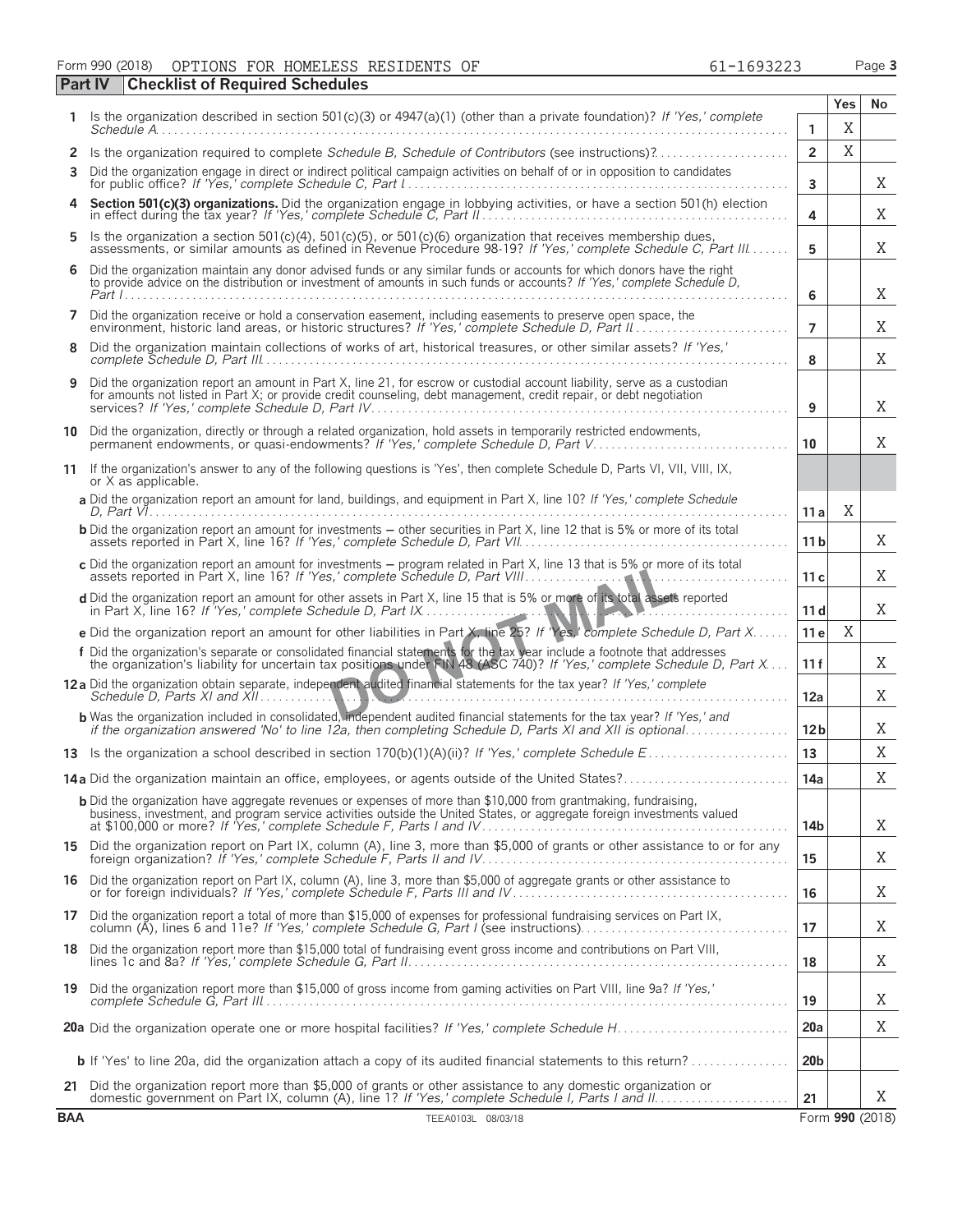Form 990 (2018) OPTIONS FOR HOMELESS RESIDENTS OF 61-1693223 Page **4** OPTIONS FOR HOMELESS RESIDENTS OF  $61-1693223$ 

|     | <b>Part IV</b> | <b>Checklist of Required Schedules</b> (continued)                                                                                                                                                                                                    |                 |                 |                         |
|-----|----------------|-------------------------------------------------------------------------------------------------------------------------------------------------------------------------------------------------------------------------------------------------------|-----------------|-----------------|-------------------------|
|     |                |                                                                                                                                                                                                                                                       |                 | <b>Yes</b>      | No                      |
|     |                | 22 Did the organization report more than \$5,000 of grants or other assistance to or for domestic individuals on Part IX,                                                                                                                             | 22              |                 | X                       |
|     |                | 23 Did the organization answer 'Yes' to Part VII, Section A, line 3, 4, or 5 about compensation of the organization's current<br>and former officers, directors, trustees, key employees, and highest compensated employees? If 'Yes,' complete       | 23              |                 | X                       |
|     |                | 24a Did the organization have a tax-exempt bond issue with an outstanding principal amount of more than \$100,000 as of the last day of the year, that was issued after December 31, 2002? If 'Yes,' answer lines 24b through 2                       | 24a             |                 | X                       |
|     |                | <b>b</b> Did the organization invest any proceeds of tax-exempt bonds beyond a temporary period exception?                                                                                                                                            | 24 <sub>b</sub> |                 |                         |
|     |                | c Did the organization maintain an escrow account other than a refunding escrow at any time during the year to defease                                                                                                                                | 24c             |                 |                         |
|     |                | d Did the organization act as an 'on behalf of' issuer for bonds outstanding at any time during the year?                                                                                                                                             | 24d             |                 |                         |
|     |                | 25 a Section 501(c)(3), 501(c)(4), and 501(c)(29) organizations. Did the organization engage in an excess benefit                                                                                                                                     | 25a             |                 | X                       |
|     |                | b Is the organization aware that it engaged in an excess benefit transaction with a disqualified person in a prior year, and<br>that the transaction has not been reported on any of the organization's prior Forms 990 or 990-EZ? If 'Yes,' complete | 25 <sub>b</sub> |                 | X                       |
| 26  |                | Did the organization report any amount on Part X, line 5, 6, or 22 for receivables from or payables to any current or<br>former officers, directors, trustees, key employees, highest compensated employees, or disqualified pers                     | 26              |                 | Χ                       |
| 27  |                | Did the organization provide a grant or other assistance to an officer, director, trustee, key employee, substantial<br>contributor or employee thereof, a grant selection committee member, or to a 35% controlled entity or fam                     | 27              |                 | X                       |
|     |                | 28 Was the organization a party to a business transaction with one of the following parties (see Schedule L, Part IV<br>instructions for applicable filing thresholds, conditions, and exceptions):                                                   |                 |                 |                         |
|     |                | a A current or former officer, director, trustee, or key employee? If 'Yes,' complete Schedule L, Part IV                                                                                                                                             | 28a             |                 | X                       |
|     |                | <b>b</b> A family member of a current or former officer, director, trustee, or key employee? If 'Yes,' complete                                                                                                                                       | 28 <sub>b</sub> |                 | X                       |
|     |                | c An entity of which a current or former officer, director, trustee, or key employee (or a family member thereof) was an<br>officer, director, trustee, or direct or indirect owner? If 'Yes,' complete Schedule L, Part IV.                          | 28c             |                 | X                       |
| 29  |                | Did the organization receive more than \$25,000 in non-cash contributions? If 'Yes,' complete Schedule M                                                                                                                                              | 29              |                 | $\overline{\mathrm{X}}$ |
|     |                | 30 Did the organization receive contributions of art, historical treasures, or other similar assets, or qualified conservation<br>contributions? If 'Yes,' complete Schedule M.                                                                       | 30              |                 | X                       |
| 31  |                | Did the organization liquidate, terminate, or dissolve and cease operations? If 'Yes,' complete Schedule N, Part I                                                                                                                                    | 31              |                 | $\overline{\mathrm{X}}$ |
|     |                | 32 Did the organization sell, exchange, dispose of, or transfer more than 25% of its net assets? If 'Yes,' complete                                                                                                                                   | 32              |                 | X                       |
|     |                | 33 Did the organization own 100% of an entity disregarded as separate from the organization under Regulations sections                                                                                                                                | 33              |                 | X                       |
|     |                | 34 Was the organization related to any tax-exempt or taxable entity? If 'Yes,' complete Schedule R, Part II, III, or IV,                                                                                                                              | 34              |                 | Χ                       |
|     |                |                                                                                                                                                                                                                                                       | 35a             |                 | $\overline{\mathrm{X}}$ |
|     |                | b If 'Yes' to line 35a, did the organization receive any payment from or engage in any transaction with a controlled                                                                                                                                  | 35 <sub>b</sub> |                 |                         |
| 36  |                | Section 501(c)(3) organizations. Did the organization make any transfers to an exempt non-charitable related                                                                                                                                          | 36              |                 | X                       |
|     |                | 37 Did the organization conduct more than 5% of its activities through an entity that is not a related organization and that is<br>treated as a partnership for federal income tax purposes? If 'Yes,' complete Schedule R, Part VI                   | 37              |                 | Χ                       |
| 38  |                | Did the organization complete Schedule O and provide explanations in Schedule O for Part VI, lines 11b and 19?                                                                                                                                        | 38              |                 | X.                      |
|     | Part V         | <b>Statements Regarding Other IRS Filings and Tax Compliance</b>                                                                                                                                                                                      |                 |                 |                         |
|     |                |                                                                                                                                                                                                                                                       |                 |                 |                         |
|     |                |                                                                                                                                                                                                                                                       |                 | <b>Yes</b>      | No                      |
|     |                | 1a Enter the number reported in Box 3 of Form 1096. Enter -0- if not applicable<br>1a<br><b>b</b> Enter the number of Forms W-2G included in line 1a. Enter -0- if not applicable<br>1 <sub>b</sub><br>0                                              |                 |                 |                         |
|     |                | c Did the organization comply with backup withholding rules for reportable payments to vendors and reportable gaming                                                                                                                                  |                 |                 |                         |
|     |                |                                                                                                                                                                                                                                                       | 1 c             | Χ               |                         |
| BAA |                | TEEA0104L 08/03/18                                                                                                                                                                                                                                    |                 | Form 990 (2018) |                         |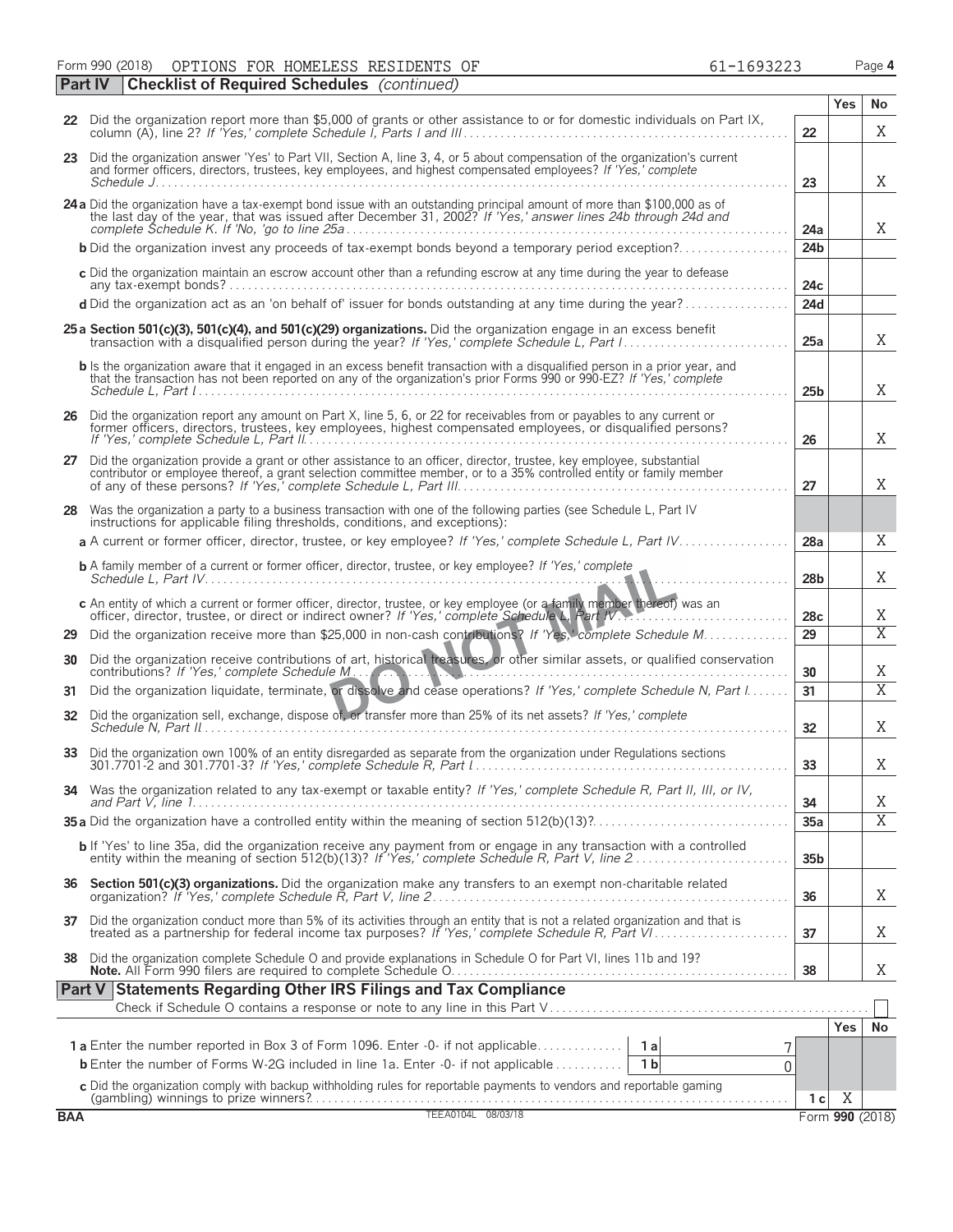|               | Form 990 (2018)<br>OPTIONS FOR HOMELESS RESIDENTS OF<br>61-1693223                                                                                                                                                                               |                 |     | Page 5                  |
|---------------|--------------------------------------------------------------------------------------------------------------------------------------------------------------------------------------------------------------------------------------------------|-----------------|-----|-------------------------|
| <b>Part V</b> | Statements Regarding Other IRS Filings and Tax Compliance (continued)                                                                                                                                                                            |                 |     |                         |
|               |                                                                                                                                                                                                                                                  |                 | Yes | No.                     |
|               | 2a Enter the number of employees reported on Form W-3, Transmittal of Wage and Tax State-<br>ments, filed for the calendar year ending with or within the year covered by this return<br>2a<br>16                                                |                 |     |                         |
|               | <b>b</b> If at least one is reported on line 2a, did the organization file all required federal employment tax returns?                                                                                                                          | 2 <sub>b</sub>  | Χ   |                         |
|               | Note. If the sum of lines 1a and 2a is greater than 250, you may be required to e-file (see instructions)                                                                                                                                        |                 |     |                         |
|               |                                                                                                                                                                                                                                                  | Зa              |     | X                       |
|               |                                                                                                                                                                                                                                                  | 3 <sub>b</sub>  |     |                         |
|               | 4a At any time during the calendar year, did the organization have an interest in, or a signature or other authority over, a<br>financial account in a foreign country (such as a bank account, securities account, or other financial account)? | 4a              |     | X                       |
|               | b If 'Yes,' enter the name of the foreign country: ►                                                                                                                                                                                             |                 |     |                         |
|               | See instructions for filing requirements for FinCEN Form 114, Report of Foreign Bank and Financial Accounts (FBAR).                                                                                                                              |                 |     |                         |
|               | <b>5a</b> Was the organization a party to a prohibited tax shelter transaction at any time during the tax year?                                                                                                                                  | 5 a             |     | Χ<br>$\overline{X}$     |
|               | <b>b</b> Did any taxable party notify the organization that it was or is a party to a prohibited tax shelter transaction?                                                                                                                        | 5 <sub>b</sub>  |     |                         |
|               |                                                                                                                                                                                                                                                  | 5c              |     |                         |
|               | 6 a Does the organization have annual gross receipts that are normally greater than \$100,000, and did the organization solicit any contributions that were not tax deductible as charitable contributions?                                      | 6a              |     | X                       |
|               | b If 'Yes,' did the organization include with every solicitation an express statement that such contributions or gifts were                                                                                                                      | 6b              |     |                         |
|               | 7 Organizations that may receive deductible contributions under section 170(c).                                                                                                                                                                  |                 |     |                         |
|               | a Did the organization receive a payment in excess of \$75 made partly as a contribution and partly for goods and                                                                                                                                | 7а              |     | X                       |
|               |                                                                                                                                                                                                                                                  | 7 <sub>b</sub>  |     |                         |
|               | c Did the organization sell, exchange, or otherwise dispose of tangible personal property for which it was required to file                                                                                                                      | 7 с             |     | X                       |
|               |                                                                                                                                                                                                                                                  |                 |     |                         |
|               | e Did the organization receive any funds, directly or indirectly, to pay premiums on a personal benefit contract?                                                                                                                                | 7е              |     | Χ                       |
|               | f Did the organization, during the year, pay premiums, directly or indirectly, on a personal benefit contract?                                                                                                                                   | 7f              |     | $\overline{\mathrm{X}}$ |
|               | q If the organization received a contribution of qualified intellectual property, did the organization file Form 8899                                                                                                                            | 7 g             |     |                         |
|               | h If the organization received a contribution of cars, boats, airplanes, or other vehicles, did the organization file a                                                                                                                          |                 |     |                         |
|               | 8 Sponsoring organizations maintaining donor advised funds. Did a donor advised fund maintained by the sponsoring                                                                                                                                | 7 h             |     |                         |
|               |                                                                                                                                                                                                                                                  | 8               |     |                         |
| 9             | Sponsoring organizations maintaining donor advised funds.                                                                                                                                                                                        |                 |     |                         |
|               |                                                                                                                                                                                                                                                  | 9a              |     |                         |
|               |                                                                                                                                                                                                                                                  | 9 <sub>b</sub>  |     |                         |
|               | 10 Section 501(c)(7) organizations. Enter:                                                                                                                                                                                                       |                 |     |                         |
|               | a Initiation fees and capital contributions included on Part VIII, line 12<br>10a                                                                                                                                                                |                 |     |                         |
|               | <b>b</b> Gross receipts, included on Form 990, Part VIII, line 12, for public use of club facilities<br>10 <sub>b</sub>                                                                                                                          |                 |     |                         |
|               | 11 Section 501(c)(12) organizations. Enter:                                                                                                                                                                                                      |                 |     |                         |
|               | 11a                                                                                                                                                                                                                                              |                 |     |                         |
|               | <b>b</b> Gross income from other sources (Do not net amounts due or paid to other sources<br>11 <sub>b</sub>                                                                                                                                     |                 |     |                         |
|               | 12a Section 4947(a)(1) non-exempt charitable trusts. Is the organization filing Form 990 in lieu of Form 1041?                                                                                                                                   | 12a             |     |                         |
|               | <b>b</b> If 'Yes,' enter the amount of tax-exempt interest received or accrued during the year<br>12 <sub>b</sub>                                                                                                                                |                 |     |                         |
|               | 13 Section 501(c)(29) qualified nonprofit health insurance issuers.                                                                                                                                                                              | 13 a            |     |                         |
|               | <b>Note.</b> See the instructions for additional information the organization must report on Schedule O.                                                                                                                                         |                 |     |                         |
|               | <b>b</b> Enter the amount of reserves the organization is required to maintain by the states in                                                                                                                                                  |                 |     |                         |
|               | which the organization is licensed to issue qualified health plans<br>13 <sub>b</sub>                                                                                                                                                            |                 |     |                         |
|               | 13c                                                                                                                                                                                                                                              |                 |     |                         |
|               |                                                                                                                                                                                                                                                  | 14 a            |     | Χ                       |
|               | <b>b</b> If 'Yes,' has it filed a Form 720 to report these payments? If 'No,' provide an explanation in Schedule O                                                                                                                               | 14 <sub>b</sub> |     |                         |
|               | 15 Is the organization subject to the section 4960 tax on payment(s) of more than \$1,000,000 in remuneration or                                                                                                                                 | 15              |     | Χ                       |
|               | If 'Yes,' see instructions and file Form 4720, Schedule N.                                                                                                                                                                                       |                 |     |                         |
|               | 16 Is the organization an educational institution subject to the section 4968 excise tax on net investment income?<br>If 'Yes,' complete Form 4720, Schedule O.                                                                                  | 16              |     | Χ                       |
| <b>BAA</b>    | TEEA0105L 12/31/18                                                                                                                                                                                                                               |                 |     | Form 990 (2018)         |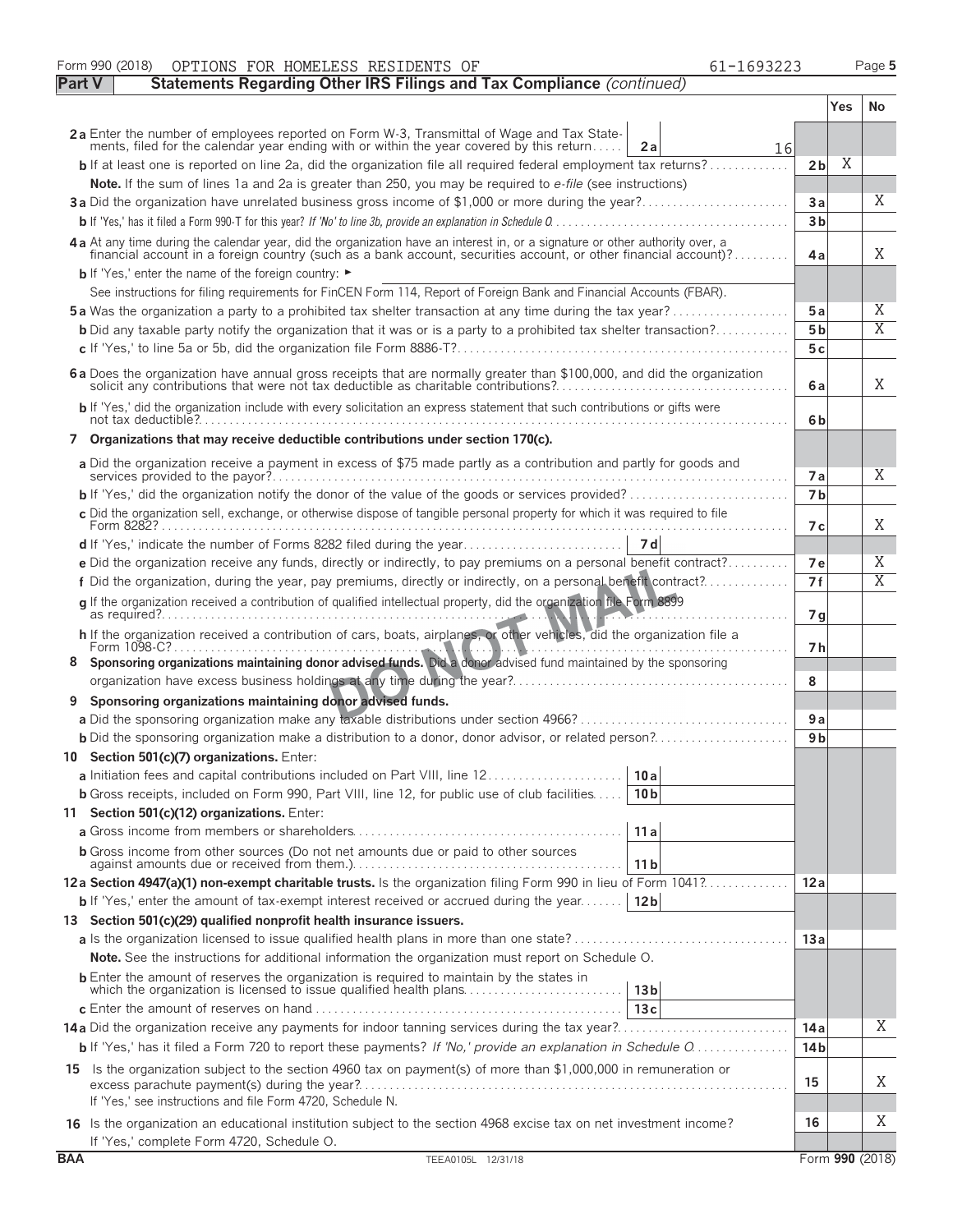**Part VI Governance, Management, and Disclosure** *For each 'Yes' response to lines 2 through 7b below, and for a 'No' response to line 8a, 8b, or 10b below, describe the circumstances, processes, or changes in Schedule O. See instructions.*

|    |                                                                                                                                                                                                                                 |                 |                                  | X                     |
|----|---------------------------------------------------------------------------------------------------------------------------------------------------------------------------------------------------------------------------------|-----------------|----------------------------------|-----------------------|
|    | <b>Section A. Governing Body and Management</b>                                                                                                                                                                                 |                 |                                  |                       |
|    |                                                                                                                                                                                                                                 |                 | <b>Yes</b>                       | No.                   |
|    | <b>1a</b> Enter the number of voting members of the governing body at the end of the tax year<br>1 a<br>11                                                                                                                      |                 |                                  |                       |
|    | If there are material differences in voting rights among members<br>of the governing body, or if the governing body delegated broad<br>authority to an executive committee or similar committee, explain in Schedule O.         |                 |                                  |                       |
|    |                                                                                                                                                                                                                                 |                 |                                  |                       |
|    | <b>b</b> Enter the number of voting members included in line 1a, above, who are independent<br>- 1 b<br>11                                                                                                                      |                 |                                  |                       |
|    | 2 Did any officer, director, trustee, or key employee have a family relationship or a business relationship with any other                                                                                                      | $\overline{2}$  |                                  | X                     |
|    |                                                                                                                                                                                                                                 |                 |                                  |                       |
|    | 3 Did the organization delegate control over management duties customarily performed by or under the direct supervision<br>of officers, directors, or trustees, or key employees to a management company or other person?       | $\overline{3}$  |                                  | X.                    |
|    | 4 Did the organization make any significant changes to its governing documents                                                                                                                                                  |                 |                                  |                       |
|    |                                                                                                                                                                                                                                 | 4               |                                  | X                     |
| 5. | Did the organization become aware during the year of a significant diversion of the organization's assets?                                                                                                                      | 5               |                                  | $\overline{X}$        |
| 6  |                                                                                                                                                                                                                                 | 6               |                                  | $\overline{X}$        |
|    | 7 a Did the organization have members, stockholders, or other persons who had the power to elect or appoint one or more                                                                                                         |                 |                                  |                       |
|    |                                                                                                                                                                                                                                 | 7a              |                                  | Χ                     |
|    | <b>b</b> Are any governance decisions of the organization reserved to (or subject to approval by) members,                                                                                                                      |                 |                                  |                       |
|    |                                                                                                                                                                                                                                 | 7b              |                                  | X.                    |
|    | 8 Did the organization contemporaneously document the meetings held or written actions undertaken during the year by                                                                                                            |                 |                                  |                       |
|    | the following:                                                                                                                                                                                                                  |                 |                                  |                       |
|    |                                                                                                                                                                                                                                 | 8a              | Χ                                |                       |
|    |                                                                                                                                                                                                                                 | 8b              |                                  | X                     |
|    | 9 Is there any officer, director, trustee, or key employee listed in Part VII, Section A, who cannot be reached at the                                                                                                          | 9               |                                  | X                     |
|    | <b>Section B. Policies</b> (This Section B requests information about policies not required by the Internal Revenue Code.)                                                                                                      |                 |                                  |                       |
|    |                                                                                                                                                                                                                                 |                 | <b>Yes</b>                       | No                    |
|    |                                                                                                                                                                                                                                 | 10a             |                                  | X                     |
|    |                                                                                                                                                                                                                                 |                 |                                  |                       |
|    |                                                                                                                                                                                                                                 |                 |                                  |                       |
|    | b If 'Yes,' did the organization have written policies and procedures governing the activities of such chapters, affiliates, and branches to ensure their<br>operations are consistent with the organization's exempt purposes? | 10 <sub>b</sub> |                                  |                       |
|    |                                                                                                                                                                                                                                 | 11a             | $\overline{X}$                   |                       |
|    | b Describe in Schedule O the process, if any, used by the organization to review this Form 990. SEE SCHEDULE O                                                                                                                  |                 |                                  |                       |
|    |                                                                                                                                                                                                                                 | 12a             | Χ                                |                       |
|    | <b>b</b> Were officers, directors, or trustees, and key employees required to disclose annually interests that could give rise                                                                                                  |                 |                                  |                       |
|    |                                                                                                                                                                                                                                 | 12 <sub>b</sub> | Χ                                |                       |
|    | c Did the organization regularly and consistently monitor and enforce compliance with the policy? If 'Yes,' describe in                                                                                                         |                 |                                  |                       |
|    |                                                                                                                                                                                                                                 | 12c             | Χ                                |                       |
|    |                                                                                                                                                                                                                                 | 13<br>14        | $\overline{X}$<br>$\overline{X}$ |                       |
|    |                                                                                                                                                                                                                                 |                 |                                  |                       |
|    | 15 Did the process for determining compensation of the following persons include a review and approval by independent<br>persons, comparability data, and contemporaneous substantiation of the deliberation and decision?      |                 |                                  |                       |
|    |                                                                                                                                                                                                                                 | 15 a            |                                  | Χ                     |
|    |                                                                                                                                                                                                                                 | 15 <sub>b</sub> |                                  | $\overline{\text{X}}$ |
|    | If 'Yes' to line 15a or 15b, describe the process in Schedule O (see instructions).                                                                                                                                             |                 |                                  |                       |
|    | <b>16a</b> Did the organization invest in, contribute assets to, or participate in a joint venture or similar arrangement with a                                                                                                |                 |                                  |                       |
|    |                                                                                                                                                                                                                                 | 16 a            |                                  | Χ                     |
|    | b If 'Yes,' did the organization follow a written policy or procedure requiring the organization to evaluate its                                                                                                                |                 |                                  |                       |
|    | participation in joint venture arrangements under applicable federal tax law, and take steps to safeguard the                                                                                                                   | 16 b            |                                  |                       |
|    | <b>Section C. Disclosure</b>                                                                                                                                                                                                    |                 |                                  |                       |
|    | 17 List the states with which a copy of this Form 990 is required to be filed $\blacktriangleright$<br>OR<br>______________________                                                                                             |                 |                                  |                       |
|    | 18 Section 6104 requires an organization to make its Forms 1023 (1024 or 1024-A if applicable), 990, and 990-T (Section 501(c)(3)s only)                                                                                        |                 |                                  |                       |
|    | available for public inspection. Indicate how you made these available. Check all that apply.                                                                                                                                   |                 |                                  |                       |
|    | Another's website<br>Own website<br>X<br>Upon request<br>Other (explain in Schedule O)                                                                                                                                          |                 |                                  |                       |
|    | 19 Describe in Schedule O whether (and if so, how) the organization made its governing documents, conflict of interest policy, and financial statements available to<br>the public during the tax year.<br>SEE SCHEDULE O       |                 |                                  |                       |

**20** State the name, address, and telephone number of the person who possesses the organization's books and records KAT ARCHER 320 EAST MAIN STREET, SUITE 210 ASHLAND OR 97520 541-601-0738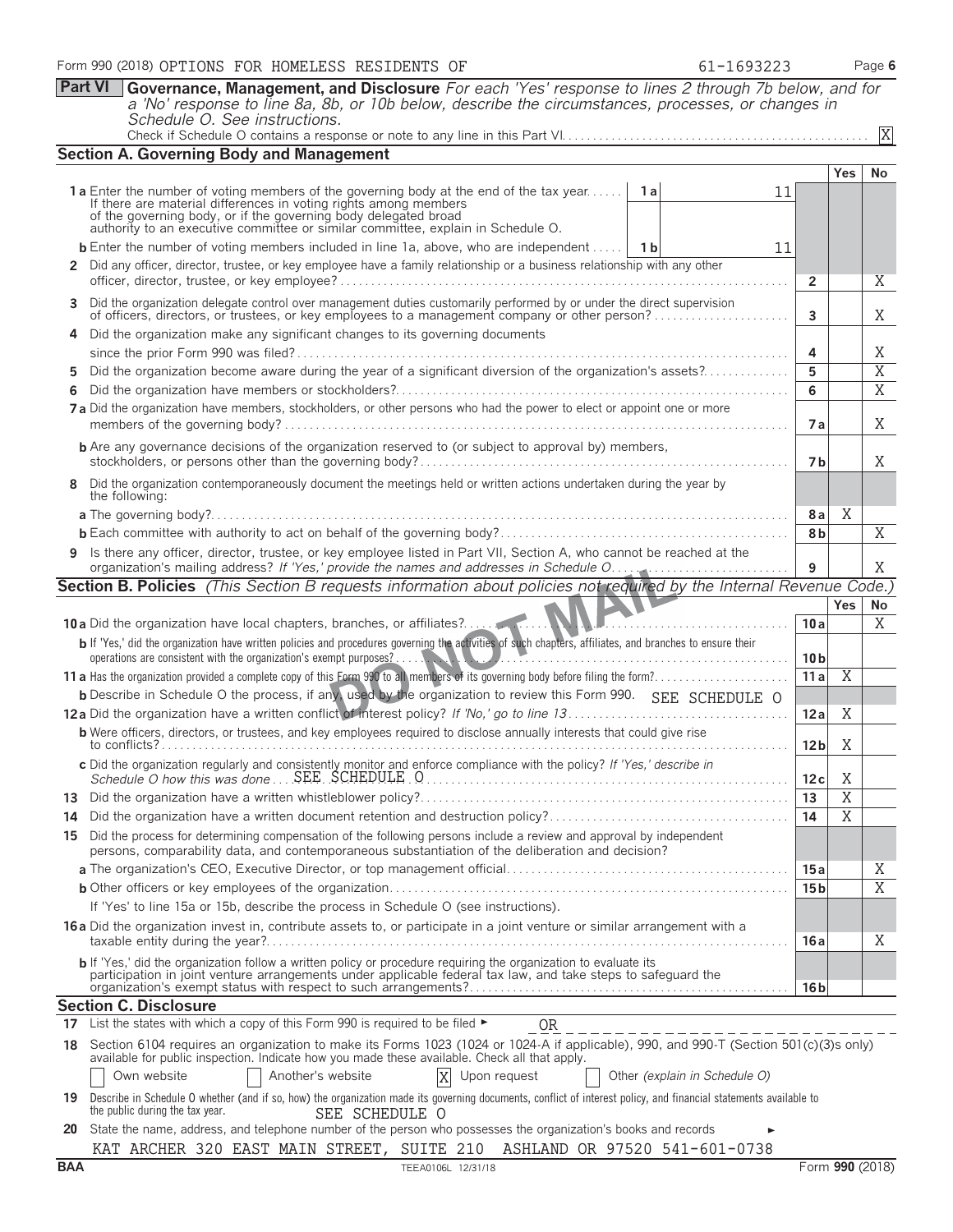| Form 990 (2018)<br>OPTIONS FOR HOMELESS RESIDENTS OF                                                                                                                                                                                                                                                       | 61-1693223 | Page 7 |
|------------------------------------------------------------------------------------------------------------------------------------------------------------------------------------------------------------------------------------------------------------------------------------------------------------|------------|--------|
| Part VII   Compensation of Officers, Directors, Trustees, Key Employees, Highest Compensated Employees, and<br><b>Independent Contractors</b>                                                                                                                                                              |            |        |
|                                                                                                                                                                                                                                                                                                            |            |        |
| Section A. Officers, Directors, Trustees, Key Employees, and Highest Compensated Employees                                                                                                                                                                                                                 |            |        |
| 1 a Complete this table for all persons required to be listed. Report compensation for the calendar year ending with or within the<br>organization's tax year.                                                                                                                                             |            |        |
| • List all of the organization's <b>current</b> officers, directors, trustees (whether individuals or organizations), regardless of amount of<br>compensation. Enter -0- in columns (D), (E), and (F) if no compensation was paid.                                                                         |            |        |
| • List all of the organization's <b>current</b> key employees, if any. See instructions for definition of 'key employee.'                                                                                                                                                                                  |            |        |
| • List the organization's five current highest compensated employees (other than an officer, director, trustee, or key employee)<br>who received reportable compensation (Box 5 of Form W-2 and/or Box 7 of Form 1099-MISC) of more than \$100,000 from the<br>organization and any related organizations. |            |        |
| • List all of the organization's former officers, key employees, and highest compensated employees who received more than \$100,000<br>of reportable compensation from the organization and any related organizations.                                                                                     |            |        |
| • List all of the organization's <b>former directors or trustees</b> that received, in the capacity as a former director or trustee of the<br>organization, more than \$10,000 of reportable compensation from the organization and any related organizations.                                             |            |        |

List persons in the following order: individual trustees or directors; institutional trustees; officers; key employees; highest compensated employees; and former such persons.

X Check this box if neither the organization nor any related organization compensated any current officer, director, or trustee.

|                       |                       |                                                                                                    | (C)                               |                      |                |                   |                                                                                        |        |                                                            |                                                                 |                                                          |
|-----------------------|-----------------------|----------------------------------------------------------------------------------------------------|-----------------------------------|----------------------|----------------|-------------------|----------------------------------------------------------------------------------------|--------|------------------------------------------------------------|-----------------------------------------------------------------|----------------------------------------------------------|
| (A)<br>Name and Title |                       |                                                                                                    |                                   |                      |                | director/trustee) | Position (do not check more<br>than one box, unless person<br>is both an officer and a |        | (D)<br>Reportable<br>compensation from<br>the organization | (E)<br>Reportable<br>compensation from<br>related organizations | (F)<br>Estimated<br>amount of other<br>compensation      |
|                       |                       | per<br>week<br>(list any<br>hours for<br>related<br>organiza-<br>tions<br>below<br>dotted<br>line) | ndividual trustee<br>direct<br>ସ୍ | nstitutional trustee | <b>Officer</b> | Key employee      | employee<br>Highest compensated                                                        | Former | (W-2/1099-MISC)                                            | (W-2/1099-MISC)                                                 | from the<br>organization<br>and related<br>organizations |
|                       | (1) MATT ENDRESS      | 8                                                                                                  |                                   |                      |                |                   |                                                                                        |        |                                                            |                                                                 |                                                          |
|                       | VICE PRESIDENT        | $\Omega$                                                                                           | $\mathbf X$                       |                      | X              |                   |                                                                                        |        | $\overline{0}$                                             | $\mathbf 0$                                                     | $0$ .                                                    |
|                       | (2) REV. DAN FOWLER   | $\overline{2}$                                                                                     |                                   |                      |                |                   |                                                                                        |        |                                                            |                                                                 |                                                          |
|                       | <b>DIRECTOR</b>       | $\overline{0}$                                                                                     | Χ                                 |                      |                |                   |                                                                                        |        | $\Omega$                                                   | $\mathsf{O}$ .                                                  | 0.                                                       |
|                       | (3) AKIVA DEJACK      | $\overline{2}$                                                                                     |                                   |                      |                |                   |                                                                                        |        |                                                            |                                                                 |                                                          |
|                       | <b>DIRECTOR</b>       | $\Omega$                                                                                           | X                                 |                      |                |                   |                                                                                        |        | $\mathsf{0}$                                               | $\mathbf{0}$ .                                                  | $0$ .                                                    |
|                       | (4) KEN GUDGER        | 8                                                                                                  |                                   |                      |                |                   |                                                                                        |        |                                                            |                                                                 |                                                          |
|                       | PRESIDENT             | $\overline{0}$                                                                                     | $\overline{X}$                    |                      | X              |                   |                                                                                        |        | $\mathbf 0$                                                | $\mathbf{0}$ .                                                  | $0$ .                                                    |
|                       | (5) MONTYE MALE       | 8                                                                                                  |                                   |                      |                |                   |                                                                                        |        |                                                            |                                                                 |                                                          |
|                       | SECRETARY             | $\Omega$                                                                                           | X                                 |                      | X              |                   |                                                                                        |        | 0                                                          | 0.                                                              | $0$ .                                                    |
|                       | (6) SHARON HARRIS     | $\overline{c}$                                                                                     |                                   |                      |                |                   |                                                                                        |        |                                                            |                                                                 |                                                          |
|                       | <b>DIRECTOR</b>       | $\Omega$                                                                                           | $\mathbf X$                       |                      |                |                   |                                                                                        |        | $\mathbf 0$                                                | 0.                                                              | $0_{.}$                                                  |
|                       | (7) RON MOGEL         | 8                                                                                                  |                                   |                      |                |                   |                                                                                        |        |                                                            |                                                                 |                                                          |
|                       | TREASURER             | 0                                                                                                  | X                                 |                      | X              |                   |                                                                                        |        | $\mathsf{O}$                                               | 0.                                                              | $0$ .                                                    |
|                       | (8) STEVE RUSSO       | $\overline{2}$                                                                                     |                                   |                      |                |                   |                                                                                        |        |                                                            |                                                                 |                                                          |
|                       | <b>DIRECTOR</b>       | 0                                                                                                  | X                                 |                      |                |                   |                                                                                        |        | $\mathbf 0$                                                | 0.                                                              | $0$ .                                                    |
|                       | (9) JOHN WIECZOREK    | $\overline{2}$                                                                                     |                                   |                      |                |                   |                                                                                        |        |                                                            |                                                                 |                                                          |
|                       | <b>DIRECTOR</b>       | $\mathbf 0$                                                                                        | $\rm X$                           |                      |                |                   |                                                                                        |        | $\mathsf{0}$                                               | 0                                                               | $0$ .                                                    |
|                       | (10) JOHN NOSCO       | $\overline{2}$                                                                                     |                                   |                      |                |                   |                                                                                        |        |                                                            |                                                                 |                                                          |
|                       | <b>DIRECTOR</b>       | $\mathsf{O}\xspace$                                                                                | X                                 |                      |                |                   |                                                                                        |        | $\mathbf 0$                                                | 0.                                                              | $0$ .                                                    |
|                       | (11) B LEIGH MADSEN   | 30                                                                                                 |                                   |                      |                |                   |                                                                                        |        |                                                            |                                                                 |                                                          |
|                       | EXECUTIVE DIRECTOR    | $\overline{0}$                                                                                     |                                   |                      |                | X                 |                                                                                        |        | 24,284.                                                    | 0.                                                              | $0$ .                                                    |
|                       | (12) CRYSTINA STEVENS | 30                                                                                                 |                                   |                      |                |                   |                                                                                        |        |                                                            |                                                                 |                                                          |
|                       | RESOURCE NAVIGATOR    | $\overline{0}$                                                                                     |                                   |                      |                | $\mathbf X$       |                                                                                        |        | 27,363.                                                    | 0.                                                              | $0$ .                                                    |
| (13)                  |                       |                                                                                                    |                                   |                      |                |                   |                                                                                        |        |                                                            |                                                                 |                                                          |
| (14)                  |                       |                                                                                                    |                                   |                      |                |                   |                                                                                        |        |                                                            |                                                                 |                                                          |
|                       |                       |                                                                                                    |                                   |                      |                |                   |                                                                                        |        |                                                            |                                                                 |                                                          |
| <b>BAA</b>            |                       | TEEA0107L 08/03/18                                                                                 |                                   |                      |                |                   |                                                                                        |        |                                                            |                                                                 | Form 990 (2018)                                          |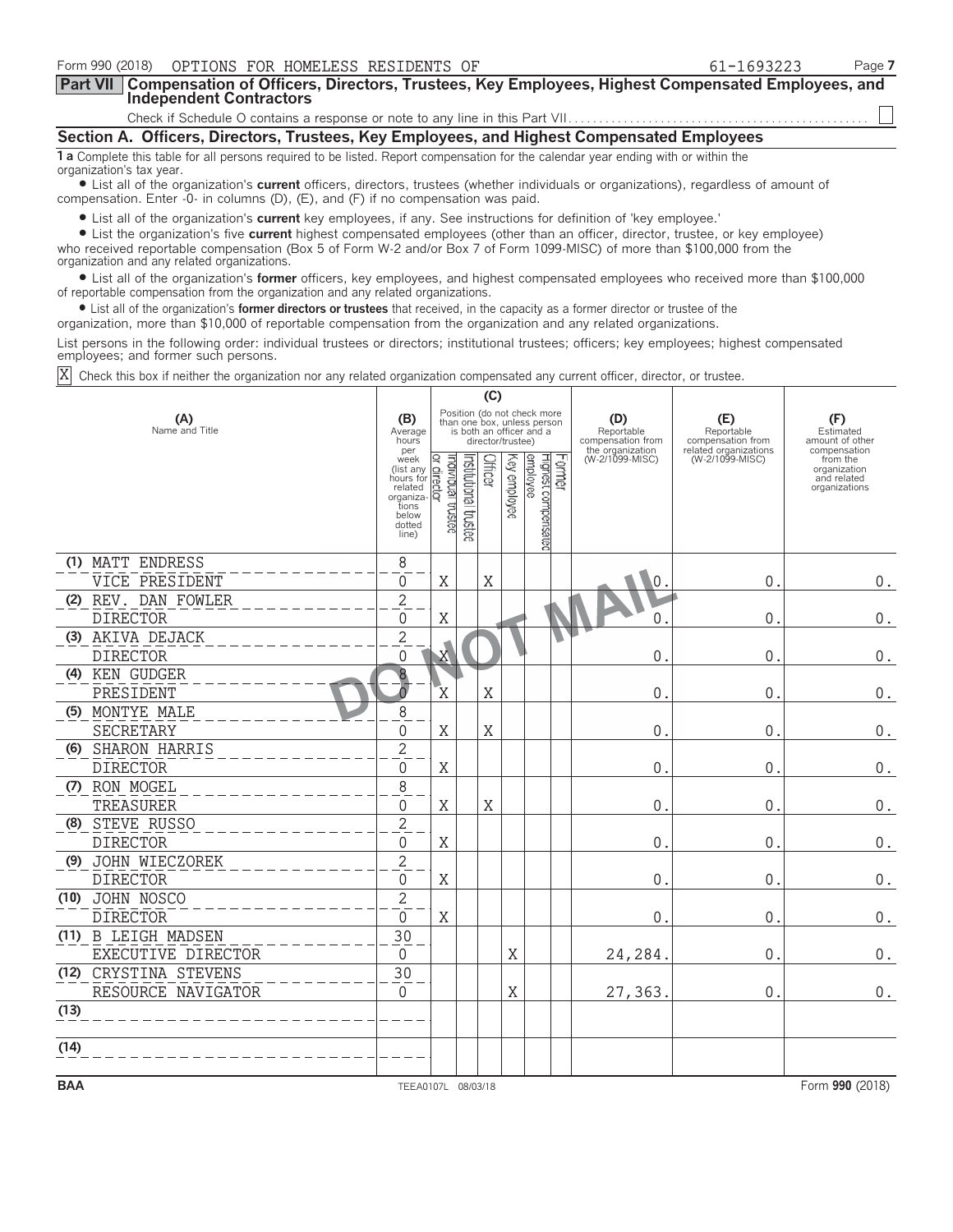#### Form 990 (2018) OPTIONS FOR HOMELESS RESIDENTS OF  $61-1693223$  Page 8

|  | 51-1693223 |  |
|--|------------|--|
|  |            |  |

|      | Part VII Section A. Officers, Directors, Trustees, Key Employees, and Highest Compensated Employees (continued)                                                                                                                                        |                                                                                                 |                                   |                       |         |              |                                                                                                             |        |                                        |                                          |   |                                                                          |
|------|--------------------------------------------------------------------------------------------------------------------------------------------------------------------------------------------------------------------------------------------------------|-------------------------------------------------------------------------------------------------|-----------------------------------|-----------------------|---------|--------------|-------------------------------------------------------------------------------------------------------------|--------|----------------------------------------|------------------------------------------|---|--------------------------------------------------------------------------|
|      |                                                                                                                                                                                                                                                        | (B)                                                                                             |                                   |                       | (C)     |              |                                                                                                             |        |                                        |                                          |   |                                                                          |
|      | (A)<br>Name and title                                                                                                                                                                                                                                  | Average<br>hours<br>per                                                                         |                                   |                       |         |              | Position<br>(do not check more than one<br>box, unless person is both an<br>officer and a director/trustee) |        | (D)<br>Reportable<br>compensation from | (E)<br>Reportable<br>compensation from   |   | (F)<br>Estimated<br>amount of other                                      |
|      |                                                                                                                                                                                                                                                        | week<br>(list any<br>hours<br>for<br>related<br>organiza<br>- tions<br>below<br>dotted<br>line) | or director<br>Individual trustee | ristitutional trustee | Officer | Key employee | employee<br>Highest compensated                                                                             | Former | the organization<br>(W-2/1099-MISC)    | related organizations<br>(W-2/1099-MISC) |   | compensation<br>from the<br>organization<br>and related<br>organizations |
| (15) |                                                                                                                                                                                                                                                        |                                                                                                 |                                   |                       |         |              |                                                                                                             |        |                                        |                                          |   |                                                                          |
| (16) |                                                                                                                                                                                                                                                        |                                                                                                 |                                   |                       |         |              |                                                                                                             |        |                                        |                                          |   |                                                                          |
| (17) |                                                                                                                                                                                                                                                        |                                                                                                 |                                   |                       |         |              |                                                                                                             |        |                                        |                                          |   |                                                                          |
| (18) |                                                                                                                                                                                                                                                        |                                                                                                 |                                   |                       |         |              |                                                                                                             |        |                                        |                                          |   |                                                                          |
| (19) |                                                                                                                                                                                                                                                        |                                                                                                 |                                   |                       |         |              |                                                                                                             |        |                                        |                                          |   |                                                                          |
| (20) |                                                                                                                                                                                                                                                        |                                                                                                 |                                   |                       |         |              |                                                                                                             |        |                                        |                                          |   |                                                                          |
| (21) |                                                                                                                                                                                                                                                        |                                                                                                 |                                   |                       |         |              |                                                                                                             |        |                                        |                                          |   |                                                                          |
| (22) |                                                                                                                                                                                                                                                        |                                                                                                 |                                   |                       |         |              |                                                                                                             |        |                                        |                                          |   |                                                                          |
| (23) |                                                                                                                                                                                                                                                        |                                                                                                 |                                   |                       |         |              |                                                                                                             |        |                                        |                                          |   |                                                                          |
| (24) |                                                                                                                                                                                                                                                        |                                                                                                 |                                   |                       |         |              |                                                                                                             |        |                                        |                                          |   |                                                                          |
| (25) |                                                                                                                                                                                                                                                        |                                                                                                 |                                   |                       |         |              |                                                                                                             |        |                                        |                                          |   |                                                                          |
|      | 1 b Sub-total                                                                                                                                                                                                                                          |                                                                                                 |                                   |                       |         |              |                                                                                                             |        | 51,647.                                | 0.                                       |   | $0$ .                                                                    |
|      |                                                                                                                                                                                                                                                        |                                                                                                 |                                   |                       |         |              |                                                                                                             |        | $0$ .<br>51,647.                       | $0$ .<br>0.                              |   | $0$ .<br>$\mathbf 0$ .                                                   |
|      | 2 Total number of individuals (including but not limited to those listed above) who received more than \$100,000 of reportable compensation                                                                                                            |                                                                                                 |                                   |                       |         |              |                                                                                                             |        |                                        |                                          |   |                                                                          |
|      | from the organization $\blacktriangleright$<br>0                                                                                                                                                                                                       |                                                                                                 |                                   |                       |         |              |                                                                                                             |        |                                        |                                          |   |                                                                          |
|      |                                                                                                                                                                                                                                                        |                                                                                                 |                                   |                       |         |              |                                                                                                             |        |                                        |                                          |   | Yes<br>No                                                                |
| 3    | Did the organization list any <b>former</b> officer, director, or trustee, key employee, or highest compensated employee                                                                                                                               |                                                                                                 |                                   |                       |         |              |                                                                                                             |        |                                        |                                          | 3 | Χ                                                                        |
| 4    | For any individual listed on line 1a, is the sum of reportable compensation and other compensation from<br>the organization and related organizations greater than \$150,000? If 'Yes,' complete Schedule J for                                        |                                                                                                 |                                   |                       |         |              |                                                                                                             |        |                                        |                                          | 4 | Χ                                                                        |
| 5    | Did any person listed on line 1a receive or accrue compensation from any unrelated organization or individual                                                                                                                                          |                                                                                                 |                                   |                       |         |              |                                                                                                             |        |                                        |                                          | 5 | Χ                                                                        |
|      | <b>Section B. Independent Contractors</b>                                                                                                                                                                                                              |                                                                                                 |                                   |                       |         |              |                                                                                                             |        |                                        |                                          |   |                                                                          |
|      | Complete this table for your five highest compensated independent contractors that received more than \$100,000 of<br>compensation from the organization. Report compensation for the calendar year ending with or within the organization's tax year. |                                                                                                 |                                   |                       |         |              |                                                                                                             |        |                                        |                                          |   |                                                                          |
|      | (A)<br>Name and business address                                                                                                                                                                                                                       |                                                                                                 |                                   |                       |         |              |                                                                                                             |        | (B)<br>Description of services         |                                          |   | (C)<br>Compensation                                                      |
|      |                                                                                                                                                                                                                                                        |                                                                                                 |                                   |                       |         |              |                                                                                                             |        |                                        |                                          |   |                                                                          |
|      |                                                                                                                                                                                                                                                        |                                                                                                 |                                   |                       |         |              |                                                                                                             |        |                                        |                                          |   |                                                                          |
|      |                                                                                                                                                                                                                                                        |                                                                                                 |                                   |                       |         |              |                                                                                                             |        |                                        |                                          |   |                                                                          |
|      |                                                                                                                                                                                                                                                        |                                                                                                 |                                   |                       |         |              |                                                                                                             |        |                                        |                                          |   |                                                                          |
|      | 2 Total number of independent contractors (including but not limited to those listed above) who received more than<br>\$100,000 of compensation from the organization $\triangleright$ 0                                                               |                                                                                                 |                                   |                       |         |              |                                                                                                             |        |                                        |                                          |   |                                                                          |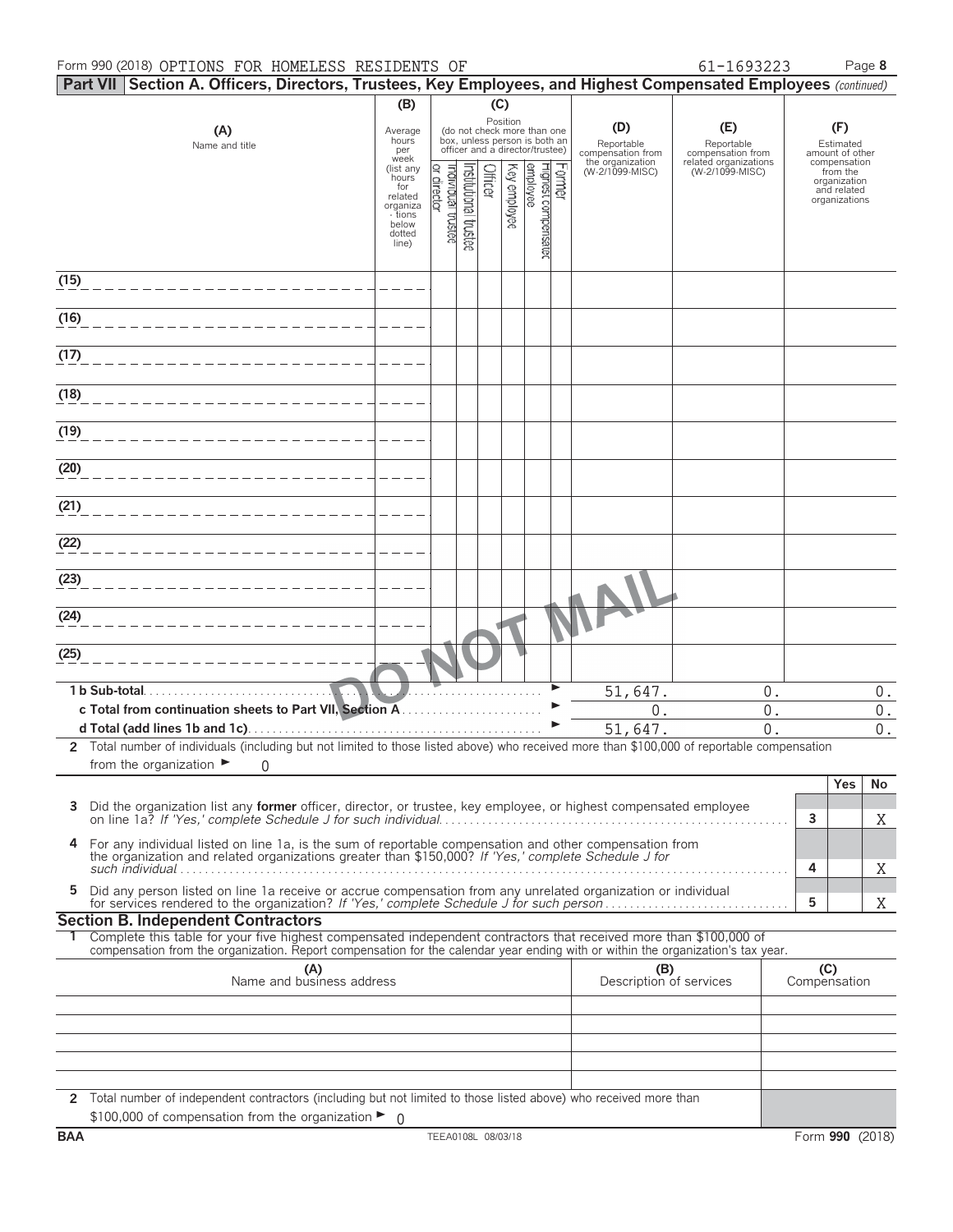#### **Part VIII Statement of Revenue**

|                                                           |    |                                                                                     |                |                       | (A)<br>Total revenue | (B)<br>Related or<br>exempt<br>function<br>revenue | (C)<br>Unrelated<br>business<br>revenue | (D)<br>Revenue<br>excluded from tax<br>under sections<br>512-514 |
|-----------------------------------------------------------|----|-------------------------------------------------------------------------------------|----------------|-----------------------|----------------------|----------------------------------------------------|-----------------------------------------|------------------------------------------------------------------|
|                                                           |    | 1a Federated campaigns                                                              | 1a             |                       |                      |                                                    |                                         |                                                                  |
|                                                           |    | <b>b</b> Membership dues                                                            | 1 <sub>b</sub> |                       |                      |                                                    |                                         |                                                                  |
|                                                           |    | c Fundraising events                                                                | 1 <sub>c</sub> |                       |                      |                                                    |                                         |                                                                  |
|                                                           |    | d Related organizations                                                             | 1 <sub>d</sub> |                       |                      |                                                    |                                         |                                                                  |
|                                                           |    | e Government grants (contributions)                                                 | 1 <sub>e</sub> | 27,386.               |                      |                                                    |                                         |                                                                  |
| Contributions, Gifts, Grants<br>and Other Similar Amounts |    | f All other contributions, gifts, grants, and<br>similar amounts not included above | 1f             | 224, 174.             |                      |                                                    |                                         |                                                                  |
|                                                           |    | g Noncash contributions included in lines 1a-1f: \$                                 |                |                       |                      |                                                    |                                         |                                                                  |
|                                                           |    |                                                                                     |                | $\blacktriangleright$ | 251,560              |                                                    |                                         |                                                                  |
| Program Service Revenue                                   |    |                                                                                     |                | <b>Business Code</b>  |                      |                                                    |                                         |                                                                  |
|                                                           | 2a |                                                                                     |                |                       |                      |                                                    |                                         |                                                                  |
|                                                           | b  |                                                                                     |                |                       |                      |                                                    |                                         |                                                                  |
|                                                           | С  |                                                                                     |                |                       |                      |                                                    |                                         |                                                                  |
|                                                           |    |                                                                                     |                |                       |                      |                                                    |                                         |                                                                  |
|                                                           |    |                                                                                     |                |                       |                      |                                                    |                                         |                                                                  |
|                                                           |    | f All other program service revenue                                                 |                |                       |                      |                                                    |                                         |                                                                  |
|                                                           |    |                                                                                     |                | $\blacktriangleright$ |                      |                                                    |                                         |                                                                  |
|                                                           | 3  |                                                                                     |                |                       |                      |                                                    |                                         |                                                                  |
|                                                           |    |                                                                                     |                |                       |                      |                                                    |                                         |                                                                  |
|                                                           | 4  | Income from investment of tax-exempt bond proceeds.                                 |                |                       |                      |                                                    |                                         |                                                                  |
|                                                           | 5  |                                                                                     |                |                       |                      |                                                    |                                         |                                                                  |
|                                                           |    |                                                                                     | (i) Real       | (ii) Personal         |                      |                                                    |                                         |                                                                  |
|                                                           |    | 6a Gross rents                                                                      |                |                       |                      |                                                    |                                         |                                                                  |
|                                                           |    | <b>b</b> Less: rental expenses                                                      |                |                       |                      |                                                    |                                         |                                                                  |
|                                                           |    | <b>c</b> Rental income or (loss) $\ldots$                                           |                |                       |                      | - MAIL                                             |                                         |                                                                  |
|                                                           |    |                                                                                     |                |                       |                      |                                                    |                                         |                                                                  |
|                                                           |    | 7 a Gross amount from sales of                                                      | (i) Securities | (ii) Other            |                      |                                                    |                                         |                                                                  |
|                                                           |    | assets other than inventory                                                         | 1,988.         |                       |                      |                                                    |                                         |                                                                  |
|                                                           |    | <b>b</b> Less: cost or other basis                                                  |                |                       |                      |                                                    |                                         |                                                                  |
|                                                           |    | and sales expenses                                                                  | 2,022.         |                       |                      |                                                    |                                         |                                                                  |
|                                                           |    | c Gain or (loss). $\ldots$                                                          | $-34.$         |                       |                      |                                                    |                                         |                                                                  |
|                                                           |    |                                                                                     |                |                       | $-34$                |                                                    |                                         | $-34.$                                                           |
|                                                           |    | 8a Gross income from fundraising events                                             |                |                       |                      |                                                    |                                         |                                                                  |
|                                                           |    | (not including \$                                                                   |                |                       |                      |                                                    |                                         |                                                                  |
|                                                           |    | of contributions reported on line 1c).                                              |                |                       |                      |                                                    |                                         |                                                                  |
|                                                           |    | See Part IV, line 18. a                                                             |                |                       |                      |                                                    |                                         |                                                                  |
| <b>Other Revenue</b>                                      |    | <b>b</b> Less: direct expenses <b>b</b>                                             |                |                       |                      |                                                    |                                         |                                                                  |
|                                                           |    | c Net income or (loss) from fundraising events                                      |                |                       |                      |                                                    |                                         |                                                                  |
|                                                           |    | 9a Gross income from gaming activities.                                             |                |                       |                      |                                                    |                                         |                                                                  |
|                                                           |    | <b>b</b> Less: direct expenses <b>b</b>                                             |                |                       |                      |                                                    |                                         |                                                                  |
|                                                           |    | c Net income or (loss) from gaming activities                                       |                |                       |                      |                                                    |                                         |                                                                  |
|                                                           |    | 10a Gross sales of inventory, less returns                                          |                |                       |                      |                                                    |                                         |                                                                  |
|                                                           |    |                                                                                     |                |                       |                      |                                                    |                                         |                                                                  |
|                                                           |    | <b>b</b> Less: cost of goods sold <b>b</b>                                          |                |                       |                      |                                                    |                                         |                                                                  |
|                                                           |    | <b>c</b> Net income or (loss) from sales of inventory                               |                |                       |                      |                                                    |                                         |                                                                  |
|                                                           |    | Miscellaneous Revenue                                                               |                | <b>Business Code</b>  |                      |                                                    |                                         |                                                                  |
|                                                           |    | 11a INSURANCE SETTLEMENT                                                            |                |                       | 19,500.              |                                                    |                                         | 19,500.                                                          |
|                                                           | b  |                                                                                     |                |                       |                      |                                                    |                                         |                                                                  |
|                                                           |    |                                                                                     |                |                       |                      |                                                    |                                         |                                                                  |
|                                                           |    | d All other revenue                                                                 |                |                       |                      |                                                    |                                         |                                                                  |
|                                                           |    |                                                                                     |                | $\blacktriangleright$ | 19,500.              |                                                    |                                         |                                                                  |
|                                                           |    |                                                                                     |                |                       | 271,026.             | $\mathbf 0$                                        | $0$ .                                   | 19,466.                                                          |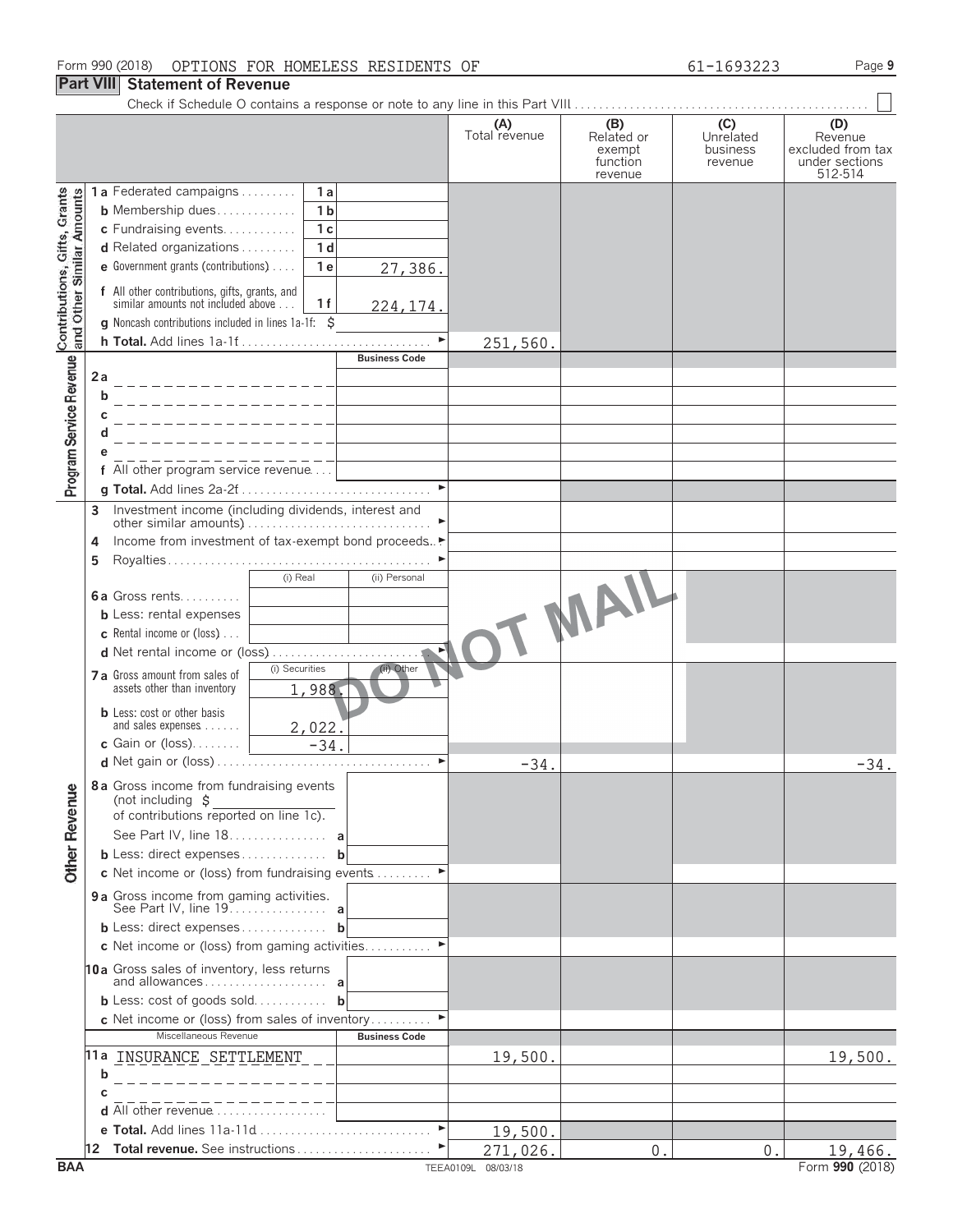|  |  |                                                   | Form 990 (2018) OPTIONS FOR HOMELESS RESIDENTS OF | 61-1693223 |  |
|--|--|---------------------------------------------------|---------------------------------------------------|------------|--|
|  |  | <b>Part IX   Statement of Functional Expenses</b> |                                                   |            |  |

|                | Section 501(c)(3) and 501(c)(4) organizations must complete all columns. All other organizations must complete column (A).                                                                                                       |                       |                                    |                                                      |                                |
|----------------|----------------------------------------------------------------------------------------------------------------------------------------------------------------------------------------------------------------------------------|-----------------------|------------------------------------|------------------------------------------------------|--------------------------------|
|                |                                                                                                                                                                                                                                  |                       |                                    |                                                      |                                |
|                | Do not include amounts reported on lines<br>6b, 7b, 8b, 9b, and 10b of Part VIII.                                                                                                                                                | (A)<br>Total expenses | (B)<br>Program service<br>expenses | $\overline{C}$<br>Management and<br>general expenses | (D)<br>Fundraising<br>expenses |
| 1.             | Grants and other assistance to domestic<br>organizations and domestic governments.<br>See Part IV, line 21                                                                                                                       |                       |                                    |                                                      |                                |
| $\overline{2}$ | Grants and other assistance to domestic<br>individuals. See Part IV, line 22                                                                                                                                                     |                       |                                    |                                                      |                                |
| 3.             | Grants and other assistance to foreign<br>organizations, foreign governments, and for-<br>eign individuals. See Part IV, lines 15 and 16                                                                                         |                       |                                    |                                                      |                                |
| 4              | Benefits paid to or for members                                                                                                                                                                                                  |                       |                                    |                                                      |                                |
| 5              | Compensation of current officers, directors,<br>trustees, and key employees                                                                                                                                                      | 51,647.               | 46,571.                            | 5,076.                                               | $0$ .                          |
| 6              | Compensation not included above, to                                                                                                                                                                                              |                       |                                    |                                                      |                                |
|                | disqualified persons (as defined under<br>section $4958(f)(1)$ and persons described                                                                                                                                             | 0.                    | 0.                                 | 0.                                                   | $0$ .                          |
| 7              | Other salaries and wages                                                                                                                                                                                                         | 16,861.               | 16,861                             |                                                      |                                |
| <b>R</b>       | Pension plan accruals and contributions<br>(include section $401(k)$ and $403(b)$<br>employer contributions)                                                                                                                     |                       |                                    |                                                      |                                |
| 9              | Other employee benefits                                                                                                                                                                                                          |                       |                                    |                                                      |                                |
| 10             | Payroll taxes                                                                                                                                                                                                                    | 5,953.                | 5,295.                             | 658.                                                 |                                |
|                | 11 Fees for services (non-employees):                                                                                                                                                                                            |                       |                                    |                                                      |                                |
|                |                                                                                                                                                                                                                                  |                       |                                    |                                                      |                                |
|                |                                                                                                                                                                                                                                  |                       |                                    |                                                      |                                |
|                |                                                                                                                                                                                                                                  | 5,670.                |                                    | 5,670.                                               |                                |
|                |                                                                                                                                                                                                                                  |                       |                                    |                                                      |                                |
|                | <b>e</b> Professional fundraising services. See Part IV, line 17                                                                                                                                                                 |                       |                                    |                                                      |                                |
|                | f Investment management fees                                                                                                                                                                                                     |                       |                                    |                                                      |                                |
|                | g Other. (If line 11g amount exceeds 10% of line 25, column<br>(A) amount, list line 11g expenses on Schedule $0.$ )                                                                                                             |                       |                                    |                                                      |                                |
|                | 12 Advertising and promotion                                                                                                                                                                                                     |                       |                                    |                                                      |                                |
| 13             |                                                                                                                                                                                                                                  | 10,248.               | 9,243.                             | 1,005.                                               |                                |
| 14             |                                                                                                                                                                                                                                  |                       |                                    |                                                      |                                |
| 15             |                                                                                                                                                                                                                                  |                       |                                    |                                                      |                                |
| 16             | Occupancy                                                                                                                                                                                                                        | 25,635.               | 23,335.                            | 2,300.                                               |                                |
| 17             |                                                                                                                                                                                                                                  |                       |                                    |                                                      |                                |
|                | 18 Payments of travel or entertainment<br>expenses for any federal, state, or local                                                                                                                                              |                       |                                    |                                                      |                                |
| 19             | Conferences, conventions, and meetings                                                                                                                                                                                           |                       |                                    |                                                      |                                |
| 20             | $Interest \dots \dots \dots \dots \dots \dots \dots \dots \dots \dots \dots \dots \dots \dots$                                                                                                                                   | 9,000.                |                                    | 9,000                                                |                                |
| 21             | Payments to affiliates                                                                                                                                                                                                           |                       |                                    |                                                      |                                |
| 22             | Depreciation, depletion, and amortization<br>$Insurance \ldots \ldots \ldots \ldots \ldots \ldots \ldots \ldots \ldots$                                                                                                          | 4,959.                | 4,959.                             |                                                      |                                |
| 23             | 24 Other expenses. Itemize expenses not                                                                                                                                                                                          | 6,588.                | 6,588.                             |                                                      |                                |
|                | covered above (List miscellaneous expenses<br>in line 24e. If line 24e amount exceeds 10%<br>of line 25, column (A) amount, list line 24e<br>expenses on Schedule O.)                                                            |                       |                                    |                                                      |                                |
|                |                                                                                                                                                                                                                                  |                       |                                    |                                                      |                                |
|                | a BARRIER REDUCTION<br><b>b</b> 43025 OHRA WINTER SHELTER: SHELTER S                                                                                                                                                             | 31,880<br>11,010      | 31,880<br>11,010                   |                                                      |                                |
| С              | OUTREACH AND DONOR COMMUNICATIONS                                                                                                                                                                                                | 9,776.                |                                    |                                                      | 9,776.                         |
| d              | SHOWER TRAILER                                                                                                                                                                                                                   | 3,616.                | 3,616                              |                                                      |                                |
|                | e All other expenses                                                                                                                                                                                                             | 12,558.               | 9,539.                             | 3,019.                                               |                                |
| 25             | Total functional expenses. Add lines 1 through 24e                                                                                                                                                                               | 205,401               | 168,897.                           | 26,728.                                              | 9,776.                         |
|                | 26 Joint costs. Complete this line only if<br>the organization reported in column (B)<br>joint costs from a combined educational<br>campaign and fundraising solicitation.<br>Check here $\blacktriangleright$  <br>if following |                       |                                    |                                                      |                                |

SOP 98-2 (ASC 958-720). . . . . . . . . . . . . . . . . .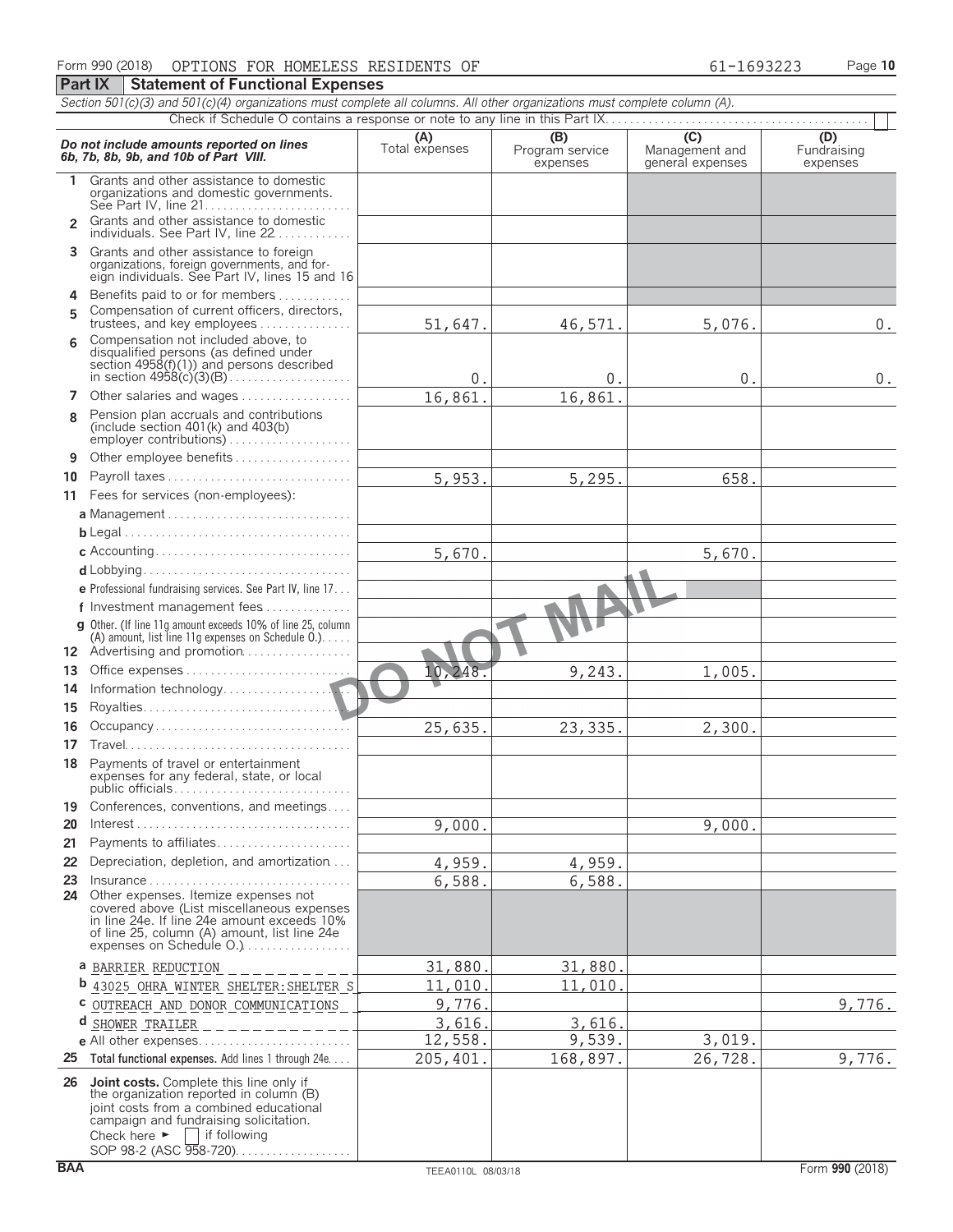#### Form 990 (2018) OPTIONS FOR HOMELESS RESIDENTS OF 61-1693223 Page **11** OPTIONS FOR HOMELESS RESIDENTS OF 61-1693223

|                             | <b>Part X</b> | <b>Balance Sheet</b>                                                                                                                                                                                                                                                                                                 |  |                             |                          |                |                    |  |  |  |
|-----------------------------|---------------|----------------------------------------------------------------------------------------------------------------------------------------------------------------------------------------------------------------------------------------------------------------------------------------------------------------------|--|-----------------------------|--------------------------|----------------|--------------------|--|--|--|
|                             |               |                                                                                                                                                                                                                                                                                                                      |  |                             |                          |                |                    |  |  |  |
|                             |               |                                                                                                                                                                                                                                                                                                                      |  |                             | (A)<br>Beginning of year |                | (B)<br>End of year |  |  |  |
|                             | 1             |                                                                                                                                                                                                                                                                                                                      |  |                             | 80,536.                  | $\mathbf{1}$   | 94,660.            |  |  |  |
|                             | 2             |                                                                                                                                                                                                                                                                                                                      |  |                             |                          | $\overline{2}$ |                    |  |  |  |
|                             | 3             |                                                                                                                                                                                                                                                                                                                      |  |                             |                          | 3              |                    |  |  |  |
|                             | 4             |                                                                                                                                                                                                                                                                                                                      |  |                             |                          | 4              | 18,509.            |  |  |  |
|                             | 5             | Loans and other receivables from current and former officers, directors,<br>trustees, key employees, and highest compensated employees. Complete                                                                                                                                                                     |  |                             |                          | 5              |                    |  |  |  |
|                             | 6             | Loans and other receivables from other disqualified persons (as defined under<br>section 4958(f)(1)), persons described in section 4958(c)(3)(B), and contributing<br>employers and sponsoring organizations of section 501(c)(9) voluntary employees<br>beneficiary organizations (see instructions). Complete Part |  | 6                           |                          |                |                    |  |  |  |
|                             | 7             |                                                                                                                                                                                                                                                                                                                      |  |                             |                          | $\overline{7}$ |                    |  |  |  |
| Assets                      | 8             |                                                                                                                                                                                                                                                                                                                      |  |                             |                          | 8              |                    |  |  |  |
|                             | 9             |                                                                                                                                                                                                                                                                                                                      |  |                             |                          | 9              |                    |  |  |  |
|                             |               |                                                                                                                                                                                                                                                                                                                      |  | 246,555.                    |                          |                |                    |  |  |  |
|                             |               |                                                                                                                                                                                                                                                                                                                      |  | 5,466.                      | 202,404.                 | 10c            | 241,089.           |  |  |  |
|                             | 11            |                                                                                                                                                                                                                                                                                                                      |  |                             |                          | 11             |                    |  |  |  |
|                             | 12            | Investments - other securities. See Part IV, line 11                                                                                                                                                                                                                                                                 |  |                             |                          | 12             |                    |  |  |  |
|                             | 13            | Investments – program-related. See Part IV, line 11                                                                                                                                                                                                                                                                  |  |                             |                          | 13             |                    |  |  |  |
|                             | 14            |                                                                                                                                                                                                                                                                                                                      |  |                             |                          |                |                    |  |  |  |
|                             | 15            |                                                                                                                                                                                                                                                                                                                      |  | 15                          |                          |                |                    |  |  |  |
|                             | 16            |                                                                                                                                                                                                                                                                                                                      |  |                             | 282,940                  | 16             | 354,258.           |  |  |  |
|                             | 17            |                                                                                                                                                                                                                                                                                                                      |  |                             | 1,834.                   | 17             | 5,702.             |  |  |  |
|                             | 18            |                                                                                                                                                                                                                                                                                                                      |  |                             |                          | 18             |                    |  |  |  |
|                             | 19            |                                                                                                                                                                                                                                                                                                                      |  |                             |                          | 19             |                    |  |  |  |
|                             | 20            |                                                                                                                                                                                                                                                                                                                      |  |                             |                          | 20             |                    |  |  |  |
|                             | 21            | Escrow or custodial account liability. Complete Part IV of Schedule D.                                                                                                                                                                                                                                               |  |                             |                          | 21             |                    |  |  |  |
| Liabilities                 | 22            | Loans and other payables to current and former officers, directors, trustees,<br>key employees, highest compensated employees, and disqualified persons.<br>Complete Part II of Schedule L                                                                                                                           |  |                             |                          | 22             |                    |  |  |  |
|                             | 23            | Secured mortgages and notes payable to unrelated third parties                                                                                                                                                                                                                                                       |  |                             | 180,000                  | 23             | 180,000.           |  |  |  |
|                             | 24            | Unsecured notes and loans payable to unrelated third parties                                                                                                                                                                                                                                                         |  |                             |                          | 24             |                    |  |  |  |
|                             | 25            | Other liabilities (including federal income tax, payables to related third parties, and other liabilities not included on lines 17-24). Complete Part X of Schedule D.                                                                                                                                               |  |                             |                          |                |                    |  |  |  |
|                             | 26            |                                                                                                                                                                                                                                                                                                                      |  |                             | 1,862.                   | 25<br>26       | 3,687.<br>189,389. |  |  |  |
|                             |               | Organizations that follow SFAS 117 (ASC 958), check here ►                                                                                                                                                                                                                                                           |  | $\overline{X}$ and complete | 183,696.                 |                |                    |  |  |  |
|                             |               | lines 27 through 29, and lines 33 and 34.                                                                                                                                                                                                                                                                            |  |                             |                          |                |                    |  |  |  |
|                             | 27            |                                                                                                                                                                                                                                                                                                                      |  |                             | 99,244.                  | 27             | 164,869.           |  |  |  |
|                             | 28            |                                                                                                                                                                                                                                                                                                                      |  |                             |                          | 28             |                    |  |  |  |
|                             | 29            |                                                                                                                                                                                                                                                                                                                      |  |                             |                          | 29             |                    |  |  |  |
|                             |               | Organizations that do not follow SFAS 117 (ASC 958), check here ►                                                                                                                                                                                                                                                    |  |                             |                          |                |                    |  |  |  |
| Net Assets or Fund Balances |               | and complete lines 30 through 34.                                                                                                                                                                                                                                                                                    |  |                             |                          |                |                    |  |  |  |
|                             | 30            | Capital stock or trust principal, or current funds                                                                                                                                                                                                                                                                   |  |                             |                          | 30             |                    |  |  |  |
|                             | 31            | Paid-in or capital surplus, or land, building, or equipment fund                                                                                                                                                                                                                                                     |  |                             |                          | 31             |                    |  |  |  |
|                             | 32            | Retained earnings, endowment, accumulated income, or other funds                                                                                                                                                                                                                                                     |  |                             |                          | 32             |                    |  |  |  |
|                             | 33            |                                                                                                                                                                                                                                                                                                                      |  |                             | 99,244                   | 33             | 164,869.           |  |  |  |
|                             | 34            |                                                                                                                                                                                                                                                                                                                      |  |                             | 282,940                  | 34             | 354,258.           |  |  |  |
| <b>BAA</b>                  |               |                                                                                                                                                                                                                                                                                                                      |  | TEEA0111L 08/03/18          |                          |                | Form 990 (2018)    |  |  |  |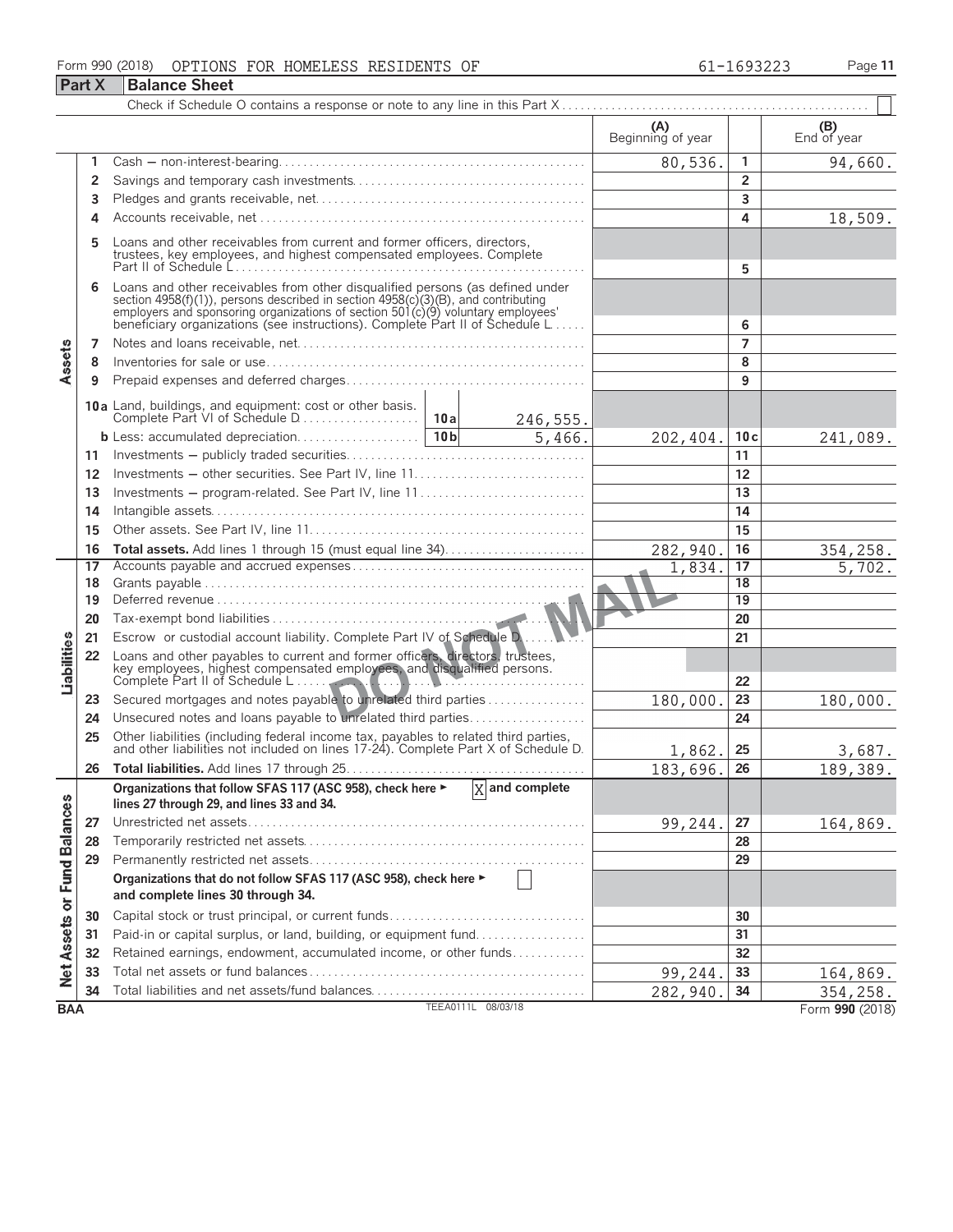|                | Form 990 (2018)<br>OPTIONS FOR HOMELESS RESIDENTS OF                                                                                                                                                                                                      | 61-1693223     |                 | Page 12   |
|----------------|-----------------------------------------------------------------------------------------------------------------------------------------------------------------------------------------------------------------------------------------------------------|----------------|-----------------|-----------|
| <b>Part XI</b> | Reconciliation of Net Assets                                                                                                                                                                                                                              |                |                 |           |
|                |                                                                                                                                                                                                                                                           |                |                 |           |
| 1              |                                                                                                                                                                                                                                                           | $\mathbf{1}$   |                 | 271,026.  |
| 2              |                                                                                                                                                                                                                                                           | $\overline{2}$ |                 | 205, 401. |
| 3              |                                                                                                                                                                                                                                                           | $\overline{3}$ |                 | 65,625.   |
| 4              | Net assets or fund balances at beginning of year (must equal Part X, line 33, column (A))                                                                                                                                                                 | $\overline{a}$ |                 | 99,244.   |
| 5              |                                                                                                                                                                                                                                                           | 5              |                 |           |
| 6              |                                                                                                                                                                                                                                                           | 6              |                 |           |
| 7              |                                                                                                                                                                                                                                                           | $\overline{7}$ |                 |           |
| 8              |                                                                                                                                                                                                                                                           | $\overline{8}$ |                 |           |
| 9              |                                                                                                                                                                                                                                                           | 9              |                 | 0.        |
| 10             | Net assets or fund balances at end of year. Combine lines 3 through 9 (must equal Part X, line 33,                                                                                                                                                        | 10             |                 | 164,869.  |
|                | <b>Part XII</b> Financial Statements and Reporting                                                                                                                                                                                                        |                |                 |           |
|                |                                                                                                                                                                                                                                                           |                |                 |           |
|                |                                                                                                                                                                                                                                                           |                | <b>Yes</b>      | <b>No</b> |
|                | Accounting method used to prepare the Form 990:<br>X Accrual<br>Cash<br>Other                                                                                                                                                                             |                |                 |           |
|                | If the organization changed its method of accounting from a prior year or checked 'Other,' explain<br>in Schedule O.                                                                                                                                      |                |                 |           |
|                | 2a Were the organization's financial statements compiled or reviewed by an independent accountant?                                                                                                                                                        |                | 2a              | Χ         |
|                | If 'Yes,' check a box below to indicate whether the financial statements for the year were compiled or reviewed on a<br>separate basis, consolidated basis, or both:<br>  Consolidated basis<br>Both consolidated and separate basis<br>Separate basis    |                |                 |           |
|                |                                                                                                                                                                                                                                                           |                | 2 <sub>b</sub>  | X         |
|                | If 'Yes,' check a box below to indicate whether the financial statements for the year were audited on a separate<br>basis, consolidated basis, or both:<br>Consolidated basis<br>Separate basis<br><b>Both consolidated and separate basis</b>            |                |                 |           |
|                | c If 'Yes' to line 2a or 2b, does the organization have a committee that assumes responsibility for oversight of the audit,<br>review, or compilation of its financial statements and selection of an independent accountant?                             |                | 2c              |           |
|                | If the organization changed either its oversight process or selection process during the tax year, explain<br>in Schedule O.<br>3a As a result of a federal award, was the organization required to undergo an audit or audits as set forth in the Single |                |                 |           |
|                |                                                                                                                                                                                                                                                           |                | Зa              | X         |
|                | b If 'Yes,' did the organization undergo the required audit or audits? If the organization did not undergo the required audit<br>or audits, explain why in Schedule O and describe any steps taken to undergo such audits                                 |                | 3 <sub>b</sub>  |           |
| <b>BAA</b>     | TEEA0112L 08/03/18                                                                                                                                                                                                                                        |                | Form 990 (2018) |           |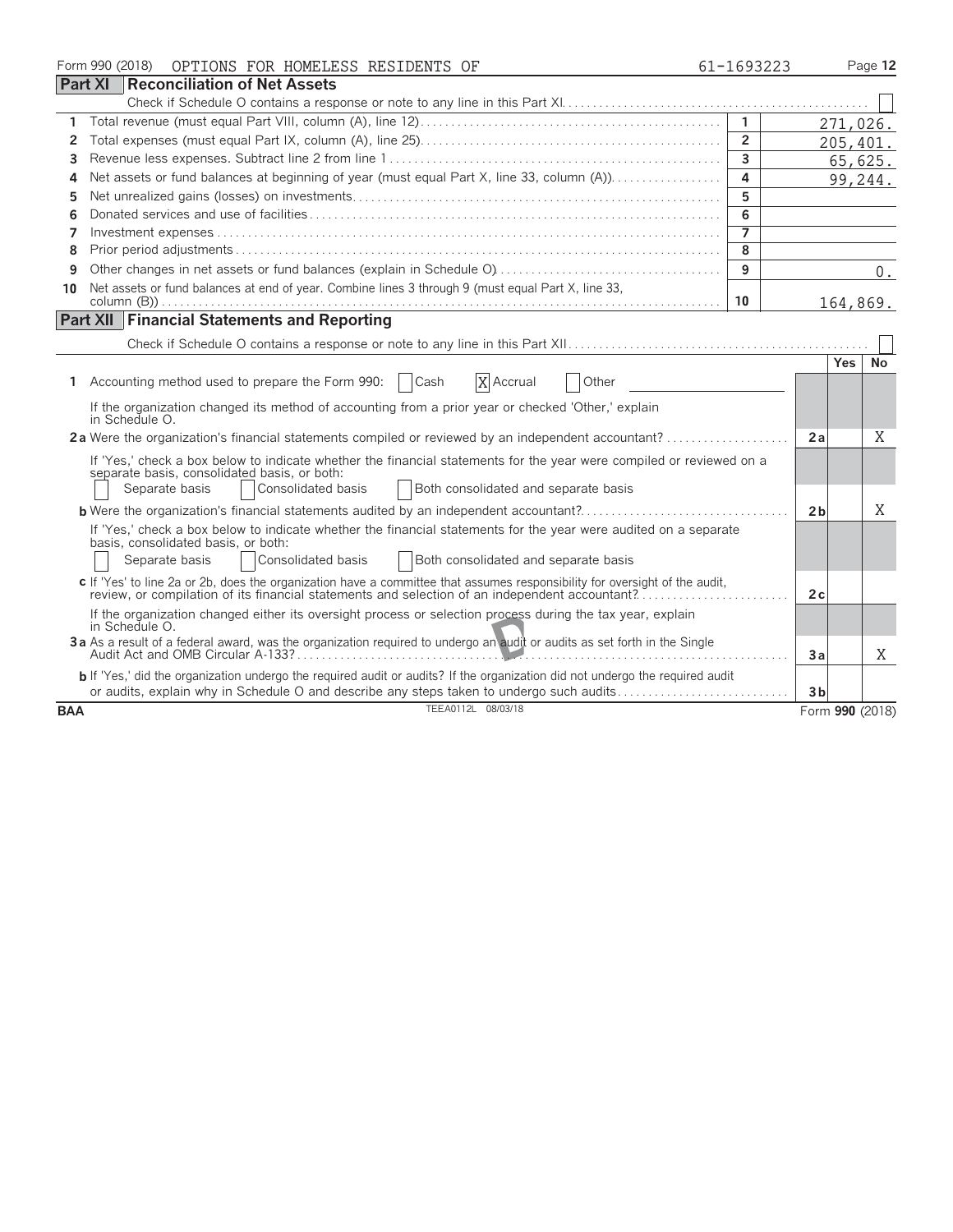| <b>SCHEDULE A</b>                            |  |
|----------------------------------------------|--|
| $T_{\rm C}$ $\sim$ 000 $\sim$ 000 $\Gamma$ 7 |  |

# **OMB No. 1545-0047**<br>
Complete if the organization is a section 501(c)(3) organization or a section<br> **SCHEDULE A**<br> **SCHEDULE A**<br> **SCHEDULE A**<br> **SCHEDULE A**<br> **SCHEDULE A**<br> **SCHEDULE A**<br> **SCHEDULE A**<br> **SCHEDULE A**

**COMPOUTE A**<br>
(Form 990 or 990-EZ) Complete if the organization is a section 501(c)(3) organization or a section<br>
4947(a)(1) nonexempt charitable trust.

■ Attach to Form 990 or Form 990-EZ.<br>• Co to www.irs gov/Form990 for instructions and the latest information

| 2018 |  |  |  |  |
|------|--|--|--|--|
|      |  |  |  |  |

|        |                                                                                                                                      | Internal Revenue Service           |                                                                                                                                                                            |                                                                          | GO to www.irs.gov/Formago for instructions and the latest information.                                                                                                                                                                                                                                                                                                                                             |     |                                                                        |                                                      | mspecuon                                           |  |  |  |
|--------|--------------------------------------------------------------------------------------------------------------------------------------|------------------------------------|----------------------------------------------------------------------------------------------------------------------------------------------------------------------------|--------------------------------------------------------------------------|--------------------------------------------------------------------------------------------------------------------------------------------------------------------------------------------------------------------------------------------------------------------------------------------------------------------------------------------------------------------------------------------------------------------|-----|------------------------------------------------------------------------|------------------------------------------------------|----------------------------------------------------|--|--|--|
|        |                                                                                                                                      | Name of the organization           | <b>ASHLAND</b>                                                                                                                                                             | OPTIONS FOR HOMELESS RESIDENTS OF                                        |                                                                                                                                                                                                                                                                                                                                                                                                                    |     |                                                                        | <b>Employer identification number</b><br>61-1693223  |                                                    |  |  |  |
| Part I |                                                                                                                                      |                                    |                                                                                                                                                                            |                                                                          | <b>Reason for Public Charity Status</b> (All organizations must complete this part.) See instructions.                                                                                                                                                                                                                                                                                                             |     |                                                                        |                                                      |                                                    |  |  |  |
|        |                                                                                                                                      |                                    |                                                                                                                                                                            |                                                                          | The organization is not a private foundation because it is: (For lines 1 through 12, check only one box.)                                                                                                                                                                                                                                                                                                          |     |                                                                        |                                                      |                                                    |  |  |  |
| 1      | A church, convention of churches, or association of churches described in section 170(b)(1)(A)(i).                                   |                                    |                                                                                                                                                                            |                                                                          |                                                                                                                                                                                                                                                                                                                                                                                                                    |     |                                                                        |                                                      |                                                    |  |  |  |
| 2      | A school described in section 170(b)(1)(A)(ii). (Attach Schedule E (Form 990 or 990-EZ).)                                            |                                    |                                                                                                                                                                            |                                                                          |                                                                                                                                                                                                                                                                                                                                                                                                                    |     |                                                                        |                                                      |                                                    |  |  |  |
| 3      |                                                                                                                                      |                                    |                                                                                                                                                                            |                                                                          | A hospital or a cooperative hospital service organization described in section 170(b)(1)(A)(iii).                                                                                                                                                                                                                                                                                                                  |     |                                                                        |                                                      |                                                    |  |  |  |
| 4      | A medical research organization operated in conjunction with a hospital described in section 170(b)(1)(A)(iii). Enter the hospital's |                                    |                                                                                                                                                                            |                                                                          |                                                                                                                                                                                                                                                                                                                                                                                                                    |     |                                                                        |                                                      |                                                    |  |  |  |
|        | name, city, and state:                                                                                                               |                                    |                                                                                                                                                                            |                                                                          |                                                                                                                                                                                                                                                                                                                                                                                                                    |     |                                                                        |                                                      |                                                    |  |  |  |
| 5      |                                                                                                                                      |                                    | An organization operated for the benefit of a college or university owned or operated by a governmental unit described in<br>section 170(b)(1)(A)(iv). (Complete Part II.) |                                                                          |                                                                                                                                                                                                                                                                                                                                                                                                                    |     |                                                                        |                                                      |                                                    |  |  |  |
| 6      |                                                                                                                                      |                                    |                                                                                                                                                                            |                                                                          | A federal, state, or local government or governmental unit described in section 170(b)(1)(A)(v).                                                                                                                                                                                                                                                                                                                   |     |                                                                        |                                                      |                                                    |  |  |  |
| 7      | Χ                                                                                                                                    |                                    |                                                                                                                                                                            | in section 170(b)(1)(A)(vi). (Complete Part II.)                         | An organization that normally receives a substantial part of its support from a governmental unit or from the general public described                                                                                                                                                                                                                                                                             |     |                                                                        |                                                      |                                                    |  |  |  |
| 8      |                                                                                                                                      |                                    |                                                                                                                                                                            |                                                                          | A community trust described in section 170(b)(1)(A)(vi). (Complete Part II.)                                                                                                                                                                                                                                                                                                                                       |     |                                                                        |                                                      |                                                    |  |  |  |
| 9      |                                                                                                                                      |                                    |                                                                                                                                                                            |                                                                          | An agricultural research organization described in <b>section 170(b)(1)(A)(ix)</b> operated in conjunction with a land-grant college                                                                                                                                                                                                                                                                               |     |                                                                        |                                                      |                                                    |  |  |  |
|        |                                                                                                                                      |                                    |                                                                                                                                                                            |                                                                          | or university or a non-land-grant college of agriculture (see instructions). Enter the name, city, and state of the college or                                                                                                                                                                                                                                                                                     |     |                                                                        |                                                      |                                                    |  |  |  |
|        |                                                                                                                                      | university:                        |                                                                                                                                                                            |                                                                          |                                                                                                                                                                                                                                                                                                                                                                                                                    |     |                                                                        |                                                      |                                                    |  |  |  |
| 10     |                                                                                                                                      |                                    |                                                                                                                                                                            | June 30, 1975. See section 509(a)(2). (Complete Part III.)               | An organization that normally receives: (1) more than 33-1/3% of its support from contributions, membership fees, and gross receipts<br>from activities related to its exempt functions-subject to certain exceptions, and (2) no more than 33-1/3% of its support from gross<br>investment income and unrelated business taxable income (less section 511 tax) from businesses acquired by the organization after |     |                                                                        |                                                      |                                                    |  |  |  |
| 11     |                                                                                                                                      |                                    |                                                                                                                                                                            |                                                                          | An organization organized and operated exclusively to test for public safety. See section 509(a)(4).                                                                                                                                                                                                                                                                                                               |     |                                                                        |                                                      |                                                    |  |  |  |
| 12     |                                                                                                                                      |                                    |                                                                                                                                                                            |                                                                          | An organization organized and operated exclusively for the benefit of, to perform the functions of, or to carry out the purposes of one or more publicly supported organizations described in <b>section 509(a)(1)</b> or <b>section </b><br>lines 12a through 12d that describes the type of supporting organization and complete lines 12e, 12f, and 12g.                                                        |     |                                                                        |                                                      |                                                    |  |  |  |
| a      |                                                                                                                                      |                                    | complete Part IV, Sections A and B.                                                                                                                                        |                                                                          | Type I. A supporting organization operated, supervised, or controlled by its supported organization(s), typically by giving the supported organization(s) the power to regularly appoint or elect a majority of the directors                                                                                                                                                                                      |     |                                                                        |                                                      |                                                    |  |  |  |
| b      |                                                                                                                                      |                                    |                                                                                                                                                                            | must complete Part IV, Sections A and C.                                 | Type II. A supporting organization supervised or controlled in connection with its supported organization(s), by having control or management of the supporting organization vested in the same persons that control or manage                                                                                                                                                                                     |     |                                                                        |                                                      |                                                    |  |  |  |
| С      |                                                                                                                                      |                                    |                                                                                                                                                                            |                                                                          | Type III functionally integrated. A supporting organization operated in connection with, and functionally integrated with, its supported<br>organization(s) (see instructions). You must complete Part IV, Sections A, D, and E.                                                                                                                                                                                   |     |                                                                        |                                                      |                                                    |  |  |  |
| d      |                                                                                                                                      |                                    |                                                                                                                                                                            |                                                                          | Type III non-functionally integrated. A supporting organization operated in connection with its supported organization(s) that is not<br>functionally integrated. The organization generally must satisfy a distribution requirement and an attentiveness requirement (see<br>instructions). You must complete Part IV, Sections A and D, and Part V.                                                              |     |                                                                        |                                                      |                                                    |  |  |  |
| e      |                                                                                                                                      |                                    |                                                                                                                                                                            |                                                                          | Check this box if the organization received a written determination from the IRS that it is a Type I, Type II, Type III functionally<br>integrated, or Type III non-functionally integrated supporting organization.                                                                                                                                                                                               |     |                                                                        |                                                      |                                                    |  |  |  |
|        |                                                                                                                                      |                                    |                                                                                                                                                                            |                                                                          |                                                                                                                                                                                                                                                                                                                                                                                                                    |     |                                                                        |                                                      |                                                    |  |  |  |
|        |                                                                                                                                      |                                    |                                                                                                                                                                            | g Provide the following information about the supported organization(s). |                                                                                                                                                                                                                                                                                                                                                                                                                    |     |                                                                        |                                                      |                                                    |  |  |  |
|        |                                                                                                                                      | (i) Name of supported organization |                                                                                                                                                                            | $(ii)$ $EIN$                                                             | (iii) Type of organization<br>(described on lines 1-10<br>above (see instructions))                                                                                                                                                                                                                                                                                                                                |     | $(iv)$ is the<br>organization listed<br>in your governing<br>document? | (v) Amount of monetary<br>support (see instructions) | (vi) Amount of other<br>support (see instructions) |  |  |  |
|        |                                                                                                                                      |                                    |                                                                                                                                                                            |                                                                          |                                                                                                                                                                                                                                                                                                                                                                                                                    | Yes | No                                                                     |                                                      |                                                    |  |  |  |
|        |                                                                                                                                      |                                    |                                                                                                                                                                            |                                                                          |                                                                                                                                                                                                                                                                                                                                                                                                                    |     |                                                                        |                                                      |                                                    |  |  |  |
| (A)    |                                                                                                                                      |                                    |                                                                                                                                                                            |                                                                          |                                                                                                                                                                                                                                                                                                                                                                                                                    |     |                                                                        |                                                      |                                                    |  |  |  |
|        |                                                                                                                                      |                                    |                                                                                                                                                                            |                                                                          |                                                                                                                                                                                                                                                                                                                                                                                                                    |     |                                                                        |                                                      |                                                    |  |  |  |
| (B)    |                                                                                                                                      |                                    |                                                                                                                                                                            |                                                                          |                                                                                                                                                                                                                                                                                                                                                                                                                    |     |                                                                        |                                                      |                                                    |  |  |  |
| (C)    |                                                                                                                                      |                                    |                                                                                                                                                                            |                                                                          |                                                                                                                                                                                                                                                                                                                                                                                                                    |     |                                                                        |                                                      |                                                    |  |  |  |
| (D)    |                                                                                                                                      |                                    |                                                                                                                                                                            |                                                                          |                                                                                                                                                                                                                                                                                                                                                                                                                    |     |                                                                        |                                                      |                                                    |  |  |  |
| (E)    |                                                                                                                                      |                                    |                                                                                                                                                                            |                                                                          |                                                                                                                                                                                                                                                                                                                                                                                                                    |     |                                                                        |                                                      |                                                    |  |  |  |
|        |                                                                                                                                      |                                    |                                                                                                                                                                            |                                                                          |                                                                                                                                                                                                                                                                                                                                                                                                                    |     |                                                                        |                                                      |                                                    |  |  |  |
| Total  |                                                                                                                                      |                                    |                                                                                                                                                                            |                                                                          |                                                                                                                                                                                                                                                                                                                                                                                                                    |     |                                                                        |                                                      |                                                    |  |  |  |
|        |                                                                                                                                      |                                    |                                                                                                                                                                            |                                                                          |                                                                                                                                                                                                                                                                                                                                                                                                                    |     |                                                                        |                                                      |                                                    |  |  |  |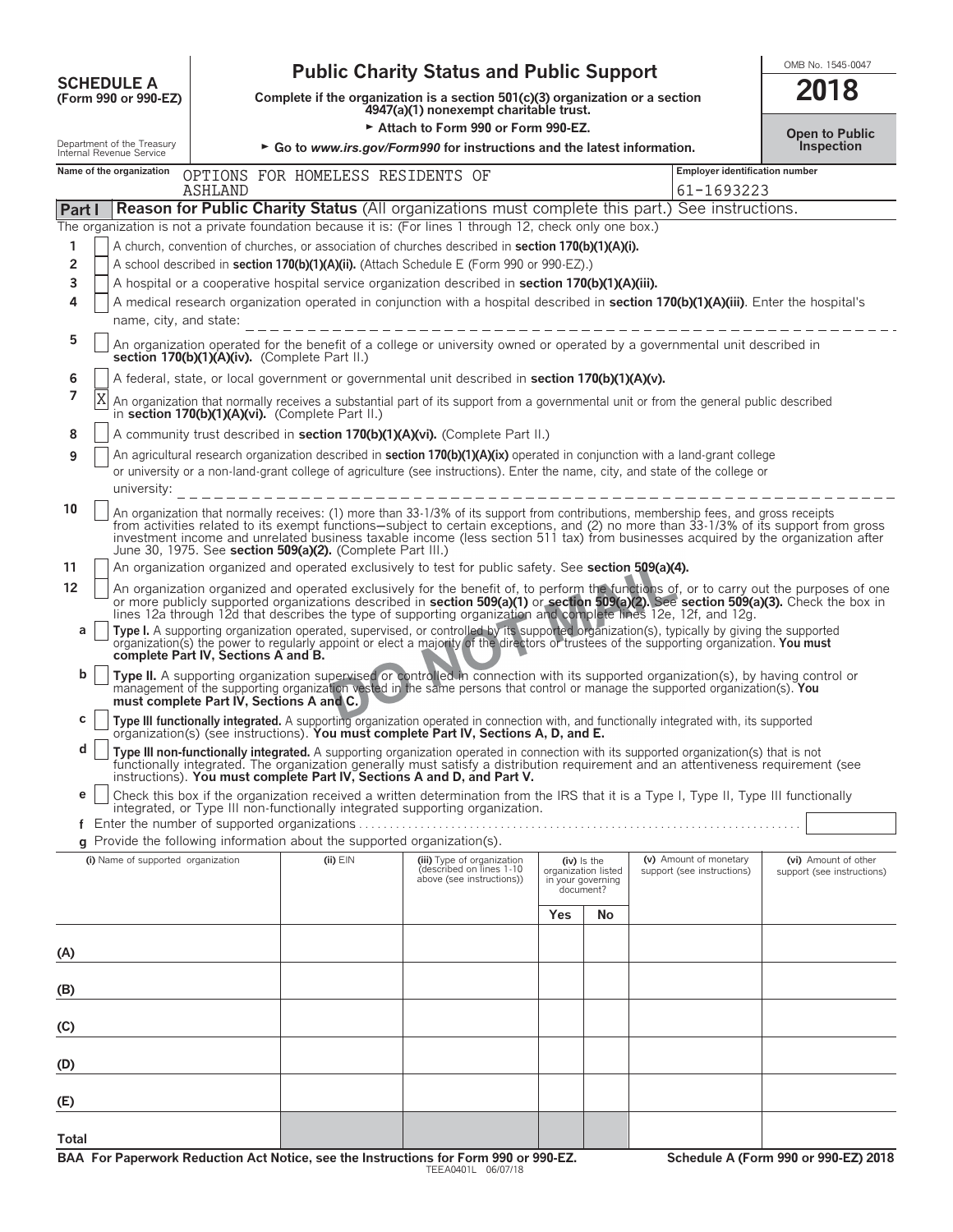| Schedule A (Form 990 or 990-EZ) 2018 | 3 OPTIONS FOR HOMELESS RESIDENTS OF |  | 61-1693223 | $P$ age $\mathsf{\Sigma}$ |  |
|--------------------------------------|-------------------------------------|--|------------|---------------------------|--|
|                                      |                                     |  |            |                           |  |

**Part II Support Schedule for Organizations Described in Sections 170(b)(1)(A)(iv) and 170(b)(1)(A)(vi)** (Complete only if you checked the box on line 5, 7, or 8 of Part I or if the organization failed to qualify under Part III. If the organization fails to qualify under the tests listed below, please complete Part III.)

#### **Section A. Public Support**

|    | JECUVII A. FUDIIC JUPPULL                                                                                                                                                                                                                                                                                                                                                                                                                                                                                             |          |            |          |            |            |                         |
|----|-----------------------------------------------------------------------------------------------------------------------------------------------------------------------------------------------------------------------------------------------------------------------------------------------------------------------------------------------------------------------------------------------------------------------------------------------------------------------------------------------------------------------|----------|------------|----------|------------|------------|-------------------------|
|    | Calendar year (or fiscal year<br>beginning in) $\blacktriangleright$                                                                                                                                                                                                                                                                                                                                                                                                                                                  | (a) 2014 | (b) $2015$ | (c) 2016 | $(d)$ 2017 | $(e)$ 2018 | (f) Total               |
|    | 1 Gifts, grants, contributions, and<br>membership fees received. (Do not<br>include any 'unusual grants.')                                                                                                                                                                                                                                                                                                                                                                                                            | 65,865.  | 246,450.   | 161,650. | 186,869.   | 251,560.   | 912, 394.               |
|    | 2 Tax revenues levied for the<br>organization's benefit and<br>either paid to or expended<br>on its behalf                                                                                                                                                                                                                                                                                                                                                                                                            |          |            |          |            |            | $0$ .                   |
|    | 3 The value of services or<br>facilities furnished by a<br>governmental unit to the<br>organization without charge                                                                                                                                                                                                                                                                                                                                                                                                    |          |            |          |            |            | 0.                      |
| 4  | Total. Add lines 1 through 3                                                                                                                                                                                                                                                                                                                                                                                                                                                                                          | 65,865.  | 246,450.   | 161,650. | 186,869.   | 251,560.   | 912, 394.               |
| 5. | The portion of total<br>contributions by each person<br>(other than a governmental<br>unit or publicly supported<br>organization) included on line 1<br>that exceeds 2% of the amount<br>shown on line 11, column (f)                                                                                                                                                                                                                                                                                                 |          |            |          |            |            | 167,674.                |
|    | 6 Public support. Subtract line 5<br>from line 4                                                                                                                                                                                                                                                                                                                                                                                                                                                                      |          |            |          |            |            | 744,720.                |
|    | <b>Section B. Total Support</b>                                                                                                                                                                                                                                                                                                                                                                                                                                                                                       |          |            |          |            |            |                         |
|    | Calendar year (or fiscal year<br>beginning in) $\rightarrow$                                                                                                                                                                                                                                                                                                                                                                                                                                                          | (a) 2014 | (b) $2015$ | (c) 2016 | $(d)$ 2017 | $(e)$ 2018 | (f) Total               |
| 7  | Amounts from line 4                                                                                                                                                                                                                                                                                                                                                                                                                                                                                                   | 65,865.  | 246,450.   | 161,650. | 186,869.   | 251,560.   | 912,394.                |
| 8  | Gross income from interest,<br>dividends, payments received<br>on securities loans, rents,<br>royalties, and income from<br>similar sources                                                                                                                                                                                                                                                                                                                                                                           |          |            |          | - MAIL     |            | 0.                      |
|    | <b>9</b> Net income from unrelated<br>business activities, whether or<br>not the business is regularly<br>carried on                                                                                                                                                                                                                                                                                                                                                                                                  |          | NO         |          |            |            | $0$ .                   |
|    | 10 Other income. Do not include<br>gain or loss from the sale of<br>capital assets (Explain in Part VI.) SEE PART VI.                                                                                                                                                                                                                                                                                                                                                                                                 |          |            |          |            | 19,500.    | 19,500.                 |
|    | 11 Total support. Add lines 7                                                                                                                                                                                                                                                                                                                                                                                                                                                                                         |          |            |          |            |            | 931,894.                |
| 12 |                                                                                                                                                                                                                                                                                                                                                                                                                                                                                                                       |          |            |          |            | 12         | 0.                      |
|    | 13 First five years. If the Form 990 is for the organization's first, second, third, fourth, or fifth tax year as a section 501(c)(3)                                                                                                                                                                                                                                                                                                                                                                                 |          |            |          |            |            | $\blacktriangleright$ 1 |
|    | <b>Section C. Computation of Public Support Percentage</b>                                                                                                                                                                                                                                                                                                                                                                                                                                                            |          |            |          |            |            |                         |
|    |                                                                                                                                                                                                                                                                                                                                                                                                                                                                                                                       |          |            |          |            | 14         | 79.91%                  |
|    |                                                                                                                                                                                                                                                                                                                                                                                                                                                                                                                       |          |            |          |            | 15         | 100.00%                 |
|    | 16a 33-1/3% support test-2018. If the organization did not check the box on line 13, and line 14 is 33-1/3% or more, check this box                                                                                                                                                                                                                                                                                                                                                                                   |          |            |          |            |            | $\mathbf{X}$            |
|    | b 33-1/3% support test-2017. If the organization did not check a box on line 13 or 16a, and line 15 is 33-1/3% or more, check this box                                                                                                                                                                                                                                                                                                                                                                                |          |            |          |            |            |                         |
|    | 17a 10%-facts-and-circumstances test-2018. If the organization did not check a box on line 13, 16a, or 16b, and line 14 is 10%<br>or more, and if the organization meets the 'facts-and-circumstances' test, check this box and <b>stop here.</b> Explain in Part VI how the organization meets the 'facts-and-circumstances' test. The organization qualifies as a p                                                                                                                                                 |          |            |          |            |            |                         |
|    | <b>b 10%-facts-and-circumstances test-2017.</b> If the organization did not check a box on line 13, 16a, 16b, or 17a, and line 15 is 10%<br>or more, and if the organization meets the 'facts-and-circumstances' test, check this box and stop here. Explain in Part VI how the organization meets the 'facts-and-circumstances' test. The organization qualifies as a pub<br>18 Private foundation. If the organization did not check a box on line 13, 16a, 16b, 17a, or 17b, check this box and see instructions ► |          |            |          |            |            |                         |
|    |                                                                                                                                                                                                                                                                                                                                                                                                                                                                                                                       |          |            |          |            |            |                         |

**BAA Schedule A (Form 990 or 990-EZ) 2018**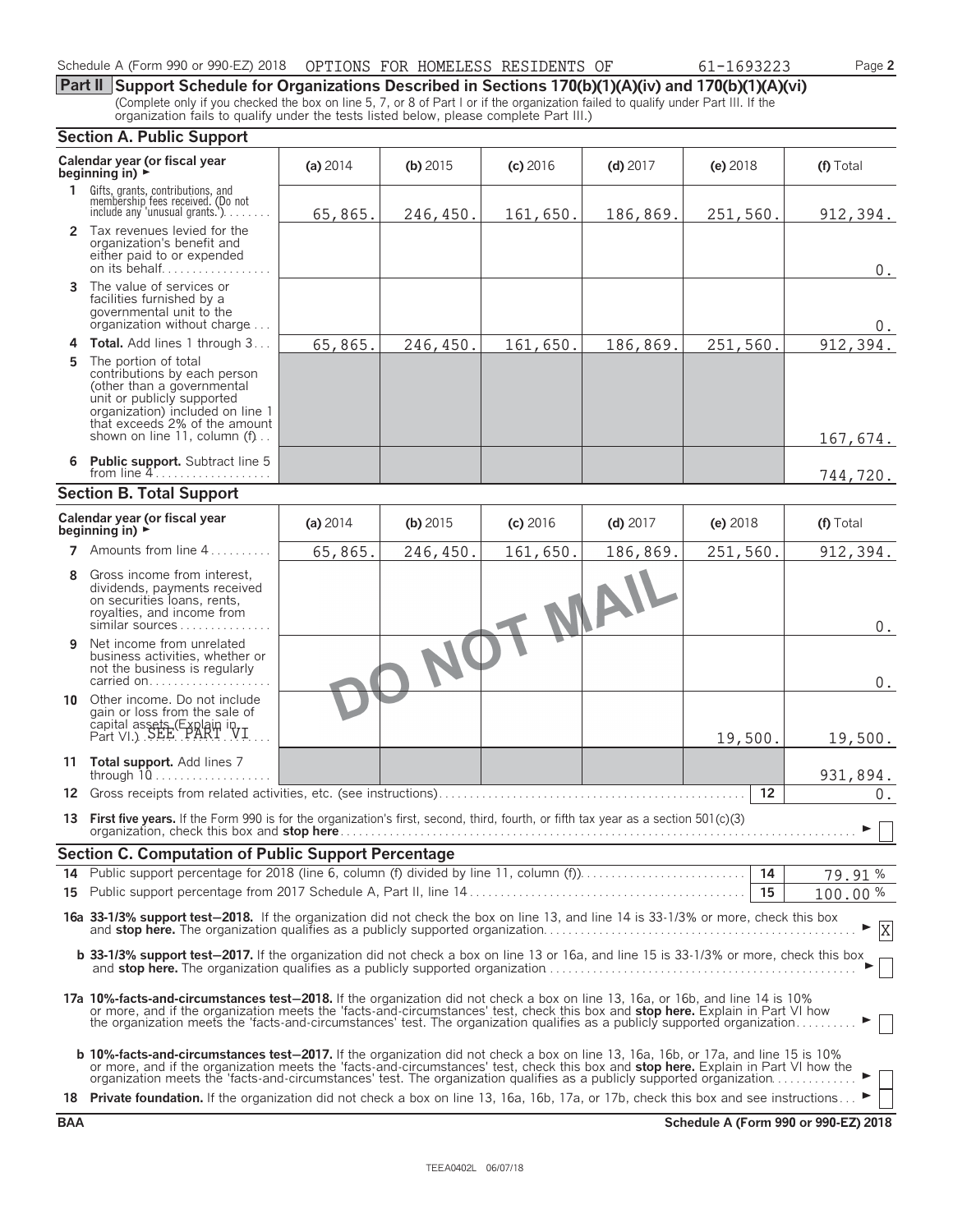#### **Part III Support Schedule for Organizations Described in Section 509(a)(2)**

(Complete only if you checked the box on line 10 of Part I or if the organization failed to qualify under Part II. If the organization fails to qualify under the tests listed below, please complete Part II.)

|            | <b>Section A. Public Support</b>                                                                                                                                                                                                                                              |          |                    |          |            |          |                                      |
|------------|-------------------------------------------------------------------------------------------------------------------------------------------------------------------------------------------------------------------------------------------------------------------------------|----------|--------------------|----------|------------|----------|--------------------------------------|
|            | Calendar year (or fiscal year beginning in) $\blacktriangleright$                                                                                                                                                                                                             | (a) 2014 | (b) $2015$         | (c) 2016 | $(d)$ 2017 | (e) 2018 | (f) Total                            |
|            | 1 Gifts, grants, contributions,<br>and membership fees<br>received. (Do not include<br>any 'unusual grants.')                                                                                                                                                                 |          |                    |          |            |          |                                      |
|            | Gross receipts from admissions,<br>merchandise sold or services<br>performed, or facilities<br>furnished in any activity that is<br>related to the organization's<br>$tax\text{-}exempt$ purpose                                                                              |          |                    |          |            |          |                                      |
| 3.         | Gross receipts from activities<br>that are not an unrelated trade<br>or business under section 513.                                                                                                                                                                           |          |                    |          |            |          |                                      |
| 4          | Tax revenues levied for the<br>organization's benefit and<br>either paid to or expended on                                                                                                                                                                                    |          |                    |          |            |          |                                      |
| 5.         | The value of services or<br>facilities furnished by a<br>governmental unit to the<br>organization without charge                                                                                                                                                              |          |                    |          |            |          |                                      |
|            | <b>6 Total.</b> Add lines 1 through 5<br><b>7a</b> Amounts included on lines 1.<br>2, and 3 received from<br>disqualified persons                                                                                                                                             |          |                    |          |            |          |                                      |
|            | <b>b</b> Amounts included on lines 2<br>and 3 received from other than<br>disqualified persons that<br>exceed the greater of \$5,000 or<br>1% of the amount on line 13                                                                                                        |          |                    |          |            |          |                                      |
|            | c Add lines $7a$ and $7b$                                                                                                                                                                                                                                                     |          |                    |          |            |          |                                      |
|            | <b>Public support.</b> (Subtract line<br>7c from line 6.).                                                                                                                                                                                                                    |          |                    |          |            |          |                                      |
|            | <b>Section B. Total Support</b>                                                                                                                                                                                                                                               |          |                    |          |            |          |                                      |
|            | Calendar year (or fiscal year beginning in) $\blacktriangleright$                                                                                                                                                                                                             | (a) 2014 | $(b)$ 2015         | (c) 2016 | $(d)$ 2017 | (e) 2018 | (f) Total                            |
| 9.         | Amounts from line 6                                                                                                                                                                                                                                                           |          |                    |          |            |          |                                      |
|            | <b>10a</b> Gross income from interest, dividends,<br>payments received on securities loans,<br>rents, royalties, and income from<br>similar sources                                                                                                                           |          |                    |          |            |          |                                      |
|            | <b>b</b> Unrelated business taxable<br>income (less section 511<br>taxes) from businesses<br>acquired after June 30, 1975                                                                                                                                                     |          |                    |          |            |          |                                      |
|            | c Add lines 10a and $10b$<br>11 Net income from unrelated business<br>activities not included in line 10b,<br>whether or not the business is<br>regularly carried on $\dots\dots\dots$                                                                                        |          |                    |          |            |          |                                      |
|            | 12 Other income. Do not include<br>gain or loss from the sale of<br>capital assets (Explain in                                                                                                                                                                                |          |                    |          |            |          |                                      |
|            | 13 Total support. (Add lines 9,<br>10c, 11, and $12.$ )                                                                                                                                                                                                                       |          |                    |          |            |          |                                      |
|            | 14 First five years. If the Form 990 is for the organization's first, second, third, fourth, or fifth tax year as a section 501(c)(3)                                                                                                                                         |          |                    |          |            |          |                                      |
|            | <b>Section C. Computation of Public Support Percentage</b>                                                                                                                                                                                                                    |          |                    |          |            |          |                                      |
|            | 15 Public support percentage for 2018 (line 8, column (f), divided by line 13, column (f)                                                                                                                                                                                     |          |                    |          |            | 15       | နွ                                   |
|            |                                                                                                                                                                                                                                                                               |          |                    |          |            | 16       | $\frac{1}{\sqrt{2}}$                 |
|            | Section D. Computation of Investment Income Percentage                                                                                                                                                                                                                        |          |                    |          |            |          |                                      |
| 17         | Investment income percentage for 2018 (line 10c, column (f), divided by line 13, column (f)                                                                                                                                                                                   |          |                    |          |            | 17       | ್ಠಿ                                  |
| 18         |                                                                                                                                                                                                                                                                               |          |                    |          |            | 18       | နွ                                   |
|            | 19a 33-1/3% support tests-2018. If the organization did not check the box on line 14, and line 15 is more than 33-1/3%, and line 17<br>is not more than 33-1/3%, check this box and stop here. The organization qualifies as a publicly supported organization                |          |                    |          |            |          |                                      |
|            | <b>b</b> 33-1/3% support tests-2017. If the organization did not check a box on line 14 or line 19a, and line 16 is more than 33-1/3%, and<br>line 18 is not more than 33-1/3%, check this box and stop here. The organization qualifies as a publicly supported organization |          |                    |          |            |          |                                      |
| 20         | Private foundation. If the organization did not check a box on line 14, 19a, or 19b, check this box and see instructions                                                                                                                                                      |          |                    |          |            |          |                                      |
| <b>BAA</b> |                                                                                                                                                                                                                                                                               |          | TEEA0403L 06/07/18 |          |            |          | Schedule A (Form 990 or 990-EZ) 2018 |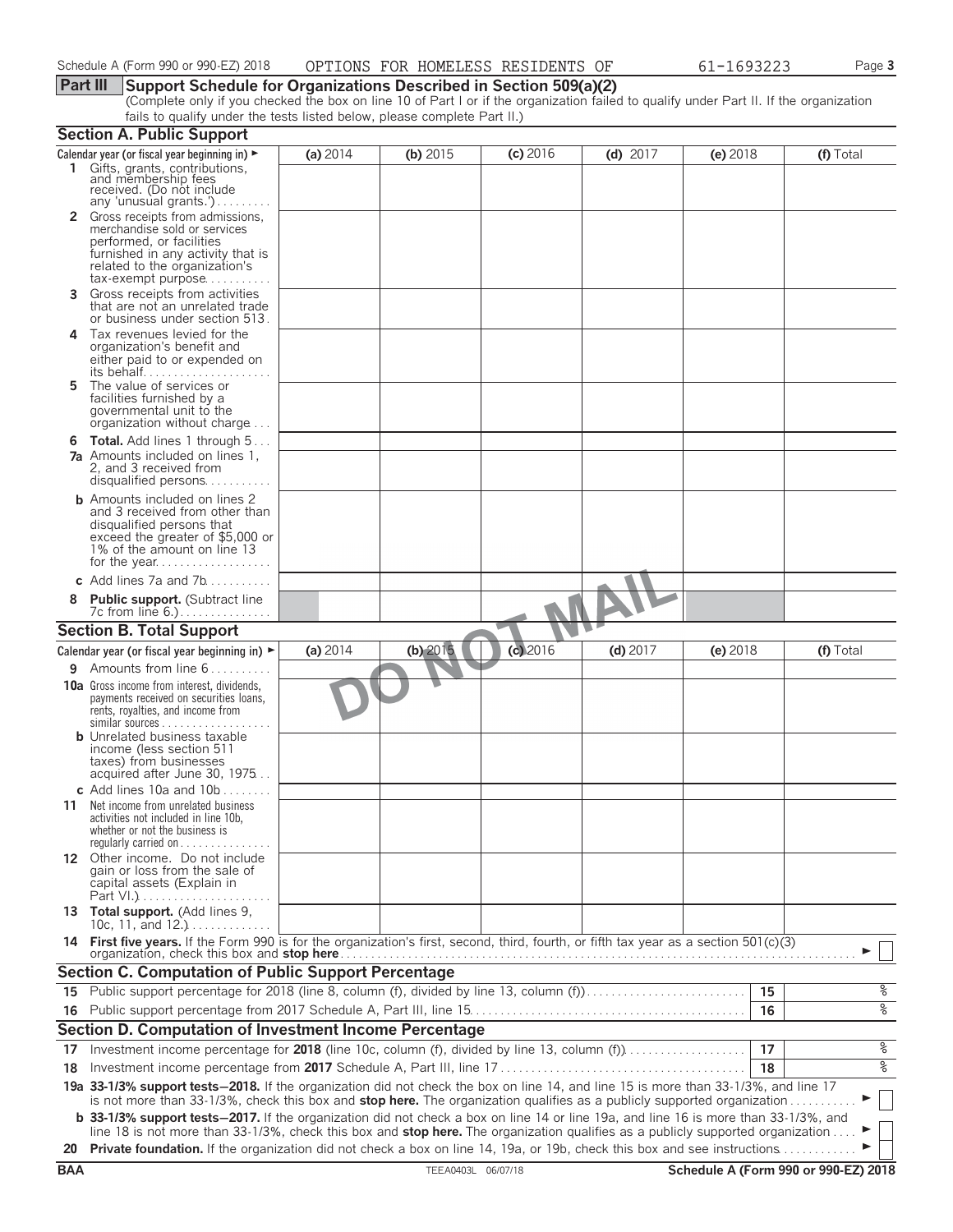#### **Part IV Supporting Organizations**

(Complete only if you checked a box in line 12 on Part I. If you checked 12a of Part I, complete Sections A and B. If you checked 12b of Part I, complete Sections A and C. If you checked 12c of Part I, complete Sections A, D, and E. If you checked 12d of Part I, complete Sections A and D, and complete Part V.)

#### **Section A. All Supporting Organizations**

**Yes No 1** Are all of the organization's supported organizations listed by name in the organization's governing documents? *If 'No,' describe in Part VI how the supported organizations are designated. If designated by class or purpose, describe the designation. If historic and continuing relationship, explain.* **1 2** Did the organization have any supported organization that does not have an IRS determination of status under section 509(a)(1) or (2)? *If 'Yes,' explain in Part VI how the organization determined that the supported organization was described in section 509(a)(1) or (2).* **2 3a** Did the organization have a supported organization described in section 501(c)(4), (5), or (6)? *If 'Yes,' answer (b) and (c) below.* **3a b** Did the organization confirm that each supported organization qualified under section 501(c)(4), (5), or (6) and satisfied the public support tests under section 509(a)(2)? *If 'Yes,' describe in Part VI when and how the organization made the determination.* **3b c** Did the organization ensure that all support to such organizations was used exclusively for section 170(c)(2)(B) purposes? *If 'Yes,' explain in Part VI what controls the organization put in place to ensure such use.*  $\begin{bmatrix} 1 & 3c \\ 2c & 3c \end{bmatrix}$  *3c* **4a** Was any supported organization not organized in the United States ('foreign supported organization')? *If 'Yes' and if you checked 12a or 12b in Part I, answer (b) and (c) below.* **4a b** Did the organization have ultimate control and discretion in deciding whether to make grants to the foreign supported organization? *If 'Yes,' describe in Part VI how the organization had such control and discretion despite being controlled or supervised by or in connection with its supported organizations.* **4b c** Did the organization support any foreign supported organization that does not have an IRS determination under sections 501(c)(3) and 509(a)(1) or (2)? *If 'Yes,' explain in Part VI what controls the organization used to ensure that all support to the foreign supported organization was used exclusively for section 170(c)(2)(B) purposes.* **4c 5a** Did the organization add, substitute, or remove any supported organizations during the tax year? *If 'Yes,' answer (b) and (c) below (if applicable). Also, provide detail in Part VI, including (i) the names and EIN numbers of the supported organizations added, substituted, or removed; (ii) the reasons for each such action; (iii) the authority under the organization's organizing document authorizing such action; and (iv) how the action was accomplished (such as by amendment to the organizing document).* **5a b Type I or Type II only.** Was any added or substituted supported organization part of a class already designated in the organization's organizing document? **5b c Substitutions only.** Was the substitution the result of an event beyond the organization's control? **5c 6** Did the organization provide support (whether in the form of grants or the provision of services or facilities) to anyone other than (i) its supported organizations, (ii) individuals that are part of the charitable class benefited by one or more of its supported organizations, or (iii) other supporting organizations that also support or benefit one or more of the filing organization's supported organizations? *If 'Yes,' provide detail in Part VI.* **6 7** Did the organization provide a grant, loan, compensation, or other similar payment to a substantial contributor (as defined in section 4958(c)(3)(C)), a family member of a substantial contributor, or a 35% controlled entity with regard to a substantial contributor? *If 'Yes,' complete Part I of Schedule L (Form 990 or 990-EZ).* **7 8** Did the organization make a loan to a disqualified person (as defined in section 4958) not described in line 7? *If 'Yes,' complete Part I of Schedule L (Form 990 or 990-EZ).* **8 9a** Was the organization controlled directly or indirectly at any time during the tax year by one or more disqualified persons as defined in section 4946 (other than foundation managers and organizations described in section 509(a)(1) or (2))? *If 'Yes,' provide detail in Part VI*. **9a** b Did one or more disqualified persons (as defined in line 9a) hold a controlling interest in any entity in which the<br>supporting organization had an interest? If 'Yes,' provide detail in **Part VI**. **c** Did a disqualified person (as defined in line 9a) have an ownership interest in, or derive any personal benefit from, assets in which the supporting organization also had an interest? *If 'Yes,' provide detail in Part VI*. **9c 10a** Was the organization subject to the excess business holdings rules of section 4943 because of section 4943(f) (regarding certain Type II supporting organizations, and all Type III non-functionally integrated supporting organizations)? *If 'Yes,' answer 10b below.* **10a b** Did the organization have any excess business holdings in the tax year? *(Use Schedule C, Form 4720, to determine whether the organization had excess business holdings.)* **10b**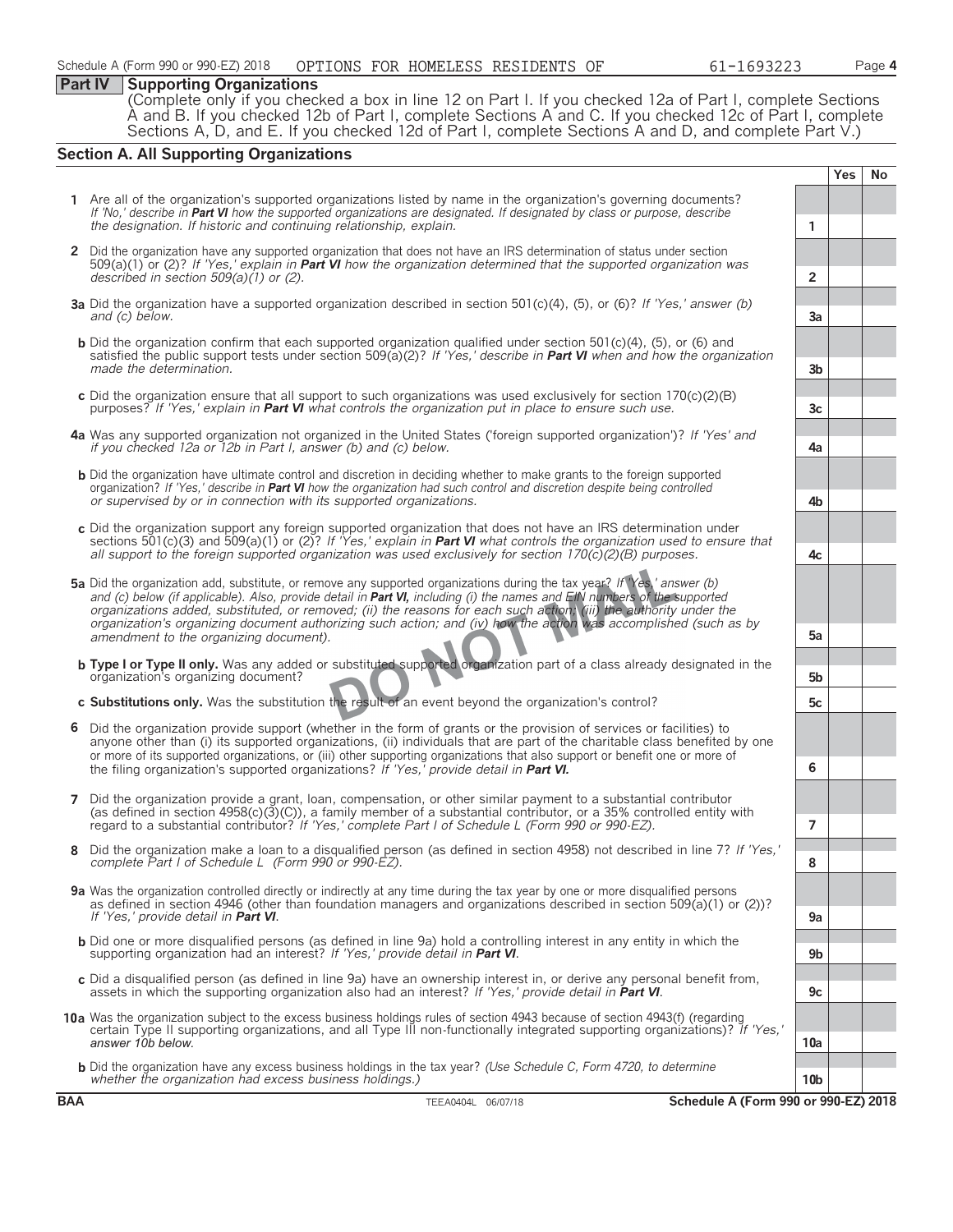| Schedule A (Form 990 or 990-EZ) 2018                |  | OPTIONS FOR HOMELESS RESIDENTS OF | 61-1693223 | Page 5 |
|-----------------------------------------------------|--|-----------------------------------|------------|--------|
| <b>Part IV</b> Supporting Organizations (continued) |  |                                   |            |        |

**Yes No**

**Yes No**

**Yes No 11** Has the organization accepted a gift or contribution from any of the following persons? **a** A person who directly or indirectly controls, either alone or together with persons described in (b) and (c) below, the governing body of a supported organization? **11a b** A family member of a person described in (a) above? **11b c** A 35% controlled entity of a person described in (a) or (b) above? *If 'Yes' to a, b, or c, provide detail in Part VI. 11c* 

#### **Section B. Type I Supporting Organizations**

- **1** Did the directors, trustees, or membership of one or more supported organizations have the power to regularly appoint or elect at least a majority of the organization's directors or trustees at all times during the tax year? *If 'No,' describe in Part VI how the supported organization(s) effectively operated, supervised, or controlled the organization's activities. If the organization had more than one supported organization, describe how the powers to appoint and/or remove directors or trustees were allocated among the supported organizations and what conditions or restrictions, if any, applied to such powers during the tax* year. **1**
- **2** Did the organization operate for the benefit of any supported organization other than the supported organization(s) that operated, supervised, or controlled the supporting organization? *If 'Yes,' explain in Part VI how providing such benefit carried out the purposes of the supported organization(s) that operated, supervised, or controlled the supporting organization.* **2**

#### **Section C. Type II Supporting Organizations**

|                                                                                                                                                                                                                                                               | . | - 140 |
|---------------------------------------------------------------------------------------------------------------------------------------------------------------------------------------------------------------------------------------------------------------|---|-------|
| Were a majority of the organization's directors or trustees during the tax year also a majority of the directors or trustees<br>of each of the organization's supported organization(s)? If 'No,' describe in <b>Part VI</b> how control or management of the |   |       |
| supporting organization was vested in the same persons that controlled or managed the supported organization(s).                                                                                                                                              |   |       |

#### **Section D. All Type III Supporting Organizations**

|                                                                                                                                                                                                                                                                                                                                                                   | 'es |  |
|-------------------------------------------------------------------------------------------------------------------------------------------------------------------------------------------------------------------------------------------------------------------------------------------------------------------------------------------------------------------|-----|--|
| Did the organization provide to each of its supported organizations, by the last day of the fifth month of the<br>organization's tax year, (i) a written notice describing the type and amount of support provided during the prior tax<br>year, (ii) a copy of the Form 990 that was most recently filed as of the date of notification, and (iii) copies of the |     |  |
| organization's governing documents in effect on the date of notification, to the extent not previously provided?                                                                                                                                                                                                                                                  |     |  |
|                                                                                                                                                                                                                                                                                                                                                                   |     |  |
| 2 Were any of the organization's officers, directors, or trustees either (i) appointed or elected by the supported                                                                                                                                                                                                                                                |     |  |
| organization(s) or (ii) serving on the governing body of a supported organization? If No, explain in <b>Part VI</b> how<br>the organization maintained a close and continuous working relationship with the supported organization(s).                                                                                                                            |     |  |
|                                                                                                                                                                                                                                                                                                                                                                   |     |  |
| 3 By reason of the relationship described in (2), did the organization's supported organizations have a significant<br>voice in the organization's investment policies and in directing the use of the organization's income or assets at                                                                                                                         |     |  |
| all times during the tax year? If 'Yes,' describe in <b>Part VI</b> the role the organization's supported organizations played                                                                                                                                                                                                                                    |     |  |
| in this regard.                                                                                                                                                                                                                                                                                                                                                   |     |  |

#### **Section E. Type III Functionally Integrated Supporting Organizations**

- **1** *Check the box next to the method that the organization used to satisfy the Integral Part Test during the year (see instructions).* 
	- **a** The organization satisfied the Activities Test. *Complete line 2 below.*
	- **b** The organization is the parent of each of its supported organizations. *Complete line 3 below.*
	- **c** The organization supported a governmental entity. *Describe in Part VI how you supported a government entity (see instructions).*

#### **2** Activities Test. **Answer (a) and (b) below. Yes No**

- **a** Did substantially all of the organization's activities during the tax year directly further the exempt purposes of the supported organization(s) to which the organization was responsive? *If 'Yes,' then in Part VI identify those supported organizations and explain how these activities directly furthered their exempt purposes, how the organization was responsive to those supported organizations, and how the organization determined that these activities constituted substantially all of its activities.* **2a**
- **b** Did the activities described in (a) constitute activities that, but for the organization's involvement, one or more of the organization's supported organization(s) would have been engaged in? *If 'Yes,' explain in Part VI the reasons for the organization's position that its supported organization(s) would have engaged in these activities but for the organization's involvement.* **2b**
- **3** Parent of Supported Organizations. *Answer (a) and (b) below.*
- **a** Did the organization have the power to regularly appoint or elect a majority of the officers, directors, or trustees of each of the supported organizations? *Provide details in Part VI.* **3a**
- **b** Did the organization exercise a substantial degree of direction over the policies, programs, and activities of each of its supported organizations? *If 'Yes,' describe in Part VI the role played by the organization in this regard.* **3b**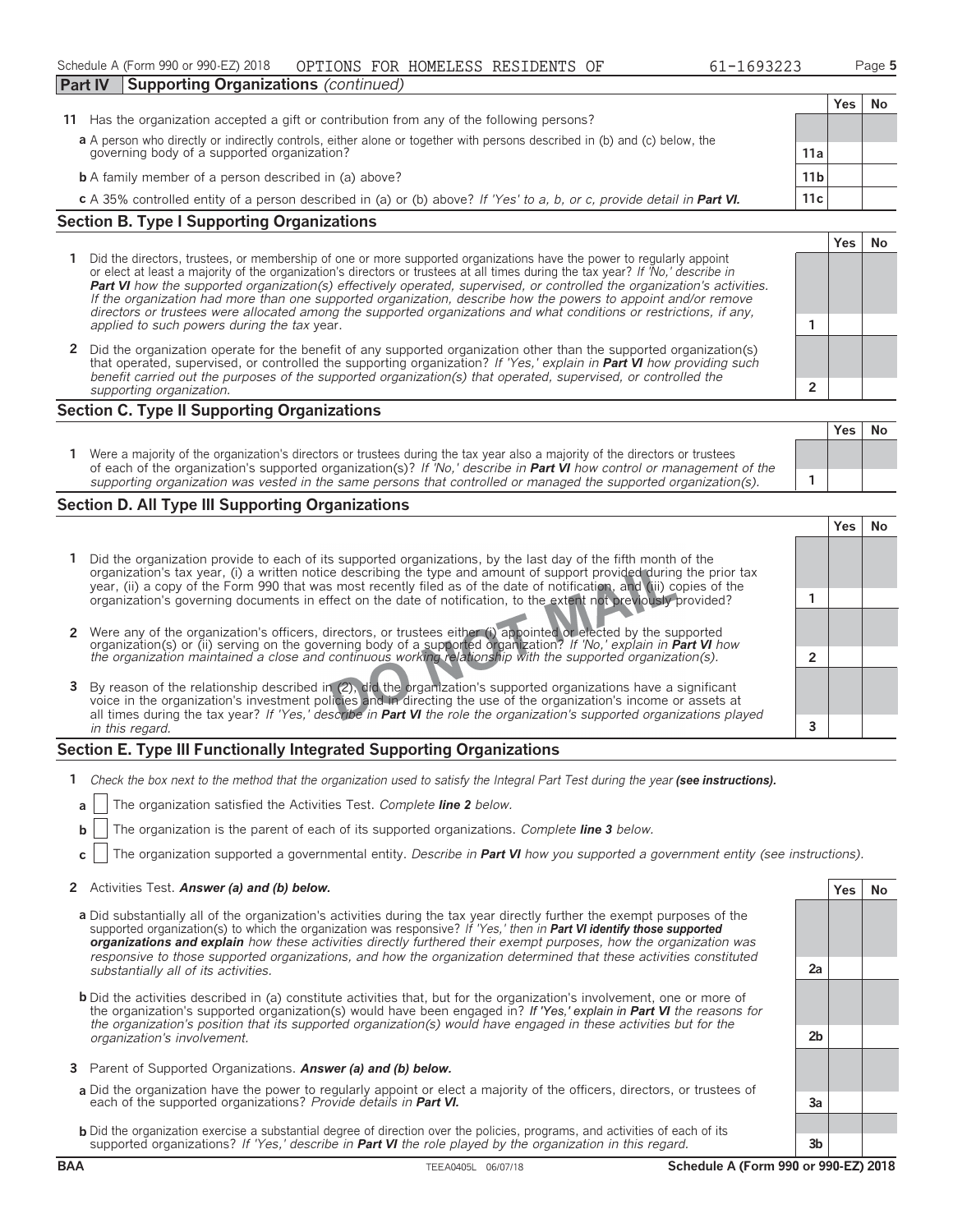| 1              | Check here if the organization satisfied the Integral Part Test as a qualifying trust on Nov. 20, 1970 (explain in Part VI). See<br><b>instructions.</b> All other Type III non-functionally integrated supporting organizations must complete Sections A through E. |                |                |                                |  |  |  |
|----------------|----------------------------------------------------------------------------------------------------------------------------------------------------------------------------------------------------------------------------------------------------------------------|----------------|----------------|--------------------------------|--|--|--|
|                | Section A - Adjusted Net Income                                                                                                                                                                                                                                      |                | (A) Prior Year | (B) Current Year<br>(optional) |  |  |  |
|                | 1 Net short-term capital gain                                                                                                                                                                                                                                        | 1              |                |                                |  |  |  |
| $\overline{2}$ | Recoveries of prior-year distributions                                                                                                                                                                                                                               | $\overline{2}$ |                |                                |  |  |  |
| 3              | Other gross income (see instructions)                                                                                                                                                                                                                                | 3              |                |                                |  |  |  |
| 4              | Add lines 1 through 3.                                                                                                                                                                                                                                               | 4              |                |                                |  |  |  |
| 5              | Depreciation and depletion                                                                                                                                                                                                                                           | 5              |                |                                |  |  |  |
| 6              | Portion of operating expenses paid or incurred for production or collection of gross<br>income or for management, conservation, or maintenance of property held for<br>production of income (see instructions)                                                       | 6              |                |                                |  |  |  |
|                | 7 Other expenses (see instructions)                                                                                                                                                                                                                                  | $\overline{7}$ |                |                                |  |  |  |
| 8              | Adjusted Net Income (subtract lines 5, 6, and 7 from line 4)                                                                                                                                                                                                         | 8              |                |                                |  |  |  |
|                | <b>Section B - Minimum Asset Amount</b>                                                                                                                                                                                                                              |                | (A) Prior Year | (B) Current Year<br>(optional) |  |  |  |
| 1              | Aggregate fair market value of all non-exempt-use assets (see instructions for short<br>tax year or assets held for part of year):                                                                                                                                   |                |                |                                |  |  |  |
|                | a Average monthly value of securities                                                                                                                                                                                                                                | 1a             |                |                                |  |  |  |
|                | <b>b</b> Average monthly cash balances                                                                                                                                                                                                                               | 1 <sub>b</sub> |                |                                |  |  |  |
|                | c Fair market value of other non-exempt-use assets                                                                                                                                                                                                                   | 1c             |                |                                |  |  |  |
|                | <b>d Total</b> (add lines 1a, 1b, and 1c)                                                                                                                                                                                                                            | 1 <sub>d</sub> |                |                                |  |  |  |
|                | <b>e Discount</b> claimed for blockage or other<br>factors (explain in detail in <b>Part VI</b> ):                                                                                                                                                                   |                |                |                                |  |  |  |
|                | 2 Acquisition indebtedness applicable to non-exempt-use assets                                                                                                                                                                                                       | $\overline{2}$ |                |                                |  |  |  |
|                | 3 Subtract line 2 from line 1d.                                                                                                                                                                                                                                      | 3              |                |                                |  |  |  |
| 4              | Cash deemed held for exempt use. Enter 1-1/2% of line 3 (for greater amount,<br>see instructions).                                                                                                                                                                   |                |                |                                |  |  |  |
| 5              | Net value of non-exempt-use assets (subtract line 4 from line 3)                                                                                                                                                                                                     | 5              |                |                                |  |  |  |
|                | 6 Multiply line 5 by .035.                                                                                                                                                                                                                                           | 6              |                |                                |  |  |  |
| 7              | Recoveries of prior-year distributions                                                                                                                                                                                                                               | $\overline{7}$ |                |                                |  |  |  |
| 8              | Minimum Asset Amount (add line 7 to line 6)                                                                                                                                                                                                                          | 8              |                |                                |  |  |  |
|                | Section C - Distributable Amount                                                                                                                                                                                                                                     |                |                | <b>Current Year</b>            |  |  |  |
| 1              | Adjusted net income for prior year (from Section A, line 8, Column A)                                                                                                                                                                                                | 1              |                |                                |  |  |  |
| $2^{\circ}$    | Enter 85% of line 1.                                                                                                                                                                                                                                                 | $\overline{2}$ |                |                                |  |  |  |
| 3              | Minimum asset amount for prior year (from Section B, line 8, Column A)                                                                                                                                                                                               | $\overline{3}$ |                |                                |  |  |  |
| 4              | Enter greater of line 2 or line 3.                                                                                                                                                                                                                                   | 4              |                |                                |  |  |  |
| 5              | Income tax imposed in prior year                                                                                                                                                                                                                                     | 5              |                |                                |  |  |  |
| 6              | <b>Distributable Amount.</b> Subtract line 5 from line 4, unless subject to emergency<br>temporary reduction (see instructions).                                                                                                                                     | 6              |                |                                |  |  |  |

**7**  $\mid$  Check here if the current year is the organization's first as a non-functionally integrated Type III supporting organization (see instructions).

**BAA Schedule A (Form 990 or 990-EZ) 2018**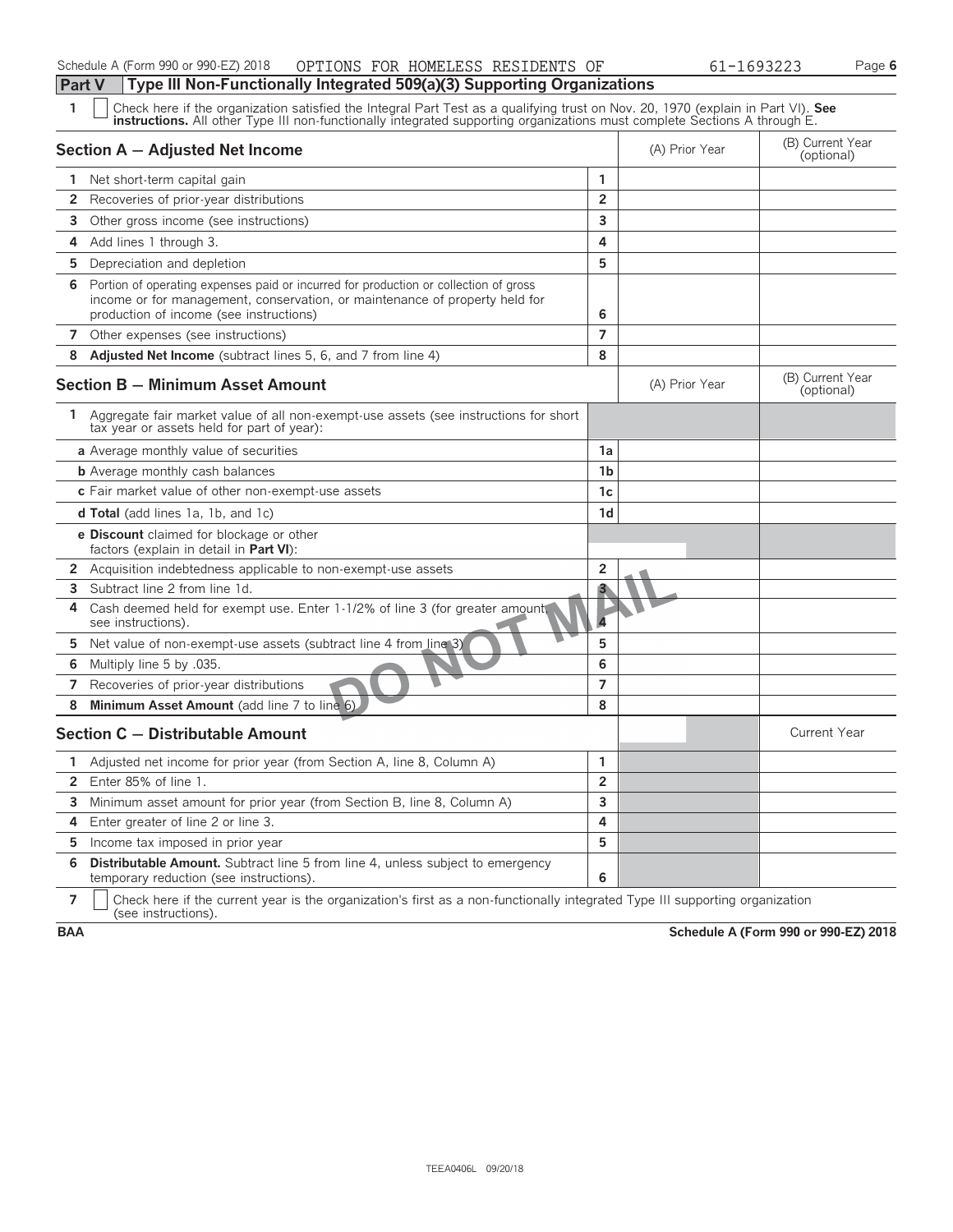| Schedule A (Form 990 or 990-EZ) 2018 | OPTIONS FOR HOMELESS RESIDENTS OF |  |  |  | 61-1693223 | Page 7 |
|--------------------------------------|-----------------------------------|--|--|--|------------|--------|
|--------------------------------------|-----------------------------------|--|--|--|------------|--------|

| <b>Part V</b> | Type III Non-Functionally Integrated 509(a)(3) Supporting Organizations (continued)                                                                                           |                                              |                                               |                                                  |
|---------------|-------------------------------------------------------------------------------------------------------------------------------------------------------------------------------|----------------------------------------------|-----------------------------------------------|--------------------------------------------------|
|               | <b>Section D - Distributions</b>                                                                                                                                              |                                              |                                               | <b>Current Year</b>                              |
| 1             | Amounts paid to supported organizations to accomplish exempt purposes                                                                                                         |                                              |                                               |                                                  |
| $\mathbf{2}$  | Amounts paid to perform activity that directly furthers exempt purposes of supported organizations,<br>in excess of income from activity                                      |                                              |                                               |                                                  |
| 3             | Administrative expenses paid to accomplish exempt purposes of supported organizations                                                                                         |                                              |                                               |                                                  |
| 4             | Amounts paid to acquire exempt-use assets                                                                                                                                     |                                              |                                               |                                                  |
| 5             | Qualified set-aside amounts (prior IRS approval required)                                                                                                                     |                                              |                                               |                                                  |
| 6             | Other distributions (describe in Part VI). See instructions.                                                                                                                  |                                              |                                               |                                                  |
| 7             | Total annual distributions. Add lines 1 through 6.                                                                                                                            |                                              |                                               |                                                  |
| 8             | Distributions to attentive supported organizations to which the organization is responsive (provide details<br>in Part VI). See instructions.                                 |                                              |                                               |                                                  |
| 9             | Distributable amount for 2018 from Section C, line 6                                                                                                                          |                                              |                                               |                                                  |
|               | 10 Line 8 amount divided by line 9 amount                                                                                                                                     |                                              |                                               |                                                  |
|               | Section E - Distribution Allocations (see instructions)                                                                                                                       | (i)<br><b>Excess</b><br><b>Distributions</b> | (ii)<br><b>Underdistributions</b><br>Pre-2018 | (iii)<br><b>Distributable</b><br>Amount for 2018 |
| 1             | Distributable amount for 2018 from Section C, line 6                                                                                                                          |                                              |                                               |                                                  |
| $\mathbf{2}$  | Underdistributions, if any, for years prior to 2018 (reasonable<br>cause required - explain in Part VI). See instructions.                                                    |                                              |                                               |                                                  |
|               | 3 Excess distributions carryover, if any, to 2018                                                                                                                             |                                              |                                               |                                                  |
|               | a From 2013                                                                                                                                                                   |                                              |                                               |                                                  |
|               |                                                                                                                                                                               |                                              |                                               |                                                  |
|               | <b>c</b> From 2015                                                                                                                                                            |                                              |                                               |                                                  |
|               | d From 2016                                                                                                                                                                   |                                              |                                               |                                                  |
|               | e From 2017.                                                                                                                                                                  |                                              |                                               |                                                  |
|               | f Total of lines 3a through e                                                                                                                                                 |                                              |                                               |                                                  |
|               | g Applied to underdistributions of prior years                                                                                                                                |                                              |                                               |                                                  |
|               | h Applied to 2018 distributable amount                                                                                                                                        |                                              |                                               |                                                  |
|               | <i>i</i> Carryover from 2013 not applied (see instructions)                                                                                                                   |                                              |                                               |                                                  |
|               | j Remainder. Subtract lines 3g, 3h, and 3i from 3f.                                                                                                                           |                                              |                                               |                                                  |
| 4             | Distributions for 2018 from Section D,<br>line 7:                                                                                                                             |                                              |                                               |                                                  |
|               | a Applied to underdistributions of prior years                                                                                                                                |                                              |                                               |                                                  |
|               | <b>b</b> Applied to 2018 distributable amount                                                                                                                                 |                                              |                                               |                                                  |
|               | c Remainder. Subtract lines 4a and 4b from 4.                                                                                                                                 |                                              |                                               |                                                  |
| 5.            | Remaining underdistributions for years prior to 2018, if any.<br>Subtract lines 3g and 4a from line 2. For result greater than<br>zero, explain in Part VI. See instructions. |                                              |                                               |                                                  |
|               | 6 Remaining underdistributions for 2018. Subtract lines 3h and 4b<br>from line 1. For result greater than zero, explain in Part VI. See<br>instructions.                      |                                              |                                               |                                                  |
|               | 7 Excess distributions carryover to 2019. Add lines 3j and 4c.                                                                                                                |                                              |                                               |                                                  |
|               | 8 Breakdown of line 7:                                                                                                                                                        |                                              |                                               |                                                  |
|               | <b>a</b> Excess from $2014$                                                                                                                                                   |                                              |                                               |                                                  |
|               | $b$ Excess from 2015                                                                                                                                                          |                                              |                                               |                                                  |
|               | <b>c</b> Excess from 2016                                                                                                                                                     |                                              |                                               |                                                  |
|               | <b>d</b> Excess from 2017.                                                                                                                                                    |                                              |                                               |                                                  |
|               | e Excess from 2018                                                                                                                                                            |                                              |                                               |                                                  |

**BAA Schedule A (Form 990 or 990-EZ) 2018**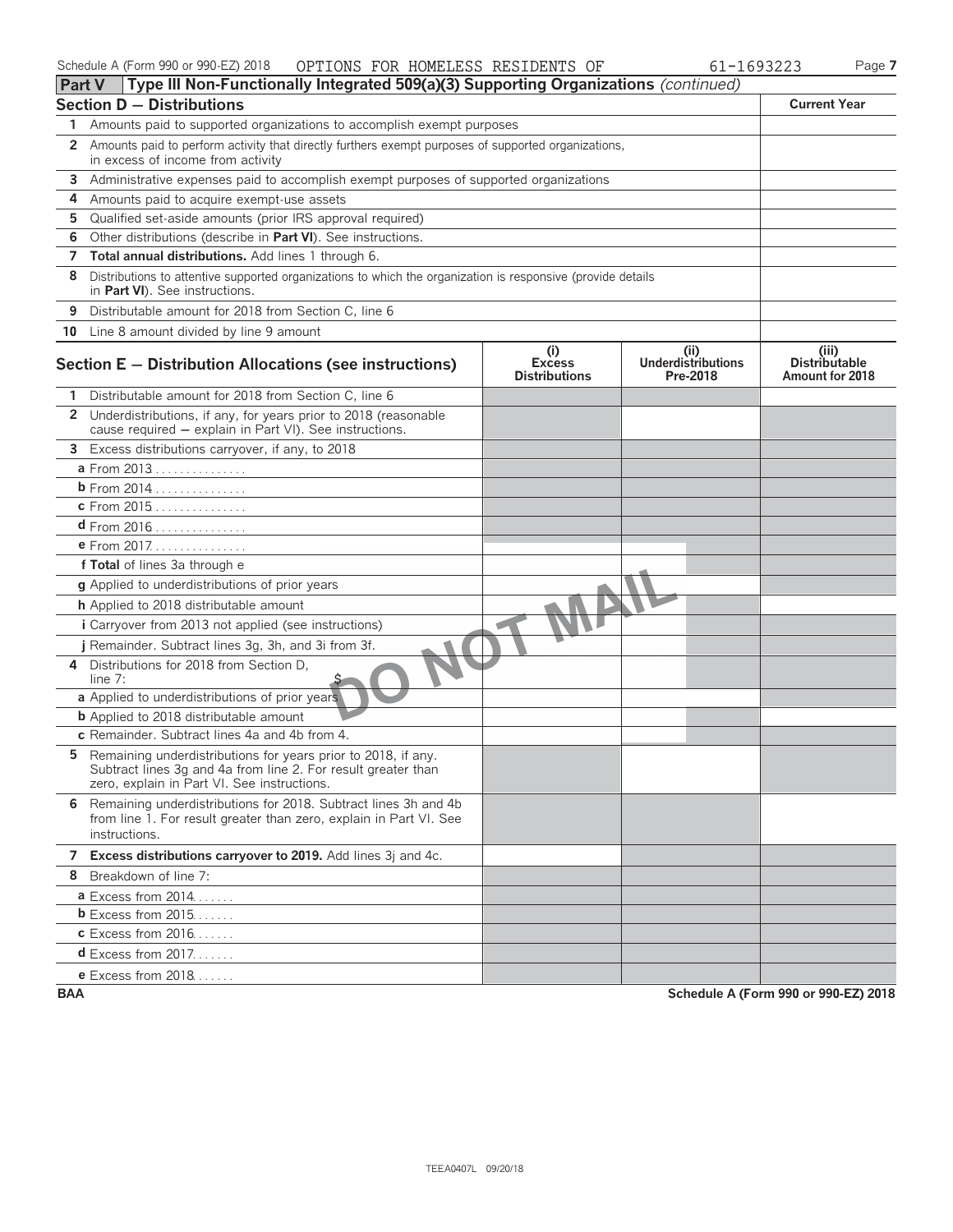|                | Schedule A (Form 990 or 990-EZ) 2018 | OPTIONS FOR HOMELESS RESIDENTS OF |  | 61-1693223                                                                                                                                    | Page 8 |
|----------------|--------------------------------------|-----------------------------------|--|-----------------------------------------------------------------------------------------------------------------------------------------------|--------|
| <b>Part VI</b> |                                      |                                   |  | <b>Supplemental Information.</b> Provide the explanations required by Part II, line 10; Part II, line 17a or 17b; Part III, line 12; Part IV, |        |
|                |                                      |                                   |  | "Section A, lines 1, 2, 3b, 3c, 4b, 4c, 5a, 6, 9a, 9b, 9c, 11a, 11b, and 11c; Part IV, Section B, lines 1 and 2; Part IV, Section C, line 1;  |        |
|                |                                      |                                   |  | Part IV, Section D, lines 2 and 3; Part IV, Section E, lines 1c, 2a, 2b, 3a, and 3b; Part V, line 1; Part V, Section B, line 1e; Part V,      |        |
|                |                                      |                                   |  | Section D, lines 5, 6, and 8; and Part V, Section E, lines 2, 5, and 6. Also complete this part for any additional information.               |        |
|                | (See instructions.)                  |                                   |  |                                                                                                                                               |        |
|                |                                      |                                   |  |                                                                                                                                               |        |

#### **PART II, LINE 10 - OTHER INCOME**

| AND<br>NATURE<br>SOURCE         |                           | ZUI | $\sim$ $\cup$ $\perp$ |  |
|---------------------------------|---------------------------|-----|-----------------------|--|
| INSURANCE CLAIM PAYOUT<br>TOTAL | , 500.<br>1 Q<br>ᅩ<br>- u |     |                       |  |

DO NOT MAIL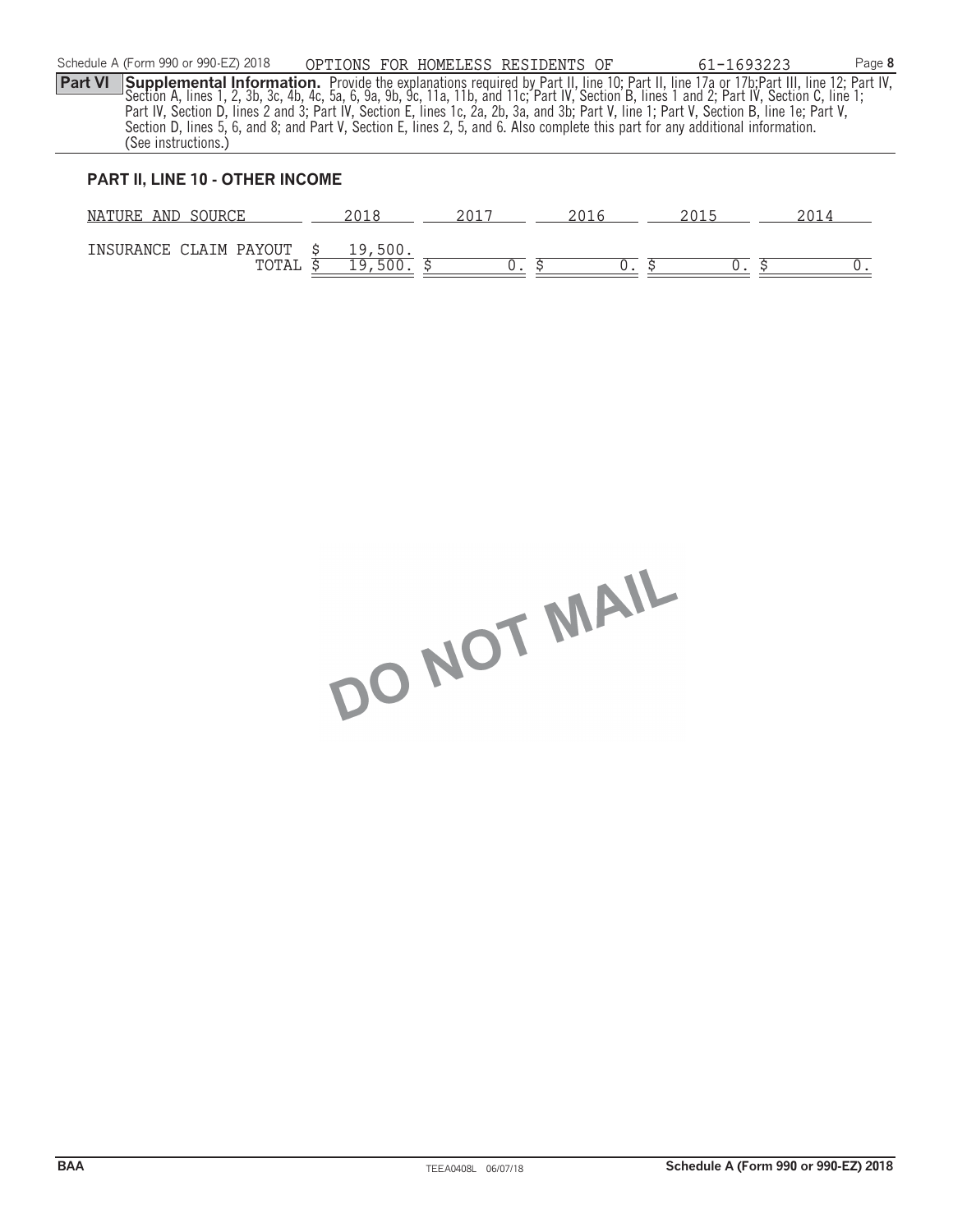| Department of the Treasury | AUGULI IV FUIIII 330, FUIIII 330-LE, UI FUIIII 330-FF.  |
|----------------------------|---------------------------------------------------------|
| Internal Revenue Service   | ► Go to www.irs.gov/Form990 for the latest information. |

|                                       | Name of the organization OPTIONS FOR HOMELESS RESIDENTS OF                               | <b>Employer identification number</b> |
|---------------------------------------|------------------------------------------------------------------------------------------|---------------------------------------|
| <b>ASHLAND</b>                        |                                                                                          | 61-1693223                            |
| <b>Organization type</b> (check one): |                                                                                          |                                       |
| Filers of:                            | Section:                                                                                 |                                       |
| Form 990 or 990-EZ                    | $ X $ 501(c)( 3) (enter number) organization                                             |                                       |
|                                       | $\vert$ 4947(a)(1) nonexempt charitable trust <b>not</b> treated as a private foundation |                                       |
|                                       | 527 political organization                                                               |                                       |
| Form 990-PF                           | $501(c)(3)$ exempt private foundation                                                    |                                       |
|                                       | $4947(a)(1)$ nonexempt charitable trust treated as a private foundation                  |                                       |
|                                       | $501(c)(3)$ taxable private foundation                                                   |                                       |
|                                       |                                                                                          |                                       |

Check if your organization is covered by the **General Rule** or a **Special Rule.**

**Note:** Only a section 501(c)(7), (8), or (10) organization can check boxes for both the General Rule and a Special Rule. See instructions.

#### **General Rule**

For an organization filing Form 990, 990-EZ, or 990-PF that received, during the year, contributions totaling \$5,000 or more (in money or property) from any one contributor. Complete Parts I and II. See instructions for determining a contributor's total contributions.

#### **Special Rules**

For an organization described in section 501(c)(3) filing Form 990 or 990-EZ that met the 33-1/3% support test of the regulations<br>under sections 509(a)(1) and 170(b)(1)(A)(vi), that checked Schedule A (Form 990 or 990-EZ), Form 990, Part VIII, line 1h; or (ii) Form 990-EZ, line 1. Complete Parts I and II. X

For an organization described in section 501(c)(7), (8), or (10) filing Form 990 or 990-EZ that received from any one contributor, during the year, total contributions of more than \$1,000 *exclusively* for religious, charitable, scientific, literary, or educational<br>purposes, or for the prevention of cruelty to children or animals. Complete Parts I (en contributor name and address), II, and III.

For an organization described in section 501(c)(7), (8), or (10) filing Form 990 or 990-EZ that received from any one contributor, during the year, contributions *exclusively* for religious, charitable, etc., purposes, but no such contributions totaled more than \$1,000. If this box is checked, enter here the total contributions that were received during the year for an *exclusively* religious, charitable, etc., purpose. Don't complete any of the parts unless the **General Rule** applies to this organization because it received *nonexclusively* religious, charitable, etc., contributions totaling \$5,000 or more during the year . . . . . .  $\blacktriangleright$ 

**Caution:** An organization that isn't covered by the General Rule and/or the Special Rules doesn't file Schedule B (Form 990, 990-EZ, or 990-PF), but it **must** answer 'No' on Part IV, line 2, of its Form 990; or check the box on line H of its Form 990-EZ or on its Form 990-PF, Part I, line 2, to certify that it doesn't meet the filing requirements of Schedule B (Form 990, 990-EZ, or 990-PF).

**BAA For Paperwork Reduction Act Notice, see the instructions for Form 990, 990-EZ, or 990-PF. Schedule B (Form 990, 990-EZ, or 990-PF) (2018)**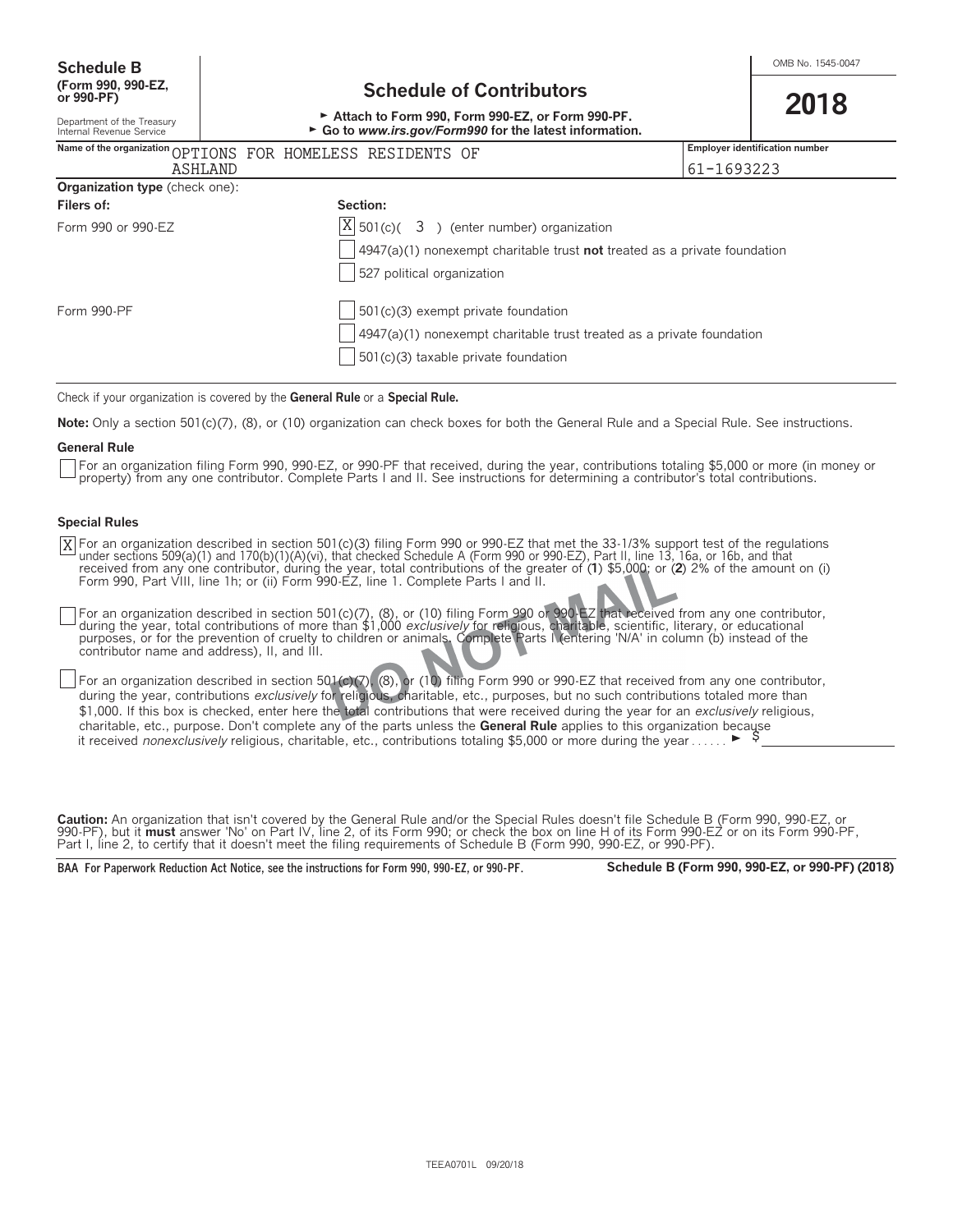| Schedule B (Form 990, 990-EZ, or 990-PF) (2018) |                                       | Page $\blacktriangle$ |
|-------------------------------------------------|---------------------------------------|-----------------------|
| Name of organization                            | <b>Employer identification number</b> |                       |
| OPTIONS FOR HOMELESS RESIDENTS OF               | $61 - 1693223$                        |                       |
|                                                 |                                       |                       |

| Part I               | Contributors (see instructions). Use duplicate copies of Part I if additional space is needed. |                               |                                                  |
|----------------------|------------------------------------------------------------------------------------------------|-------------------------------|--------------------------------------------------|
| (a)<br>Number        | (b)<br>Name, address, and $ZIP + 4$                                                            | (c)<br>Total<br>contributions | (d)<br>Type of contribution                      |
| $\mathbf{1}$         | CITY OF ASHLAND                                                                                |                               | $\overline{\mathrm{X}}$<br>Person                |
|                      | 20 EAST MAIN STREET                                                                            | 27,386.                       | Payroll<br>Noncash                               |
|                      | ASHLAND, OR 97520                                                                              |                               | (Complete Part II for<br>noncash contributions.) |
| (a)<br>Number        | (b)<br>Name, address, and ZIP + 4                                                              | (c)<br>Total<br>contributions | (d)<br>Type of contribution                      |
| $\frac{2}{2}$        | LEIGHTMAN-MAXEY FOUNDATION                                                                     |                               | $\overline{X}$<br>Person                         |
|                      | PO BOX 907<br>____________________________                                                     | $\frac{1}{2}$<br>12,201.      | Payroll<br>Noncash                               |
|                      | MEDFORD, OR 97501<br>_____________________                                                     |                               | (Complete Part II for<br>noncash contributions.) |
| (a)<br><b>Number</b> | (b)<br>Name, address, and ZIP + 4                                                              | (c)<br>Total<br>contributions | (d)<br>Type of contribution                      |
| $\frac{3}{2}$        | ACCESS<br>___________________                                                                  |                               | $\overline{X}$<br>Person                         |
|                      | PO BOX 4666<br>______________                                                                  | 35,000                        | Payroll<br>Noncash                               |
|                      | MEDFORD, OR 97501                                                                              |                               | (Complete Part II for<br>noncash contributions.) |
| (a)<br><b>Number</b> | Name, address, and $ZIP + 4$                                                                   | (c)<br>Total<br>contributions | (d)<br>Type of contribution                      |
| 4                    | BEN B. CHENEY FOUNDATION                                                                       |                               | X<br>Person                                      |
|                      | 3110 RUSTON WAY, SUITE A                                                                       | \$<br>14,500.                 | Payroll<br>Noncash                               |
|                      | TACOMA, WA 98402-5308<br>_______________                                                       |                               | (Complete Part II for<br>noncash contributions.) |
| (a)<br><b>Number</b> | (b)<br>Name, address, and ZIP + 4                                                              | (c)<br>Total<br>contributions | (d)<br>Type of contribution                      |
| $\frac{5}{2}$ –      | CAVIN GUDGER FAMILY FUND                                                                       |                               | Χ<br>Person<br>Payroll                           |
|                      | P.O. BOX 1133                                                                                  | 6,000.                        | Noncash                                          |
|                      | ASHLAND, OR 97520-0038                                                                         |                               | (Complete Part II for<br>noncash contributions.) |
| (a)<br>Number        | (b)<br>Name, address, and ZIP + 4                                                              | (c)<br>Total<br>contributions | (d)<br>Type of contribution                      |
| 6                    | COW CREEK BAND OF UMPQUA TRIBE OF I                                                            |                               | Person<br>Χ                                      |
|                      | 2371 N.E. STEPHENS ST, STE 100                                                                 | 6,000.                        | Payroll<br>Noncash                               |
|                      | ROSEBURG, OR 97470                                                                             |                               | (Complete Part II for<br>noncash contributions.) |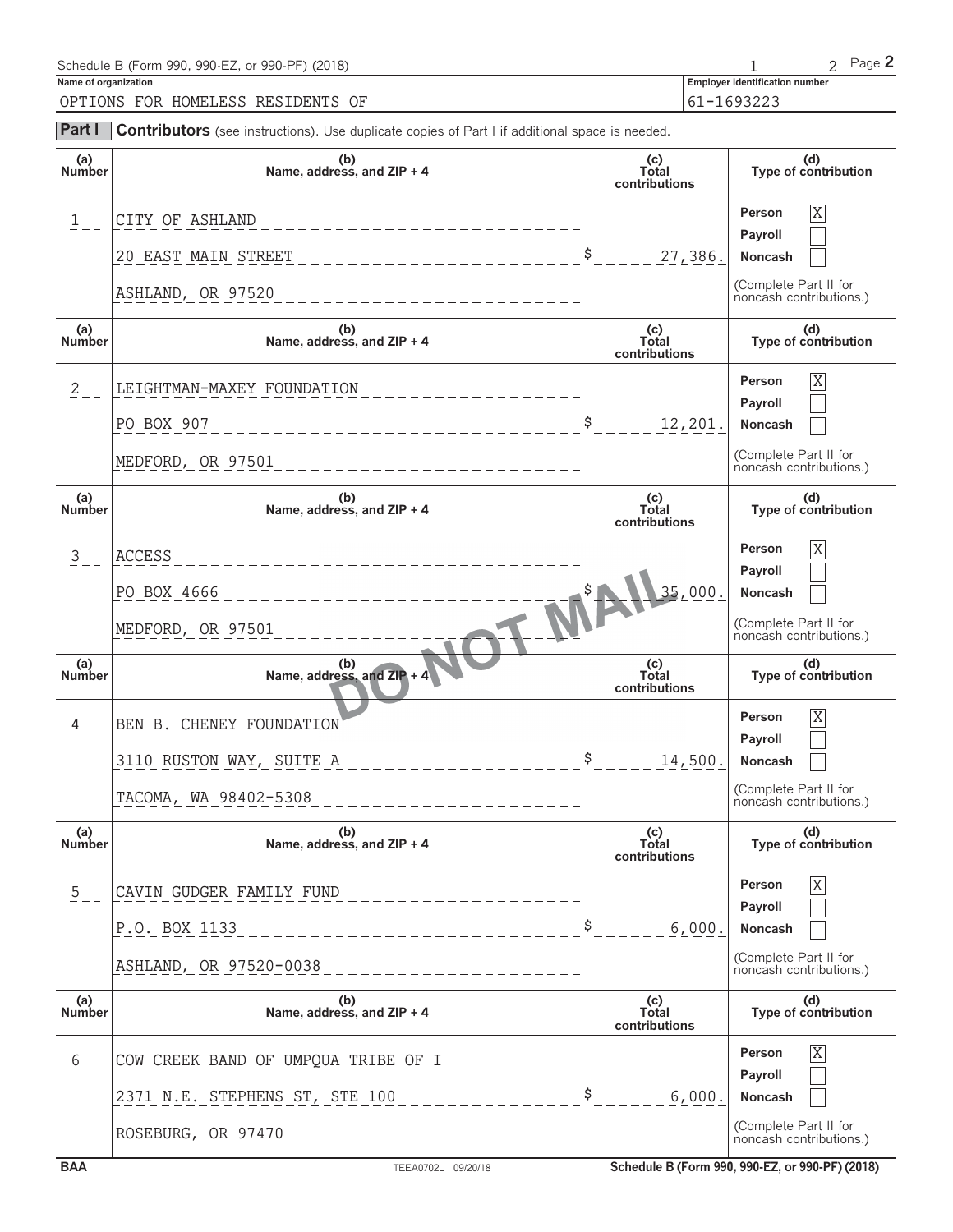| Schedule B (Form 990, 990-EZ, or 990-PF) (2018)                                                              |                                       | Page $2$ |
|--------------------------------------------------------------------------------------------------------------|---------------------------------------|----------|
| Name of organization                                                                                         | <b>Employer identification number</b> |          |
| OPTIONS FOR HOMELESS RESIDENTS OF                                                                            | 61-1693223                            |          |
| <b>Part I</b> Contributors (see instructions). Use duplicate copies of Part I if additional space is needed. |                                       |          |

| (a)<br>Number  | (b)<br>Name, address, and ZIP + 4               | (c)<br>Total<br>contributions | (d)<br>Type of contribution                                                      |
|----------------|-------------------------------------------------|-------------------------------|----------------------------------------------------------------------------------|
| $\overline{7}$ | OREGON COMMUNITY FOUNDATION                     | Ş                             | $\overline{\mathrm{X}}$<br>Person<br>Payroll                                     |
|                | 1221 SW YAMHILL SUITE 100<br>PORTLAND, OR 97205 | 41,250.                       | Noncash<br>(Complete Part II for<br>noncash contributions.)                      |
| (a)<br>Number  | (b)<br>Name, address, and ZIP + 4               | (c)<br>Total<br>contributions | (d)<br>Type of contribution                                                      |
|                |                                                 |                               | Person<br>Payroll<br>Noncash<br>(Complete Part II for<br>noncash contributions.) |
| (a)<br>Number  | (b)<br>Name, address, and ZIP + 4               | (c)<br>Total<br>contributions | (d)<br>Type of contribution                                                      |
|                |                                                 |                               | Person<br>Payroll<br>Noncash<br>(Complete Part II for<br>noncash contributions.) |
| (a)<br>Number  | (b)<br>Name, address, and $ZIP + 4$             | (c)<br>Total<br>contributions | (d)<br>Type of contribution                                                      |
|                |                                                 |                               | Person<br>Payroll<br>Noncash<br>(Complete Part II for<br>noncash contributions.) |
| (a)<br>Number  | (b)<br>Name, address, and ZIP + 4               | (c)<br>Total<br>contributions | (d)<br>Type of contribution                                                      |
|                |                                                 |                               | Person<br>Payroll<br>Noncash<br>(Complete Part II for<br>noncash contributions.) |
| (a)<br>Number  | (b)<br>Name, address, and ZIP + 4               | (c)<br>Total<br>contributions | (d)<br>Type of contribution                                                      |
|                |                                                 |                               | Person<br>Payroll<br>Noncash<br>(Complete Part II for<br>noncash contributions.) |
| <b>BAA</b>     | TEEA0702L 09/20/18                              |                               | Schedule B (Form 990, 990-EZ, or 990-PF) (2018)                                  |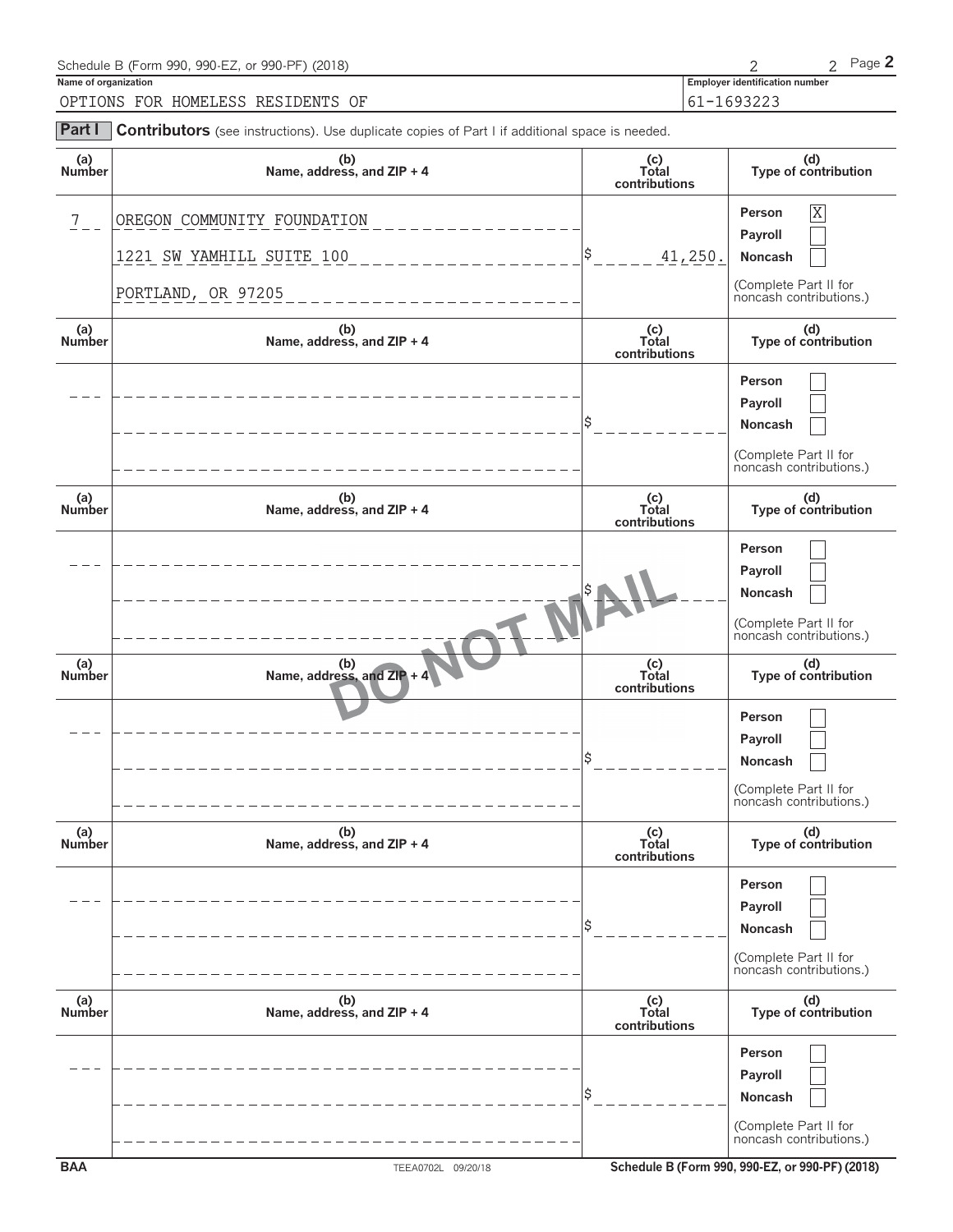| Schedule B (Form 990, 990-EZ, or 990-PF) (2018) |                                | $P$ aqe $\bullet$ |
|-------------------------------------------------|--------------------------------|-------------------|
| Name of organization                            | Employer identification number |                   |
| OPTIONS<br>FOR<br>HOMELESS RESIDENTS<br>- OF    | 1693223<br>$-1$                |                   |

**Part II** Noncash Property (see instructions). Use duplicate copies of Part II if additional space is needed.

| (a) $No.$ from<br>Part I    | (b)<br>Description of noncash property given | (c)<br>FMV (or estimate)<br>(See instructions.) | (d)<br>Date received |
|-----------------------------|----------------------------------------------|-------------------------------------------------|----------------------|
|                             | N/A                                          |                                                 |                      |
|                             |                                              |                                                 |                      |
| (a) No.<br>from<br>Part I   | (b)<br>Description of noncash property given | (c)<br>FMV (or estimate)<br>(See instructions.) | (d)<br>Date received |
|                             |                                              |                                                 |                      |
|                             |                                              |                                                 |                      |
| (a) No.<br>from<br>Part I   | (b)<br>Description of noncash property given | (c)<br>FMV (or estimate)<br>(See instructions.) | (d)<br>Date received |
|                             |                                              |                                                 |                      |
|                             |                                              |                                                 |                      |
| $(a)$ No.<br>from<br>Part I | (b)<br>Description of noncash property given | (c)<br>FMV (or estimate)<br>(See instructions.) | (d)<br>Date received |
|                             |                                              |                                                 |                      |
|                             |                                              |                                                 |                      |
| (a) $No.$ from<br>Part I    | (b)<br>Description of noncash property given | (c)<br>FMV (or estimate)<br>(See instructions.) | (d)<br>Date received |
|                             |                                              |                                                 |                      |
|                             |                                              | \$                                              |                      |
| (a) $No.$ from<br>Part I    | (b)<br>Description of noncash property given | (c)<br>FMV (or estimate)<br>(See instructions.) | (d)<br>Date received |
|                             |                                              |                                                 |                      |
|                             |                                              |                                                 |                      |
| <b>BAA</b>                  |                                              | Schedule B (Form 990, 990-EZ, or 990-PF) (2018) |                      |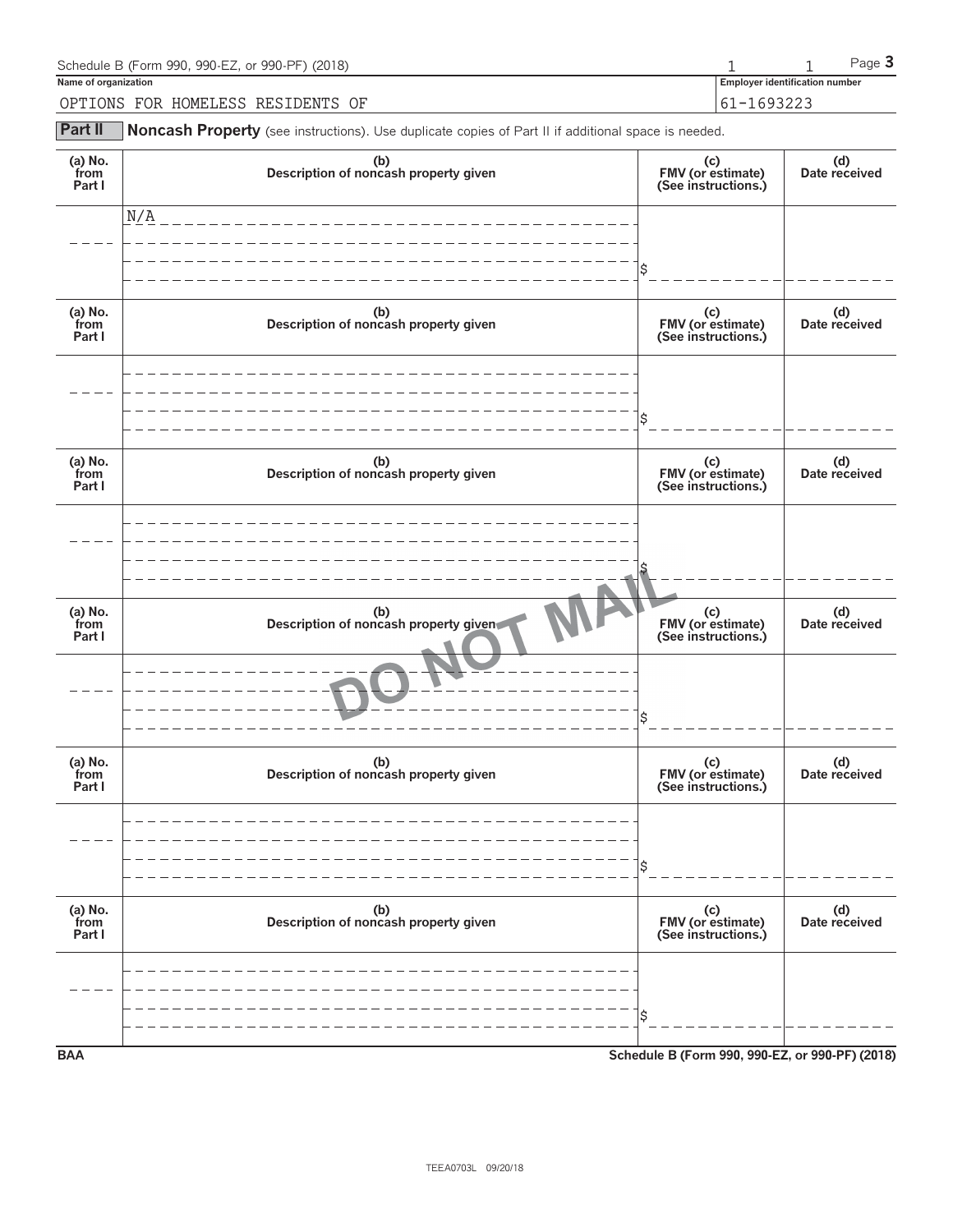|                           | Schedule B (Form 990, 990-EZ, or 990-PF) (2018)                                                                                                                                                                                                                                                                                                                                                                                                                                                                                                                       |                                          | Page 4                                          |
|---------------------------|-----------------------------------------------------------------------------------------------------------------------------------------------------------------------------------------------------------------------------------------------------------------------------------------------------------------------------------------------------------------------------------------------------------------------------------------------------------------------------------------------------------------------------------------------------------------------|------------------------------------------|-------------------------------------------------|
| Name of organization      | OPTIONS FOR HOMELESS RESIDENTS OF                                                                                                                                                                                                                                                                                                                                                                                                                                                                                                                                     |                                          | Employer identification number<br>61-1693223    |
|                           | Part III   Exclusively religious, charitable, etc., contributions to organizations described in section 501(c)(7), (8),<br>or (10) that total more than \$1,000 for the year from any one contributor. Complete columns (a) through (e) and<br>the following line entry. For organizations completing Part III, enter the total of exclusively religious, charitable, etc.,<br>contributions of \$1,000 or less for the year. (Enter this information once. See instructions.) $\triangleright$ \$<br>Use duplicate copies of Part III if additional space is needed. |                                          |                                                 |
| (a)<br>No. from<br>Part I | (b)<br>Purpose of gift                                                                                                                                                                                                                                                                                                                                                                                                                                                                                                                                                | (c)<br>Use of gift                       | (d)<br>Description of how gift is held          |
|                           | N/A                                                                                                                                                                                                                                                                                                                                                                                                                                                                                                                                                                   |                                          |                                                 |
|                           |                                                                                                                                                                                                                                                                                                                                                                                                                                                                                                                                                                       |                                          |                                                 |
|                           |                                                                                                                                                                                                                                                                                                                                                                                                                                                                                                                                                                       |                                          |                                                 |
|                           | Transferee's name, address, and ZIP + 4                                                                                                                                                                                                                                                                                                                                                                                                                                                                                                                               | (e)<br>Transfer of gift                  | Relationship of transferor to transferee        |
|                           |                                                                                                                                                                                                                                                                                                                                                                                                                                                                                                                                                                       |                                          |                                                 |
| (a)<br>No. from<br>Part I | (b)<br>Purpose of gift                                                                                                                                                                                                                                                                                                                                                                                                                                                                                                                                                | (c)<br>Use of gift                       | (d)<br>Description of how gift is held          |
|                           |                                                                                                                                                                                                                                                                                                                                                                                                                                                                                                                                                                       |                                          |                                                 |
|                           | Transferee's name, address, and ZIP + 4                                                                                                                                                                                                                                                                                                                                                                                                                                                                                                                               | (e)<br>Transfer of gift                  | Relationship of transferor to transferee        |
| (a)<br>No. from<br>Part I | (b)<br>Purpose of gift                                                                                                                                                                                                                                                                                                                                                                                                                                                                                                                                                | (c)<br>Use of gift                       | (d)<br>Description of how gift is held          |
|                           |                                                                                                                                                                                                                                                                                                                                                                                                                                                                                                                                                                       |                                          |                                                 |
|                           | Transferee's name, address, and ZIP + 4                                                                                                                                                                                                                                                                                                                                                                                                                                                                                                                               | (e)<br>Transfer of gift                  | Relationship of transferor to transferee        |
| (a)<br>No. from<br>Part I | (b)<br>Purpose of gift                                                                                                                                                                                                                                                                                                                                                                                                                                                                                                                                                | (c)<br>Use of gift                       | (d)<br>Description of how gift is held          |
|                           |                                                                                                                                                                                                                                                                                                                                                                                                                                                                                                                                                                       |                                          |                                                 |
|                           | Transferee's name, address, and ZIP + 4                                                                                                                                                                                                                                                                                                                                                                                                                                                                                                                               | Relationship of transferor to transferee |                                                 |
|                           |                                                                                                                                                                                                                                                                                                                                                                                                                                                                                                                                                                       |                                          |                                                 |
| <b>BAA</b>                |                                                                                                                                                                                                                                                                                                                                                                                                                                                                                                                                                                       |                                          | Schedule B (Form 990, 990-EZ, or 990-PF) (2018) |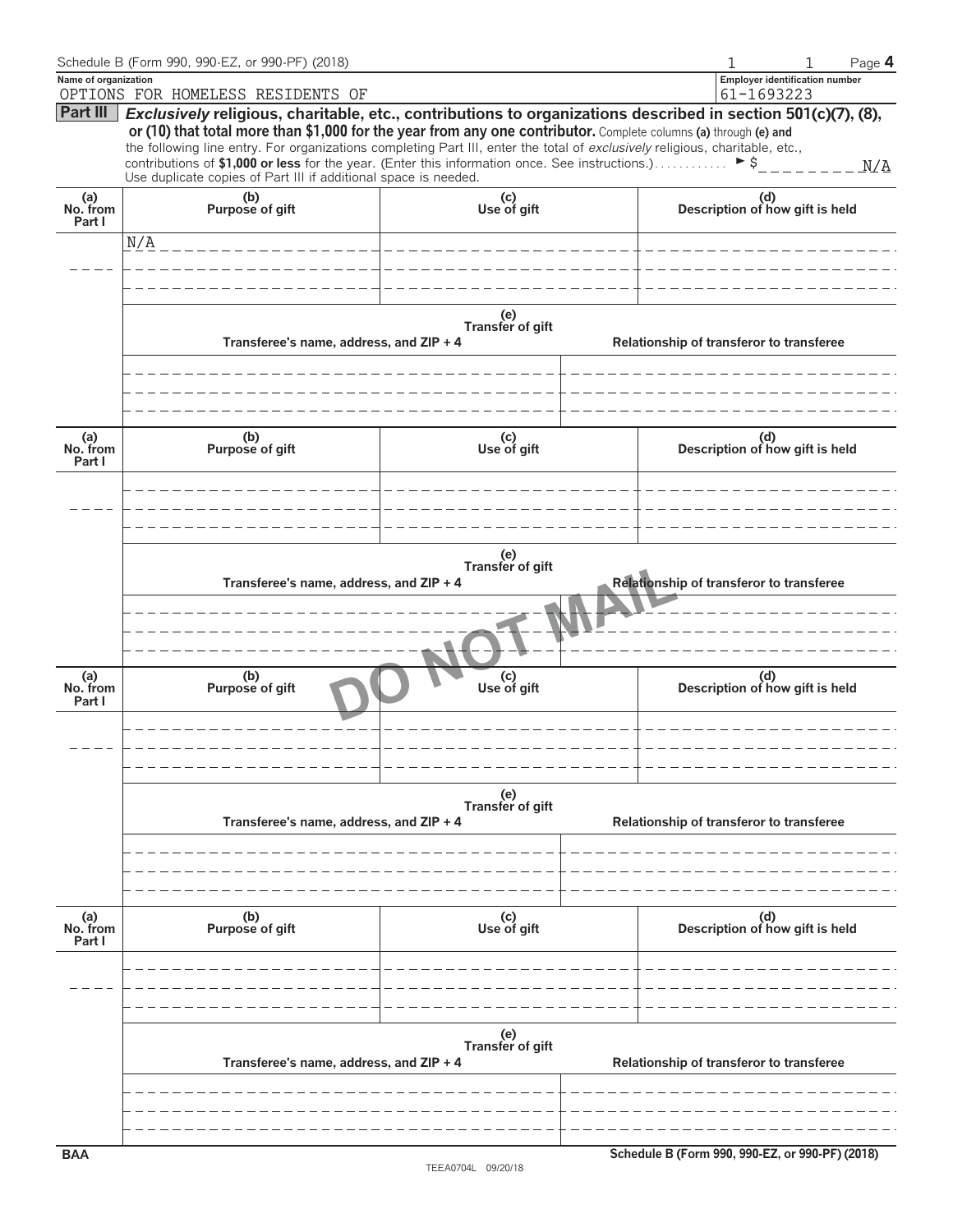|                 | <b>SCHEDULE D</b>                                      |                                                                                                                                                                                                                                                                                                                                                                                                |                                                                                                 |                                                    |                             |                                           |                                       | OMB No. 1545-0047               |
|-----------------|--------------------------------------------------------|------------------------------------------------------------------------------------------------------------------------------------------------------------------------------------------------------------------------------------------------------------------------------------------------------------------------------------------------------------------------------------------------|-------------------------------------------------------------------------------------------------|----------------------------------------------------|-----------------------------|-------------------------------------------|---------------------------------------|---------------------------------|
|                 | (Form 990)                                             | <b>Supplemental Financial Statements</b><br>► Complete if the organization answered 'Yes' on Form 990,<br>Part IV, line 6, 7, 8, 9, 10, 11a, 11b, 11c, 11d, 11e, 11f, 12a, or 12b.                                                                                                                                                                                                             |                                                                                                 |                                                    |                             |                                           | 2018                                  |                                 |
|                 | Department of the Treasury<br>Internal Revenue Service |                                                                                                                                                                                                                                                                                                                                                                                                | Attach to Form 990.<br>► Go to www.irs.gov/Form990 for instructions and the latest information. |                                                    |                             |                                           |                                       |                                 |
|                 | Name of the organization                               |                                                                                                                                                                                                                                                                                                                                                                                                |                                                                                                 |                                                    |                             |                                           | <b>Employer identification number</b> |                                 |
|                 | <b>ASHLAND</b>                                         | OPTIONS FOR HOMELESS RESIDENTS OF                                                                                                                                                                                                                                                                                                                                                              |                                                                                                 |                                                    |                             | 61-1693223                                |                                       |                                 |
| Part I          |                                                        | Organizations Maintaining Donor Advised Funds or Other Similar Funds or Accounts.<br>Complete if the organization answered 'Yes' on Form 990, Part IV, line 6.                                                                                                                                                                                                                                 |                                                                                                 |                                                    |                             |                                           |                                       |                                 |
|                 |                                                        |                                                                                                                                                                                                                                                                                                                                                                                                | (a) Donor advised funds                                                                         |                                                    |                             |                                           | (b) Funds and other accounts          |                                 |
| 1               |                                                        | Total number at end of year                                                                                                                                                                                                                                                                                                                                                                    |                                                                                                 |                                                    |                             |                                           |                                       |                                 |
| 2               |                                                        | Aggregate value of contributions to (during year)                                                                                                                                                                                                                                                                                                                                              |                                                                                                 |                                                    |                             |                                           |                                       |                                 |
| 3<br>4          |                                                        | Aggregate value of grants from (during year)<br>Aggregate value at end of year                                                                                                                                                                                                                                                                                                                 |                                                                                                 |                                                    |                             |                                           |                                       |                                 |
| 5               |                                                        | Did the organization inform all donors and donor advisors in writing that the assets held in donor advised funds                                                                                                                                                                                                                                                                               |                                                                                                 |                                                    |                             |                                           |                                       |                                 |
| 6               |                                                        | are the organization's property, subject to the organization's exclusive legal control?<br>Did the organization inform all grantees, donors, and donor advisors in writing that grant funds can be used only                                                                                                                                                                                   |                                                                                                 |                                                    |                             |                                           | Yes                                   | No                              |
|                 |                                                        | for charitable purposes and not for the benefit of the donor or donor advisor, or for any other purpose conferring                                                                                                                                                                                                                                                                             |                                                                                                 |                                                    |                             |                                           | Yes                                   | No                              |
| Part II         |                                                        | <b>Conservation Easements.</b>                                                                                                                                                                                                                                                                                                                                                                 |                                                                                                 |                                                    |                             |                                           |                                       |                                 |
|                 |                                                        | Complete if the organization answered 'Yes' on Form 990, Part IV, line 7.                                                                                                                                                                                                                                                                                                                      |                                                                                                 |                                                    |                             |                                           |                                       |                                 |
| 1.              |                                                        | Purpose(s) of conservation easements held by the organization (check all that apply).                                                                                                                                                                                                                                                                                                          |                                                                                                 |                                                    |                             |                                           |                                       |                                 |
|                 |                                                        | Preservation of land for public use (e.g., recreation or education)                                                                                                                                                                                                                                                                                                                            |                                                                                                 | Preservation of a historically important land area |                             |                                           |                                       |                                 |
|                 |                                                        | Protection of natural habitat                                                                                                                                                                                                                                                                                                                                                                  |                                                                                                 | Preservation of a certified historic structure     |                             |                                           |                                       |                                 |
| 2               |                                                        | Preservation of open space<br>Complete lines 2a through 2d if the organization held a qualified conservation contribution in the form of a conservation easement on the                                                                                                                                                                                                                        |                                                                                                 |                                                    |                             |                                           |                                       |                                 |
|                 | last day of the tax year.                              |                                                                                                                                                                                                                                                                                                                                                                                                |                                                                                                 |                                                    |                             |                                           |                                       | Held at the End of the Tax Year |
|                 |                                                        |                                                                                                                                                                                                                                                                                                                                                                                                |                                                                                                 |                                                    | 2a                          |                                           |                                       |                                 |
|                 |                                                        | <b>b</b> Total acreage restricted by conservation easements                                                                                                                                                                                                                                                                                                                                    |                                                                                                 |                                                    | $\overline{2}$ <sub>b</sub> |                                           |                                       |                                 |
|                 |                                                        | c Number of conservation easements on a certified historic structure included in (a)                                                                                                                                                                                                                                                                                                           |                                                                                                 |                                                    | 2c                          |                                           |                                       |                                 |
|                 |                                                        | d Number of conservation easements included in (c) acquired after 7/25/06, and not on a historic                                                                                                                                                                                                                                                                                               |                                                                                                 |                                                    | 2d                          |                                           |                                       |                                 |
| 3               | tax year $\blacktriangleright$                         | Number of conservation easements modified, transferred, released, extinguished, or terminated by the organization during the                                                                                                                                                                                                                                                                   |                                                                                                 |                                                    |                             |                                           |                                       |                                 |
|                 |                                                        | Number of states where property subject to conservation easement is located ►                                                                                                                                                                                                                                                                                                                  |                                                                                                 |                                                    |                             |                                           |                                       |                                 |
|                 |                                                        | Does the organization have a written policy regarding the periodic monitoring, inspection, handling of violations,                                                                                                                                                                                                                                                                             |                                                                                                 |                                                    |                             |                                           |                                       |                                 |
| 6               |                                                        | Staff and volunteer hours devoted to monitoring, inspecting, handling of violations, and enforcing conservation easements during the year                                                                                                                                                                                                                                                      |                                                                                                 |                                                    |                             |                                           | $\neg$ Yes                            | No                              |
|                 |                                                        |                                                                                                                                                                                                                                                                                                                                                                                                |                                                                                                 |                                                    |                             |                                           |                                       |                                 |
| 7               | ►\$                                                    | Amount of expenses incurred in monitoring, inspecting, handling of violations, and enforcing conservation easements during the year                                                                                                                                                                                                                                                            |                                                                                                 |                                                    |                             |                                           |                                       |                                 |
| 8               |                                                        | Does each conservation easement reported on line 2(d) above satisfy the requirements of section 170(h)(4)(B)(i)                                                                                                                                                                                                                                                                                |                                                                                                 |                                                    |                             |                                           | Yes                                   | No                              |
| 9               | conservation easements.                                | In Part XIII, describe how the organization reports conservation easements in its revenue and expense statement, and balance sheet, and<br>include, if applicable, the text of the footnote to the organization's financial statements that describes the organization's accounting for                                                                                                        |                                                                                                 |                                                    |                             |                                           |                                       |                                 |
| <b>Part III</b> |                                                        | Organizations Maintaining Collections of Art, Historical Treasures, or Other Similar Assets.<br>Complete if the organization answered 'Yes' on Form 990, Part IV, line 8.                                                                                                                                                                                                                      |                                                                                                 |                                                    |                             |                                           |                                       |                                 |
|                 |                                                        | 1a If the organization elected, as permitted under SFAS 116 (ASC 958), not to report in its revenue statement and balance sheet works of<br>art, historical treasures, or other similar assets held for public exhibition, education, or research in furtherance of public service, provide,<br>in Part XIII, the text of the footnote to its financial statements that describes these items. |                                                                                                 |                                                    |                             |                                           |                                       |                                 |
|                 |                                                        | <b>b</b> If the organization elected, as permitted under SFAS 116 (ASC 958), to report in its revenue statement and balance sheet works of art,<br>historical treasures, or other similar assets held for public exhibition, education, or research in furtherance of public service, provide the<br>following amounts relating to these items:                                                |                                                                                                 |                                                    |                             |                                           |                                       |                                 |
|                 |                                                        |                                                                                                                                                                                                                                                                                                                                                                                                |                                                                                                 |                                                    |                             | $\triangleright$ S<br>$\triangleright$ \$ |                                       |                                 |
|                 |                                                        |                                                                                                                                                                                                                                                                                                                                                                                                |                                                                                                 |                                                    |                             |                                           |                                       |                                 |
| $\mathbf{2}$    |                                                        | If the organization received or held works of art, historical treasures, or other similar assets for financial gain, provide the following<br>amounts required to be reported under SFAS 116 (ASC 958) relating to these items:                                                                                                                                                                |                                                                                                 |                                                    |                             | $\blacktriangleright$ \$                  |                                       |                                 |
|                 |                                                        |                                                                                                                                                                                                                                                                                                                                                                                                |                                                                                                 |                                                    |                             |                                           |                                       |                                 |
|                 |                                                        |                                                                                                                                                                                                                                                                                                                                                                                                | BAA For Paperwork Reduction Act Notice, see the Instructions for Form 990. TEEA3301L 10/10/18   |                                                    |                             |                                           |                                       | Schedule D (Form 990) 2018      |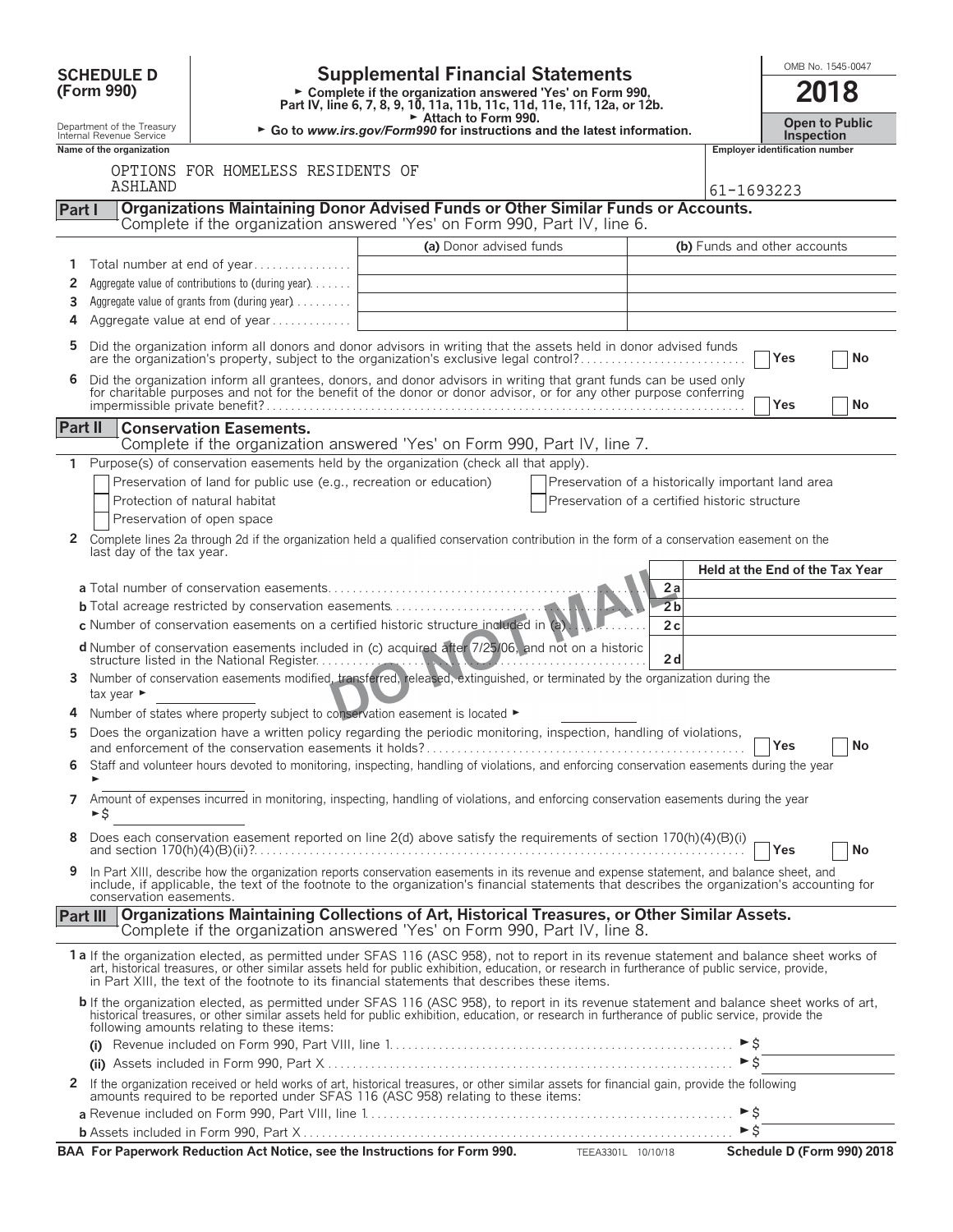| Schedule D (Form 990) 2018 OPTIONS FOR HOMELESS RESIDENTS OF                                                                                                                                                              |                  |                                         |                |                                    | 61-1693223                      |                            | Page 2    |
|---------------------------------------------------------------------------------------------------------------------------------------------------------------------------------------------------------------------------|------------------|-----------------------------------------|----------------|------------------------------------|---------------------------------|----------------------------|-----------|
| Organizations Maintaining Collections of Art, Historical Treasures, or Other Similar Assets (continued)<br>Part III                                                                                                       |                  |                                         |                |                                    |                                 |                            |           |
| Using the organization's acquisition, accession, and other records, check any of the following that are a significant use of its collection<br>3<br>items (check all that apply):                                         |                  |                                         |                |                                    |                                 |                            |           |
| Public exhibition<br>a                                                                                                                                                                                                    |                  |                                         | d              | Loan or exchange programs          |                                 |                            |           |
| Scholarly research<br>b                                                                                                                                                                                                   |                  |                                         | Other<br>е     |                                    |                                 |                            |           |
| Preservation for future generations<br>С                                                                                                                                                                                  |                  |                                         |                |                                    |                                 |                            |           |
| Provide a description of the organization's collections and explain how they further the organization's exempt purpose in<br>Part XIII.                                                                                   |                  |                                         |                |                                    |                                 |                            |           |
| During the year, did the organization solicit or receive donations of art, historical treasures, or other similar assets to be sold to raise funds rather than to be maintained as part of the organization's collection? |                  |                                         |                |                                    |                                 |                            |           |
|                                                                                                                                                                                                                           |                  |                                         |                |                                    |                                 | Yes                        | <b>No</b> |
| <b>Escrow and Custodial Arrangements.</b> Complete if the organization answered 'Yes' on Form 990, Part IV,<br>Part IV<br>line 9, or reported an amount on Form 990, Part X, line 21.                                     |                  |                                         |                |                                    |                                 |                            |           |
| 1a Is the organization an agent, trustee, custodian or other intermediary for contributions or other assets not included                                                                                                  |                  |                                         |                |                                    |                                 |                            |           |
|                                                                                                                                                                                                                           |                  |                                         |                |                                    |                                 | Yes                        | No        |
| <b>b</b> If 'Yes,' explain the arrangement in Part XIII and complete the following table:                                                                                                                                 |                  |                                         |                |                                    |                                 |                            |           |
|                                                                                                                                                                                                                           |                  |                                         |                |                                    |                                 | Amount                     |           |
|                                                                                                                                                                                                                           |                  |                                         |                |                                    | 1 с                             |                            |           |
|                                                                                                                                                                                                                           |                  |                                         |                |                                    | 1 d                             |                            |           |
|                                                                                                                                                                                                                           |                  |                                         |                |                                    | 1 e                             |                            |           |
|                                                                                                                                                                                                                           |                  |                                         |                |                                    | 1f                              |                            |           |
| 2a Did the organization include an amount on Form 990, Part X, line 21, for escrow or custodial account liability?                                                                                                        |                  |                                         |                |                                    |                                 | Yes                        | No        |
|                                                                                                                                                                                                                           |                  |                                         |                |                                    |                                 |                            |           |
| <b>Part V</b><br><b>Endowment Funds.</b> Complete if the organization answered 'Yes' on Form 990, Part IV, line 10.                                                                                                       |                  |                                         |                |                                    |                                 |                            |           |
|                                                                                                                                                                                                                           | (a) Current year |                                         | (b) Prior year | (c) Two years back                 | (d) Three years back            | (e) Four years back        |           |
| <b>1 a</b> Beginning of year balance                                                                                                                                                                                      |                  |                                         |                |                                    |                                 |                            |           |
| <b>b</b> Contributions                                                                                                                                                                                                    |                  |                                         |                |                                    |                                 |                            |           |
|                                                                                                                                                                                                                           |                  |                                         |                |                                    |                                 |                            |           |
| c Net investment earnings, gains,<br>and losses                                                                                                                                                                           |                  |                                         |                |                                    |                                 |                            |           |
| d Grants or scholarships                                                                                                                                                                                                  |                  |                                         |                |                                    |                                 |                            |           |
| e Other expenditures for facilities                                                                                                                                                                                       |                  |                                         |                |                                    |                                 |                            |           |
| and programs                                                                                                                                                                                                              |                  |                                         |                |                                    |                                 |                            |           |
| f Administrative expenses                                                                                                                                                                                                 |                  |                                         |                |                                    |                                 |                            |           |
| $\alpha$ End of year balance $\ldots \ldots \ldots$                                                                                                                                                                       |                  |                                         |                |                                    |                                 |                            |           |
| 2 Provide the estimated percentage of the current year end balance (line 1g, column (a)) held as:                                                                                                                         |                  |                                         |                |                                    |                                 |                            |           |
| a Board designated or quasi-endowment ►                                                                                                                                                                                   |                  |                                         |                |                                    |                                 |                            |           |
| <b>b</b> Permanent endowment ►                                                                                                                                                                                            | နွ               | ٥                                       |                |                                    |                                 |                            |           |
| c Temporarily restricted endowment ►                                                                                                                                                                                      |                  |                                         |                |                                    |                                 |                            |           |
| The percentages on lines 2a, 2b, and 2c should equal 100%.                                                                                                                                                                |                  |                                         |                |                                    |                                 |                            |           |
| 3a Are there endowment funds not in the possession of the organization that are held and administered for the                                                                                                             |                  |                                         |                |                                    |                                 |                            |           |
| organization by:                                                                                                                                                                                                          |                  |                                         |                |                                    |                                 | Yes                        | No        |
|                                                                                                                                                                                                                           |                  |                                         |                |                                    |                                 | 3a(i)                      |           |
|                                                                                                                                                                                                                           |                  |                                         |                |                                    |                                 | 3a(ii)                     |           |
|                                                                                                                                                                                                                           |                  |                                         |                |                                    |                                 | 3 <sub>b</sub>             |           |
| 4 Describe in Part XIII the intended uses of the organization's endowment funds.                                                                                                                                          |                  |                                         |                |                                    |                                 |                            |           |
| <b>Part VI</b> Land, Buildings, and Equipment.                                                                                                                                                                            |                  |                                         |                |                                    |                                 |                            |           |
| Complete if the organization answered 'Yes' on Form 990, Part IV, line 11a. See Form 990, Part X, line 10.                                                                                                                |                  |                                         |                |                                    |                                 |                            |           |
| Description of property                                                                                                                                                                                                   |                  | (a) Cost or other basis<br>(investment) |                | (b) Cost or other<br>basis (other) | (c) Accumulated<br>depreciation | (d) Book value             |           |
|                                                                                                                                                                                                                           |                  |                                         |                | 200,565.                           |                                 |                            | 200, 565. |
|                                                                                                                                                                                                                           |                  |                                         |                |                                    |                                 |                            |           |
| c Leasehold improvements                                                                                                                                                                                                  |                  |                                         |                |                                    |                                 |                            |           |
|                                                                                                                                                                                                                           |                  |                                         |                | 45,990.                            | 5,466.                          |                            | 40,524.   |
|                                                                                                                                                                                                                           |                  |                                         |                |                                    |                                 |                            |           |
|                                                                                                                                                                                                                           |                  |                                         |                |                                    |                                 |                            | 241,089.  |
| <b>BAA</b>                                                                                                                                                                                                                |                  |                                         |                |                                    |                                 | Schedule D (Form 990) 2018 |           |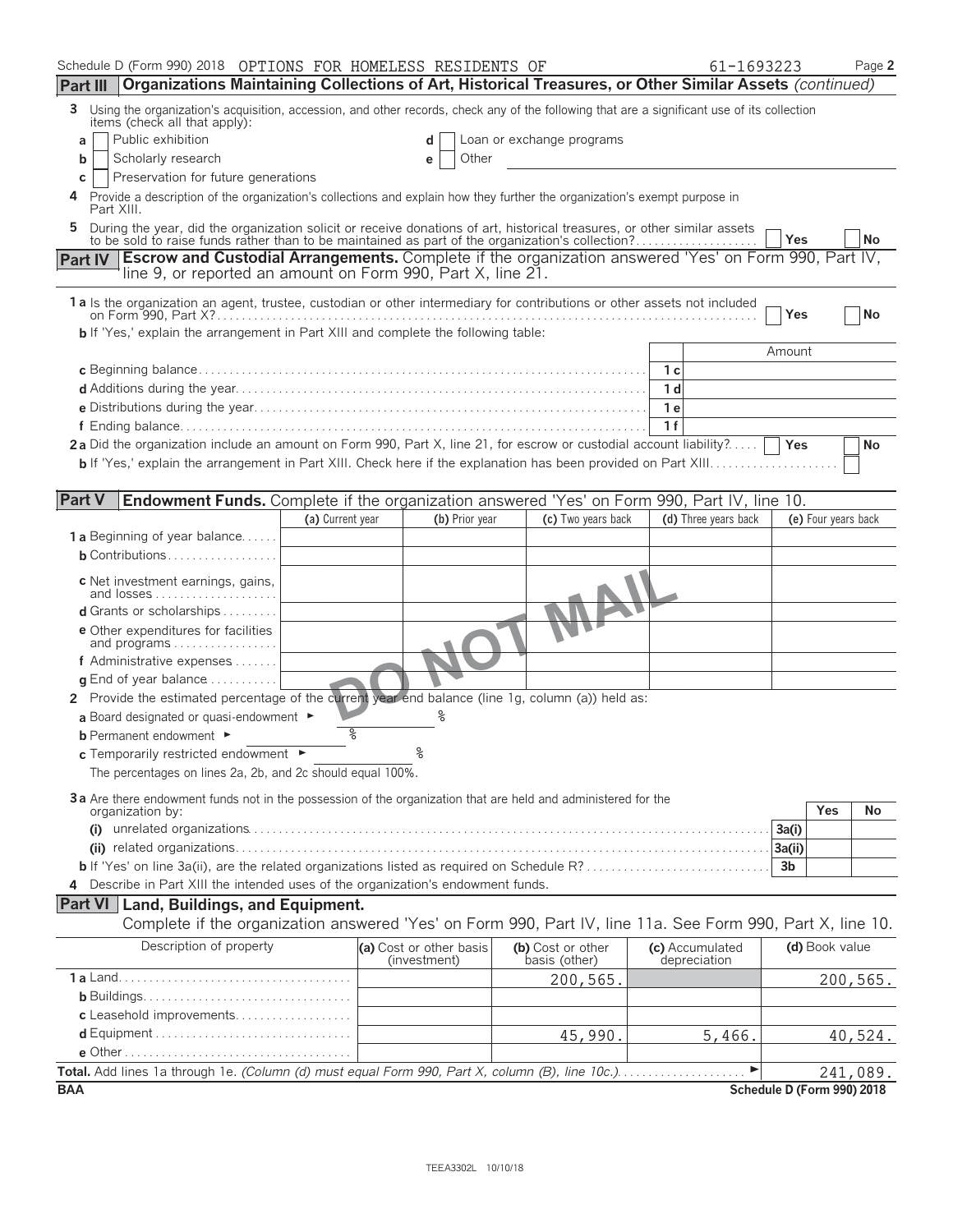|                  |                               | Part VII   Investments - Other Securities.                                   |                 | N/A                                                                                                               |                |
|------------------|-------------------------------|------------------------------------------------------------------------------|-----------------|-------------------------------------------------------------------------------------------------------------------|----------------|
|                  |                               |                                                                              |                 | Complete if the organization answered 'Yes' on Form 990, Part IV, line 11b. See Form 990, Part X, line 12.        |                |
|                  |                               | (a) Description of security or category (including name of security)         | (b) Book value  | (c) Method of valuation: Cost or end-of-year market value                                                         |                |
|                  |                               |                                                                              |                 |                                                                                                                   |                |
|                  |                               |                                                                              |                 |                                                                                                                   |                |
| (3) Other        |                               | _______________                                                              |                 |                                                                                                                   |                |
| (A)              |                               |                                                                              |                 |                                                                                                                   |                |
| (B)              |                               |                                                                              |                 |                                                                                                                   |                |
| (C)              |                               |                                                                              |                 |                                                                                                                   |                |
| (D)              |                               |                                                                              |                 |                                                                                                                   |                |
| (E)              |                               |                                                                              |                 |                                                                                                                   |                |
| (F)              |                               |                                                                              |                 |                                                                                                                   |                |
| (G)              |                               |                                                                              |                 |                                                                                                                   |                |
| (H)              |                               |                                                                              |                 |                                                                                                                   |                |
| $($ l $)$        |                               |                                                                              |                 |                                                                                                                   |                |
|                  |                               | Total. (Column (b) must equal Form 990, Part X, column (B) line 12.). $\Box$ |                 |                                                                                                                   |                |
|                  |                               | Part VIII Investments - Program Related.                                     |                 | N/A<br>Complete if the organization answered 'Yes' on Form 990, Part IV, line 11c. See Form 990, Part X, line 13. |                |
|                  | (a) Description of investment |                                                                              | (b) Book value  | (c) Method of valuation: Cost or end-of-year market value                                                         |                |
|                  |                               |                                                                              |                 |                                                                                                                   |                |
| (1)<br>(2)       |                               |                                                                              |                 |                                                                                                                   |                |
| (3)              |                               |                                                                              |                 |                                                                                                                   |                |
| (4)              |                               |                                                                              |                 |                                                                                                                   |                |
| (5)              |                               |                                                                              |                 |                                                                                                                   |                |
| (6)              |                               |                                                                              |                 |                                                                                                                   |                |
| (7)              |                               |                                                                              |                 |                                                                                                                   |                |
| (8)              |                               |                                                                              |                 |                                                                                                                   |                |
| (9)              |                               |                                                                              |                 |                                                                                                                   |                |
| (10)             |                               |                                                                              |                 |                                                                                                                   |                |
|                  |                               | Total. (Column (b) must equal Form 990, Part X, column (B) line $13.$ )      |                 |                                                                                                                   |                |
| <b>Part IX</b>   | <b>Other Assets.</b>          |                                                                              | N/A             |                                                                                                                   |                |
|                  |                               |                                                                              |                 | Complete if the organization answered 'Yes' on Form 990, Part IV, line 11d. See Form 990, Part X, line 15.        |                |
|                  |                               |                                                                              | (a) Description |                                                                                                                   | (b) Book value |
| (1)<br>(2)       |                               |                                                                              |                 |                                                                                                                   |                |
| (3)              |                               |                                                                              |                 |                                                                                                                   |                |
| (4)              |                               |                                                                              |                 |                                                                                                                   |                |
| $\overline{(5)}$ |                               |                                                                              |                 |                                                                                                                   |                |
| (6)              |                               |                                                                              |                 |                                                                                                                   |                |
| (7)              |                               |                                                                              |                 |                                                                                                                   |                |
| (8)              |                               |                                                                              |                 |                                                                                                                   |                |
| (9)              |                               |                                                                              |                 |                                                                                                                   |                |
| (10)             |                               |                                                                              |                 |                                                                                                                   |                |
|                  |                               |                                                                              |                 |                                                                                                                   |                |
| Part X           | <b>Other Liabilities.</b>     |                                                                              |                 | Complete if the organization answered 'Yes' on Form 990, Part IV, line 11e or 11f. See Form 990, Part X, line 25. |                |
|                  |                               | (a) Description of liability                                                 | (b) Book value  |                                                                                                                   |                |
|                  | (1) Federal income taxes      |                                                                              |                 |                                                                                                                   |                |
|                  |                               | (2) 24010 PAYROLL LIABILITIES: FEDERAL T                                     | 2,750.          |                                                                                                                   |                |
|                  |                               | (3) 24020 PAYROLL LIABILITIES: OR EMPLOY                                     | 159.            |                                                                                                                   |                |
|                  |                               | (4) 24030 PAYROLL LIABILITIES: OR INCOME                                     | 755.            |                                                                                                                   |                |
|                  |                               | (5) 24040 PAYROLL LIABILITIES: OR TRANSI                                     |                 | 23.                                                                                                               |                |
| (6)              |                               |                                                                              |                 |                                                                                                                   |                |
| (7)              |                               |                                                                              |                 |                                                                                                                   |                |
| (8)              |                               |                                                                              |                 |                                                                                                                   |                |
| (9)              |                               |                                                                              |                 |                                                                                                                   |                |
| (10)             |                               |                                                                              |                 |                                                                                                                   |                |
| (11)             |                               |                                                                              |                 |                                                                                                                   |                |
|                  |                               | Total. (Column (b) must equal Form 990, Part X, column (B) line 25.).        | 3,687.          |                                                                                                                   |                |

**2.** Liability for uncertain tax positions. In Part XIII, provide the text of the footnote to the organization's financial statements that reports the organization's liability for uncertain tax positions under FIN 48 (ASC 740). Check here if the text of the footnote has been provided in Part XIII. . . . . . . . . . . . . . . . . . . . . . . . . . . . . . . . . . . . . . . . . . . . . . . . . . . . . .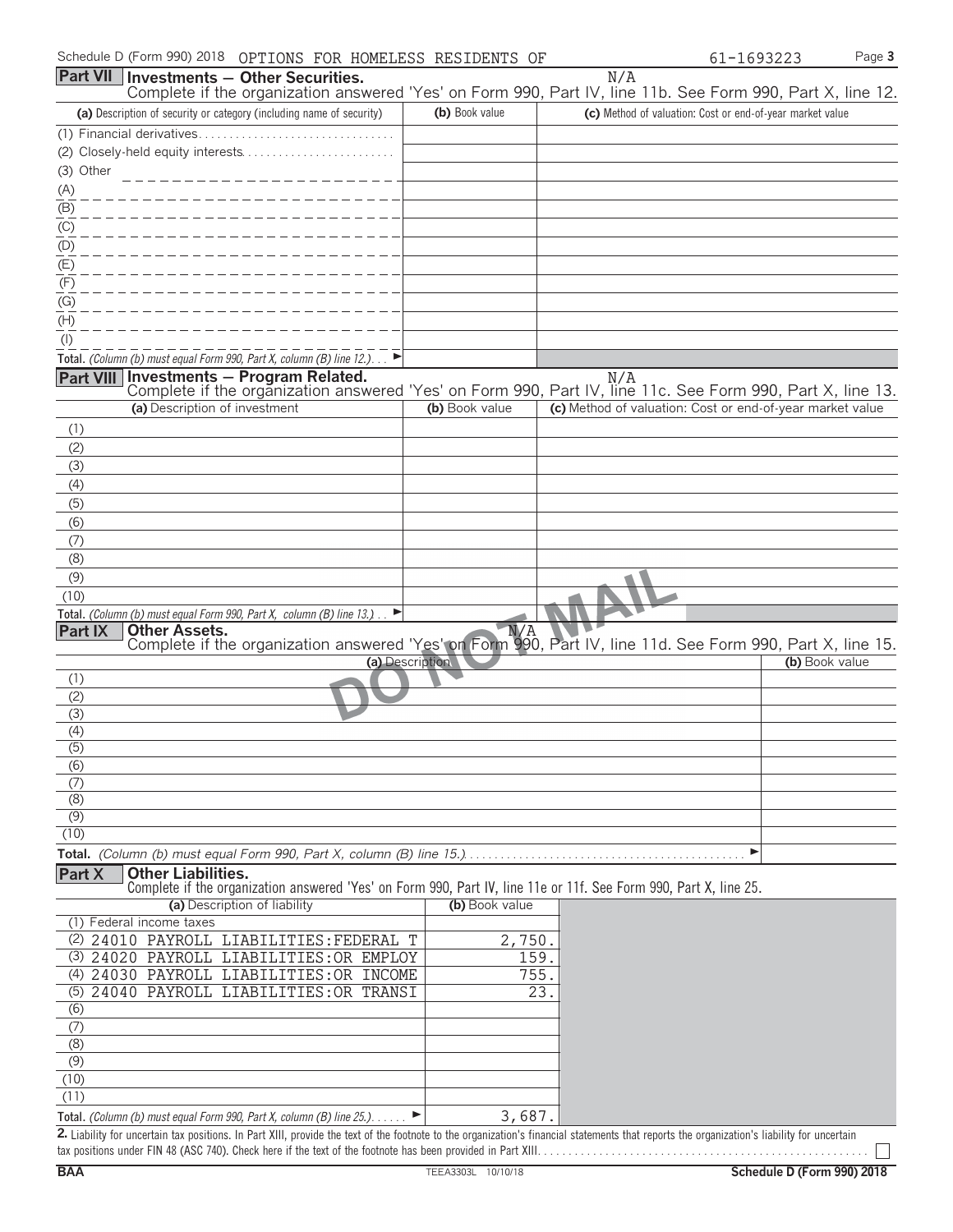| Schedule D (Form 990) 2018 OPTIONS FOR HOMELESS RESIDENTS OF                                              | 61-1693223   | Page 4 |
|-----------------------------------------------------------------------------------------------------------|--------------|--------|
| <b>Part XI</b><br>Reconciliation of Revenue per Audited Financial Statements With Revenue per Return. N/A |              |        |
| Complete if the organization answered 'Yes' on Form 990, Part IV, line 12a.                               |              |        |
| $\mathbf{1}$                                                                                              | $\mathbf{1}$ |        |
| Amounts included on line 1 but not on Form 990, Part VIII, line 12:<br>2                                  |              |        |
| 2a                                                                                                        |              |        |
| 2 <sub>b</sub>                                                                                            |              |        |
|                                                                                                           |              |        |
|                                                                                                           |              |        |
|                                                                                                           | 2e           |        |
| 3                                                                                                         | 3            |        |
| Amounts included on Form 990, Part VIII, line 12, but not on line 1:                                      |              |        |
| a Investment expenses not included on Form 990, Part VIII, line 7b. 4a                                    |              |        |
| 4 <sub>h</sub>                                                                                            |              |        |
|                                                                                                           | 4 c          |        |
| 5 Total revenue. Add lines 3 and 4c. (This must equal Form 990, Part I, line 12.)                         | 5            |        |
| Part XII Reconciliation of Expenses per Audited Financial Statements With Expenses per Return. N/A        |              |        |
| Complete if the organization answered 'Yes' on Form 990, Part IV, line 12a.                               |              |        |
|                                                                                                           | 1            |        |
| Amounts included on line 1 but not on Form 990, Part IX, line 25:<br>2                                    |              |        |
| 2a                                                                                                        |              |        |
| 2 <sub>b</sub>                                                                                            |              |        |
| 2c                                                                                                        |              |        |
| 2d                                                                                                        |              |        |
|                                                                                                           | 2e           |        |
| 3                                                                                                         | 3            |        |
| Amounts included on Form 990, Part IX, line 25, but not on line 1:<br>4                                   |              |        |
| <b>a</b> Investment expenses not included on Form 990, Part VIII, line 7b. 4a                             |              |        |
|                                                                                                           |              |        |
|                                                                                                           | 4 c          |        |
| 5 Total expenses. Add lines 3 and 4c. (This must equal Form 990, Part I, line 18.)                        | 5.           |        |
| Part XIII Supplemental Information.                                                                       |              |        |

Provide the descriptions required for Part II, lines 3, 5, and 9; Part III, lines 1a and 4; Part IV, lines 1b and 2b; Part V,

line 4; Part X, line 2; Part XI, lines 2d and 4b; and Part XII, lines 2d and 4b. Also complete this part to provide any additional information.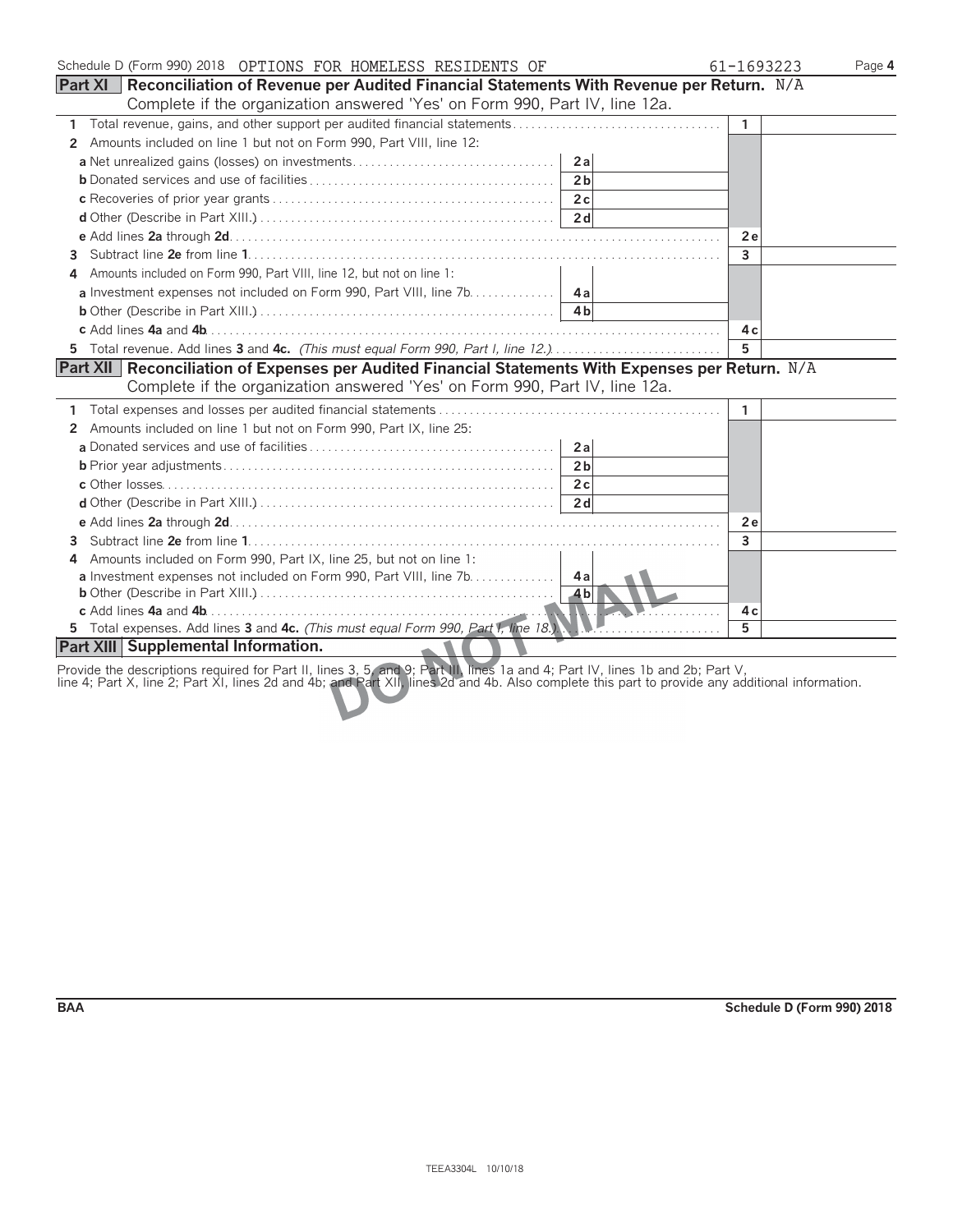**COMB SOMB NO. 1505-0047 Supplemental Information to Form 990 or 990-EZ<br>
Complete to provide information for responses to specific questions on (Form 990 or 990-EZ) Complete to provide information for responses to specific questions on Form 990 or 990-EZ or to provide any additional information. 2018** Attach to Form 990 or 990-EZ.

Department of the Treasury **Constant Comment of the Collaboration Constant Constant Comment Constant Constant Constant Constant Constant Constant Constant Constant Constant Constant Constant Constant Constant Constant C** 

| OMB No. 1545-0047     |
|-----------------------|
| 2018                  |
| <b>Open to Public</b> |

| Name of the organization<br>. | OPTIONS<br>FOR | AELESS<br>HOME.<br>H | RF.S<br>$\ldots$ ) $\mathrm{EN}$ m $\cap$ | ΟF            | <br>Employer identification number |
|-------------------------------|----------------|----------------------|-------------------------------------------|---------------|------------------------------------|
| ∵ יד כב∡                      | .<br>LANI      |                      |                                           | $\sim$ $\sim$ | ĥ<br><u>JLLJ</u><br>ັ              |

#### **FORM 990, PART I, LINE 1 - ORGANIZATION MISSION OR SIGNIFICANT ACTIVITIES**

OHRA OPERATES A FULL-SERVICE RESOURCE CENTER, WINTER SHELTER AND LAUNDRY SHOWER TRAILER THAT ALL PROVIDE ESSENTIAL SERVICES TO COMMUNITY MEMBERS WHO ARE FINANCIALLY CHALLENGED TO KEEP THEIR HOMES OR ARE CURRENTLY UNHOUSED. IN EACH PROGRAM, RESOURCE NAVIGATORS WORK WITH GUESTS TO GET THE ASSISTANCE THEY NEED TO MOVE FROM CRISIS TO STABILITY.

#### **FORM 990, PART III, LINE 1 - ORGANIZATION MISSION**

OHRA WAS FORMED BY A GROUP OF CONCERNED CITIZENS IN JUNE 2012 TO FOCUS ON THOSE WHO WERE HOMELESS OR THOSE PUSHED TO THE VERGE OF HOMELESSNESS BY POVERTY. AS WE HELP PEOPLE FROM CRISIS TO STABILITY WE BUILD: MORE CAPABLE INDIVIDUALS, STRONGER FAMILIES, AND A BETTER COMMUNITY. OUR STRATEGIC FOCUS IS ON: ENHANCING OUR ABILITY TO IMPROVE LIVES, BUILD OHRA'S ORGANIZATIONAL INFRASTRUCTURE, FOSTER INTERAGENCY COLLABORATION, AND IMPROVE PUBLIC AWARENESS OF POVERTY.

### **FORM 990, PART VI, LINE 11B - FORM 990 REVIEW PROCESS**

BOARD MEMBERS ARE PROVIDED A DRAFT VERSION OF THE 990 WHICH IS DISCUSSED AT A BOARD MEETING.

**FORM 990, PART VI, LINE 12C - EXPLANATION OF MONITORING AND ENFORCEMENT OF CONFLICTS** THE PURPOSES OF THIS POLICY ARE TO PROTECT THE INTEGRITY OF OHRA'S DECISION-MAKING PROCESS, TO ENABLE OUR CONSTITUENCIES TO HAVE CONFIDENCE IN OUR INTEGRITY, AND TO PROTECT THE INTEGRITY AND REPUTATIONS OF VOLUNTEERS, STAFF AND BOARD MEMBERS. DISCLOSURE OF INTERESTS, RELATIONSHIPS, AND HOLDINGS THAT COULD POTENTIALLY RESULT IN A CONFLICT OF INTEREST WILL BE DISCLOSED PRIOR TO ELECTIONS, HIRING OR APPOINTMENTS. DISCLOSURES OF CONFLICTS OF INTEREST WILL BE KEPT WITH THE RECORDS OF THE ORGANIZATION.